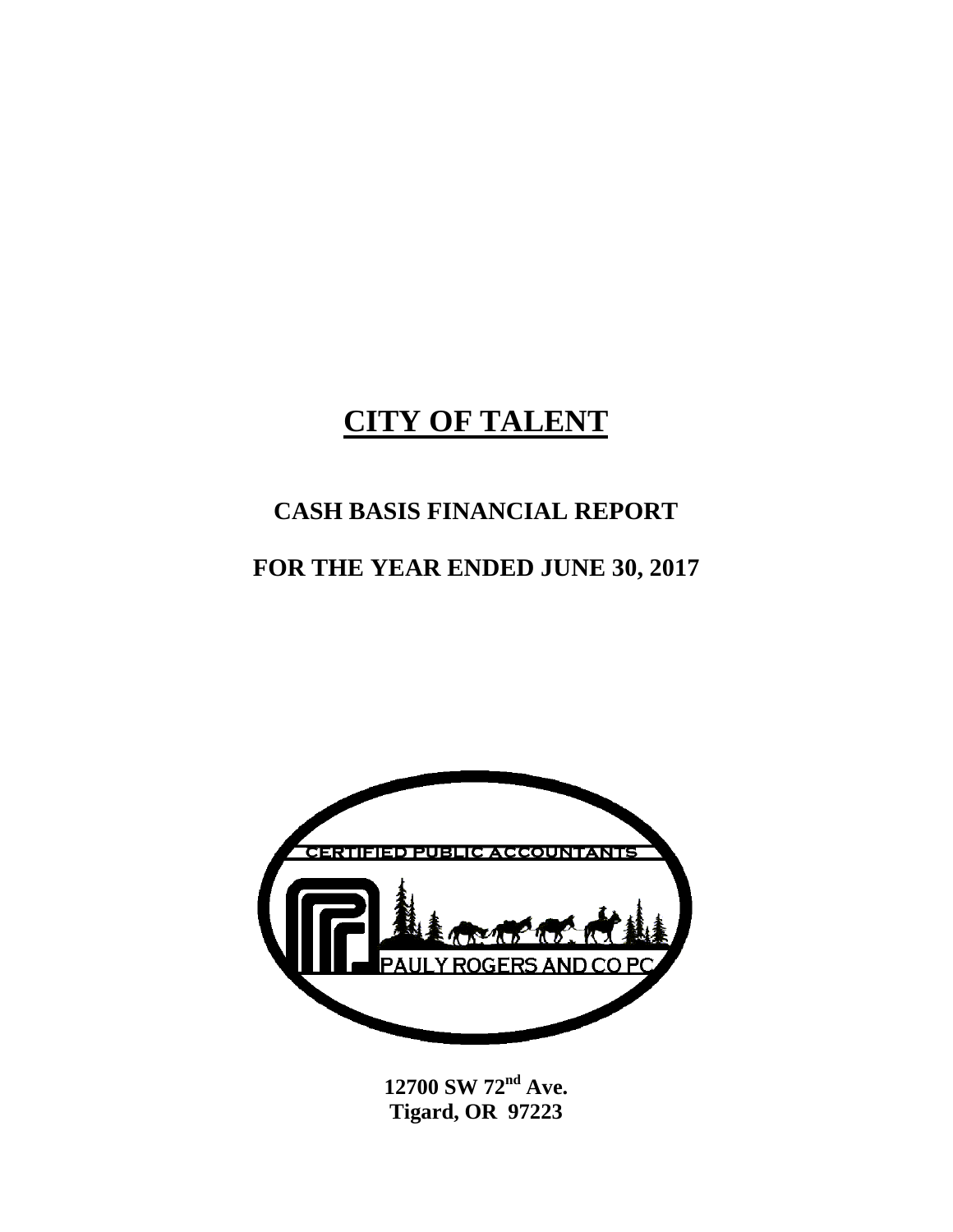# **CASH BASIS FINANCIAL STATEMENTS**

**WITH INDEPENDENT AUDITORS' REPORT** 

**FOR THE YEAR ENDED JUNE 30, 2017** 

\*\*\*\*\*\*\*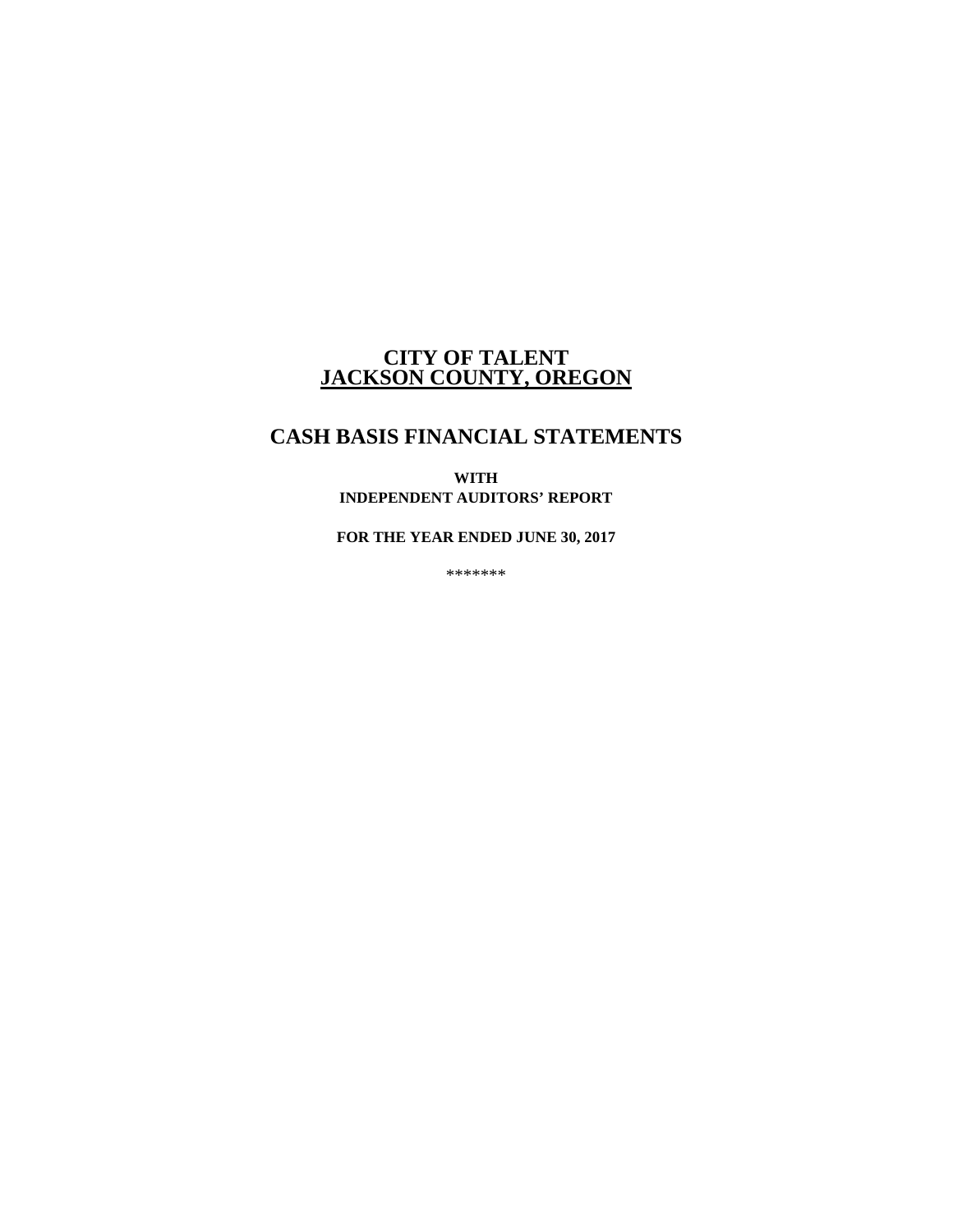#### **Mayor and City Council TERM EXPIRES**

| Darby Stricker, Mayor | December 2018 |
|-----------------------|---------------|
| <b>Emily Berlant</b>  | December 2020 |
| Ken Baker             | December 2018 |
| Stephanie Dolan       | December 2020 |
| Ryan Pederson         | December 2018 |
| Daniel Wise           | December 2018 |
| John Harrison         | December 2020 |

All councilors receive their mail at the address listed below

#### **REGISTERED AGENT AND ASSISTANT SECRETARY**

#### **ADMINISTRATIVE**

Thomas J. Corrigan, City Manager

# **Physical Address**

110 E. Main Street Talent, OR 97540

# **Mailing Address**

P.O. Box 445 Talent, OR 97540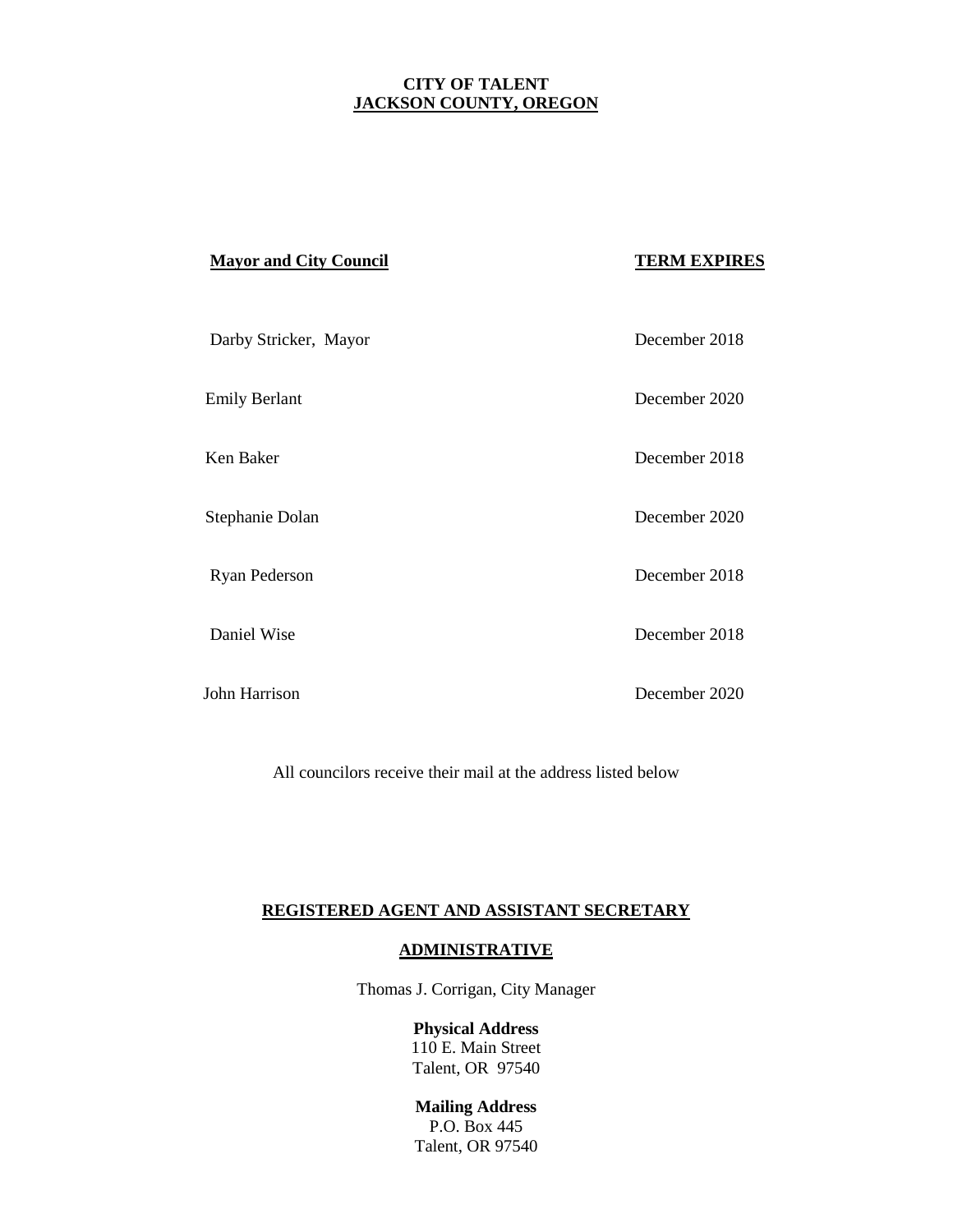# TABLE OF CONTENTS

|                                                                                                      | <b>PAGE</b><br><b>NUMBER</b> |
|------------------------------------------------------------------------------------------------------|------------------------------|
| <b>INDEPENDENT AUDITORS' REPORT</b>                                                                  | 1                            |
| SUPPLEMENTARY INFORMATION:                                                                           |                              |
| MANAGEMENT'S DISCUSSION AND ANALYSIS                                                                 | $i$ -vii                     |
| <b>BASIC FINANCIAL STATEMENTS</b>                                                                    |                              |
| Statement of Net Position - Cash Basis                                                               | 3                            |
| <b>Statement of Activities – Cash Basis</b>                                                          | 4                            |
| Governmental Funds Balance Sheet – Cash Basis                                                        | 5                            |
| Governmental Funds Statement of Receipts, Disbursements and Changes<br>in Fund Balances - Cash Basis | 6                            |
| Statement of Net Position - Cash Basis Proprietary Fund                                              | 7                            |
| Statement of Receipts, Disbursements and Changes in Net Position - Cash Basis<br>Proprietary Fund    | 8                            |
| <b>Notes to Financial Statements</b>                                                                 | 9                            |
| SUPPLEMENTARY INFORMATION:                                                                           |                              |
| Schedule of Receipts, Disbursements and Changes in Fund Balance - Cash Basis - Budget<br>And Actual: |                              |
| General Fund                                                                                         | 24                           |
| <b>SDC</b> Fund                                                                                      | 25                           |
| <b>Street Fund</b>                                                                                   | 26                           |
| Capital Improvements Fund                                                                            | 27                           |
| Combining Balance Sheet -Non Major Governmental Fund - Cash Basis                                    | 28                           |
| Combining Schedule of Receipts, Disbursements and Changes in Fund Balance - Cash                     |                              |
| Basis -Non Major Governmental Fund                                                                   | 29                           |
|                                                                                                      |                              |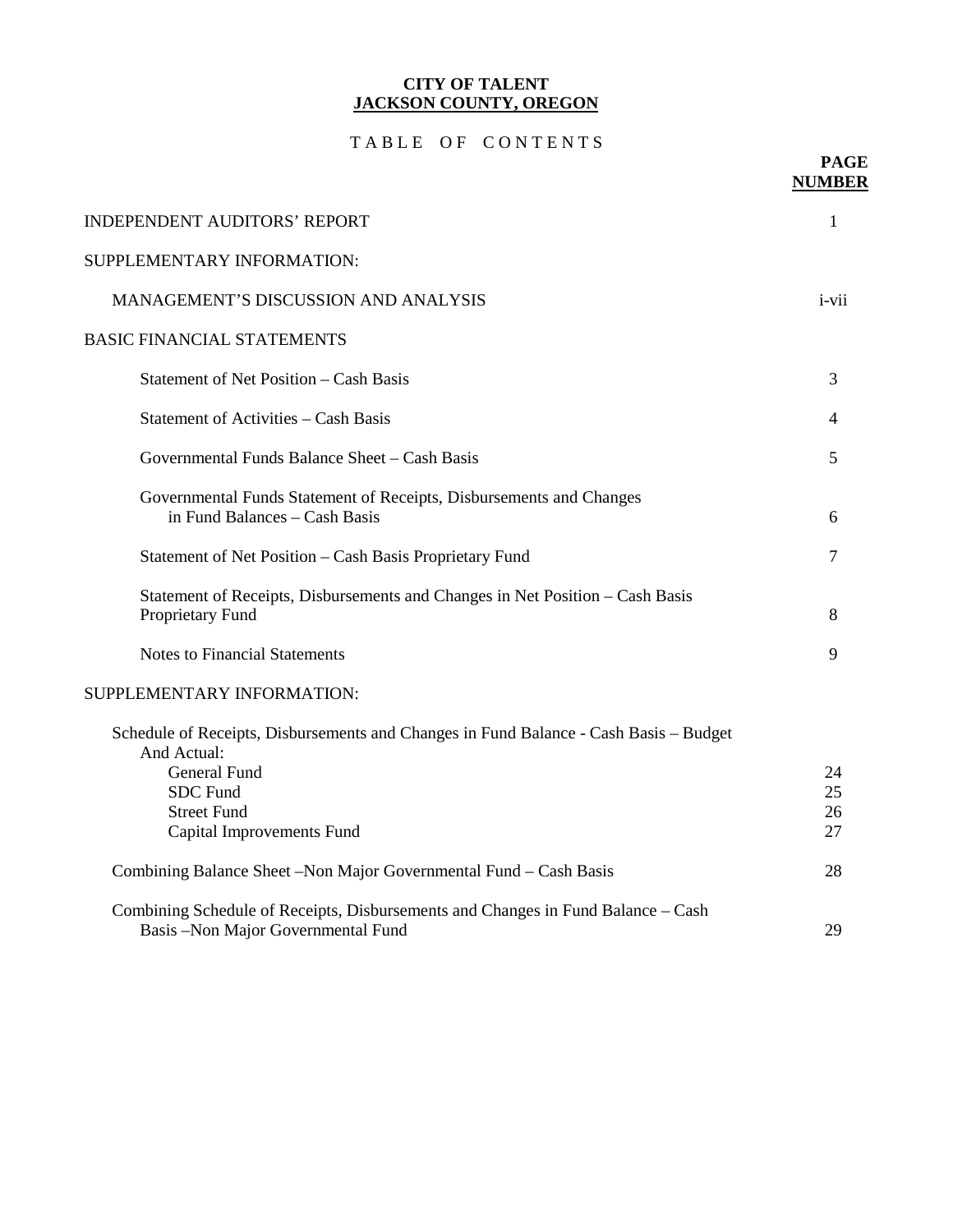# TABLE OF CONTENTS (continued)

## **PAGE NUMBER**

Schedule of Receipts, Disbursements and Changes in Fund Balance - Cash Basis – Budget And Actual:

| Parks Fund<br>West Valley View Debt Fund<br>Debt Service Fund<br>Water Utility Fund | 30<br>31<br>32<br>33 |
|-------------------------------------------------------------------------------------|----------------------|
| Schedule of Property Tax Transactions and Balances of Taxes Uncollected             | 34                   |
| Schedule of Proportionate Share of Net Pension Liability and Contributions          | 35                   |
|                                                                                     |                      |
| INDEPENDENT AUDITORS' REPORT REQUIRED BY OREGON STATE REGULATIONS                   | 36                   |
| <b>OTHER INFORMATION</b>                                                            |                      |
|                                                                                     |                      |
| Tax Rate History and Tax Collection Record<br>Major Taxpayers – Fiscal Year 2017    | 37<br>38             |
|                                                                                     |                      |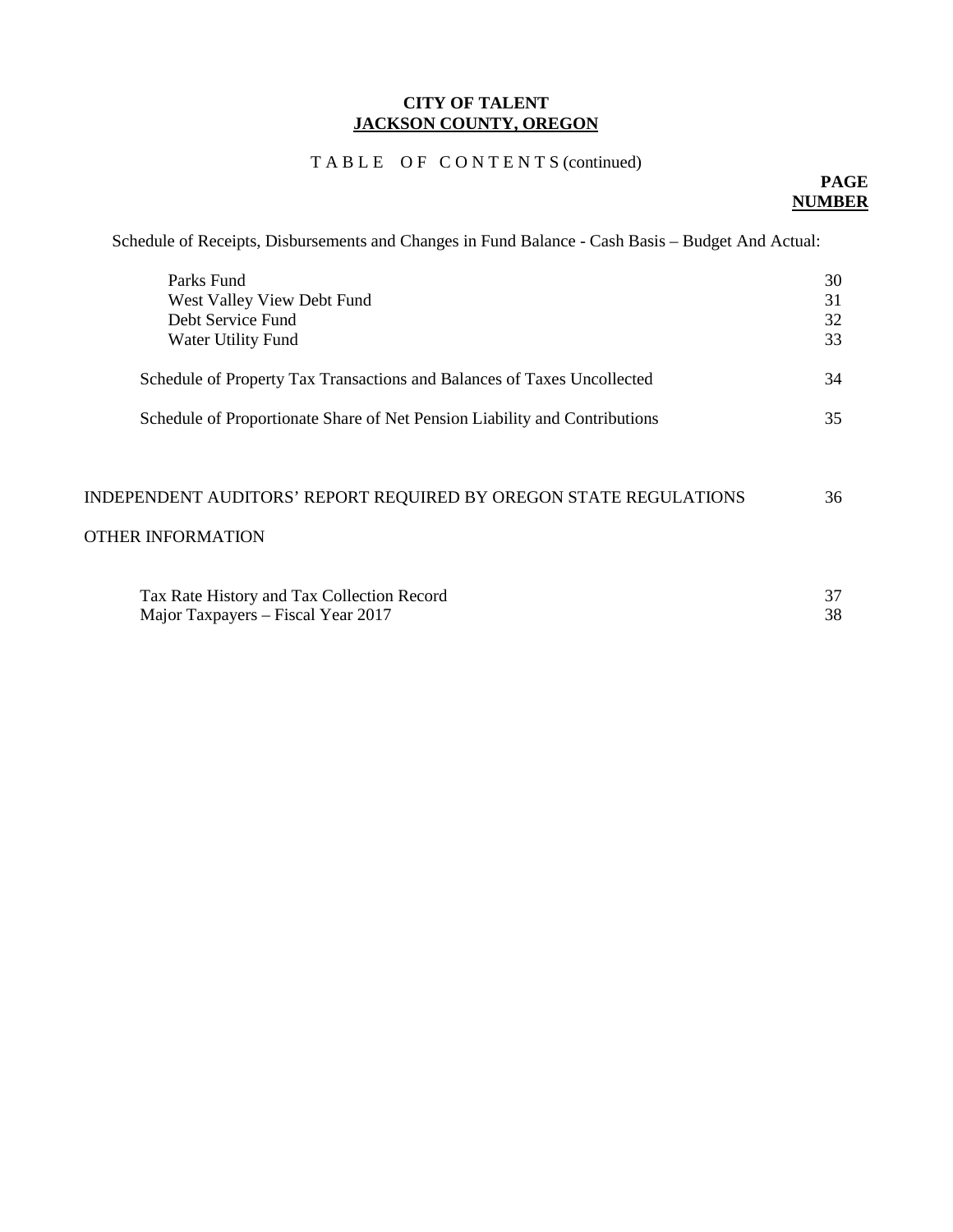# **CITY OF TALENT TALENT, OREGON MANAGEMENT'S DISCUSSION AND ANALYSIS (MD&A)**

This section of the City of Talent's annual financial report presents our discussion and analysis of the City's financial performance during the fiscal year ended June 30, 2017. Please read it in conjunction with the City's financial statements and notes, which follow this section. Comparative information is provided between the prior fiscal year ended June 30, 2016 and June 30, 2017.

# **FINANCIAL HIGHLIGHTS**

- The City's Governmental and Business Type net assets were \$3,698,075 and \$650,372 respectively, at June 30, 2017.
- During the year, the City's Governmental net assets decreased by \$344,108 and Business Type net assets decreased by \$68,411.
- The general fund reported a fund balance this year of \$748,009.

# **OVERVIEW OF THE FINANCIAL STATEMENTS**

This annual report consists of three parts: *management's discussion and analysis* (this section), the *basic financial statements, and required supplementary information.* The basic financial statements include two kinds of statements that present different views of the City:

- The first two statements are *government-wide financial statements* that provide both *long-term* and *short-term* information about the City's overall financial status.
- The remaining statements are *fund financial statements* that focus on *individual parts* of the government, reporting the City's operations in more detail than the government-wide statements.
- The *governmental funds* statements tell how *general government* services were financed in the *short term* as well as what remains for future spending.
- *Proprietary fund* statements offer short-term and long-term financial information about the activities the government operates *like businesses.*

The financial statements also include notes that explain some of the information in the financial statements and provide more detailed data. The statements are followed by a section of required supplementary information that further explains and supports the information in the financial statements. The remainder of this overview section of management's discussion and analysis explains the structure and contents of each of the statements.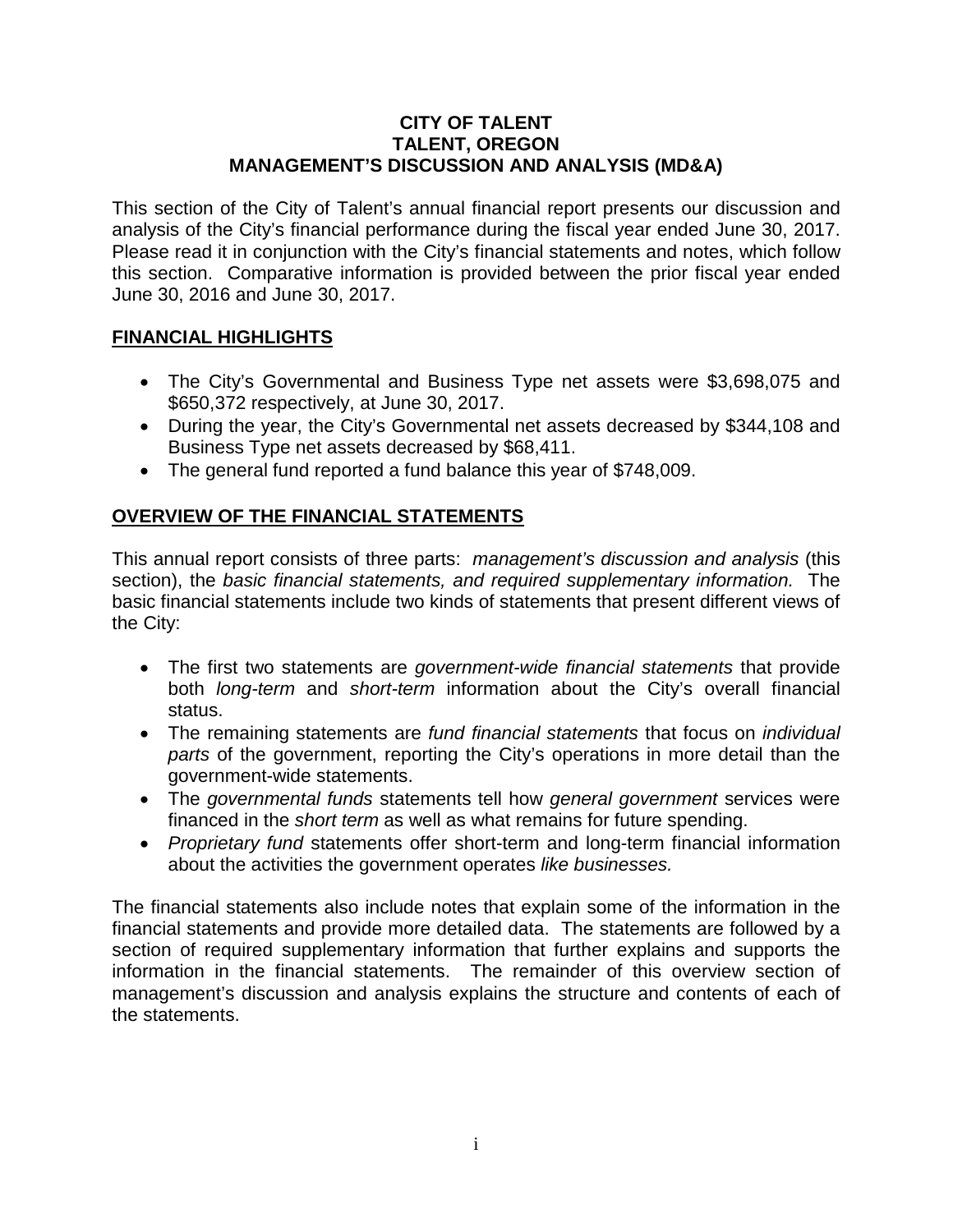# **Government-wide Statements**

The government-wide statements report information about the City as a whole using accounting methods similar to those used by private-sector companies. The statement of net position includes all of the government's assets and liabilities. All of the current year's revenues and expenses are accounted for in the statement of activities regardless of when cash is received or paid. The two government-wide statements report the City's net position and how they have changed. Net position (the difference between the City's assets and liabilities) is one way to measure the City's financial health or position.

- Over time, increases or decreases in the City's net assets are an indicator of whether its financial health is improving or deteriorating, respectively.
- To assess the overall health of the City, one needs to consider additional nonfinancial factors such as changes in the City's tax base.

The government-wide financial statements of the City include the *Governmental activities.* Most of the City's basic services are included here, such as general government, public safety, parks, streets, and water. Property taxes, service charges, franchise taxes, permits and fees, and intergovernmental revenues finance most of these activities.

# **Fund Financial Statements**

The fund financial statements provide more detailed information about the City's most significant funds, not the City as a whole. Funds are accounting devices that the City uses to keep track of specific sources of funding and spending for particular purposes.

The City has the following kinds of funds:

- *Governmental funds* Most of the City's basic services are included in governmental funds, which focus on 1) how cash and other financial assets that can readily be converted to cash flow in and out and 2) the balances left at yearend that are available for spending. Consequently, the governmental fund statements provide a detailed short-term view that helps you determine whether there are more or fewer financial resources that can be spent in the near future to finance the City's programs. Because this information does not encompass the long-term focus of the government-wide statements, we provide additional information at the bottom of the governmental funds statement, or on the subsequent page, that explains the relationship (or difference) between them.
- Proprietary funds Services for which the City charges customers a fee are generally reported in proprietary funds. Proprietary funds, like the governmentwide statements, provide both long-term and short-term financial information.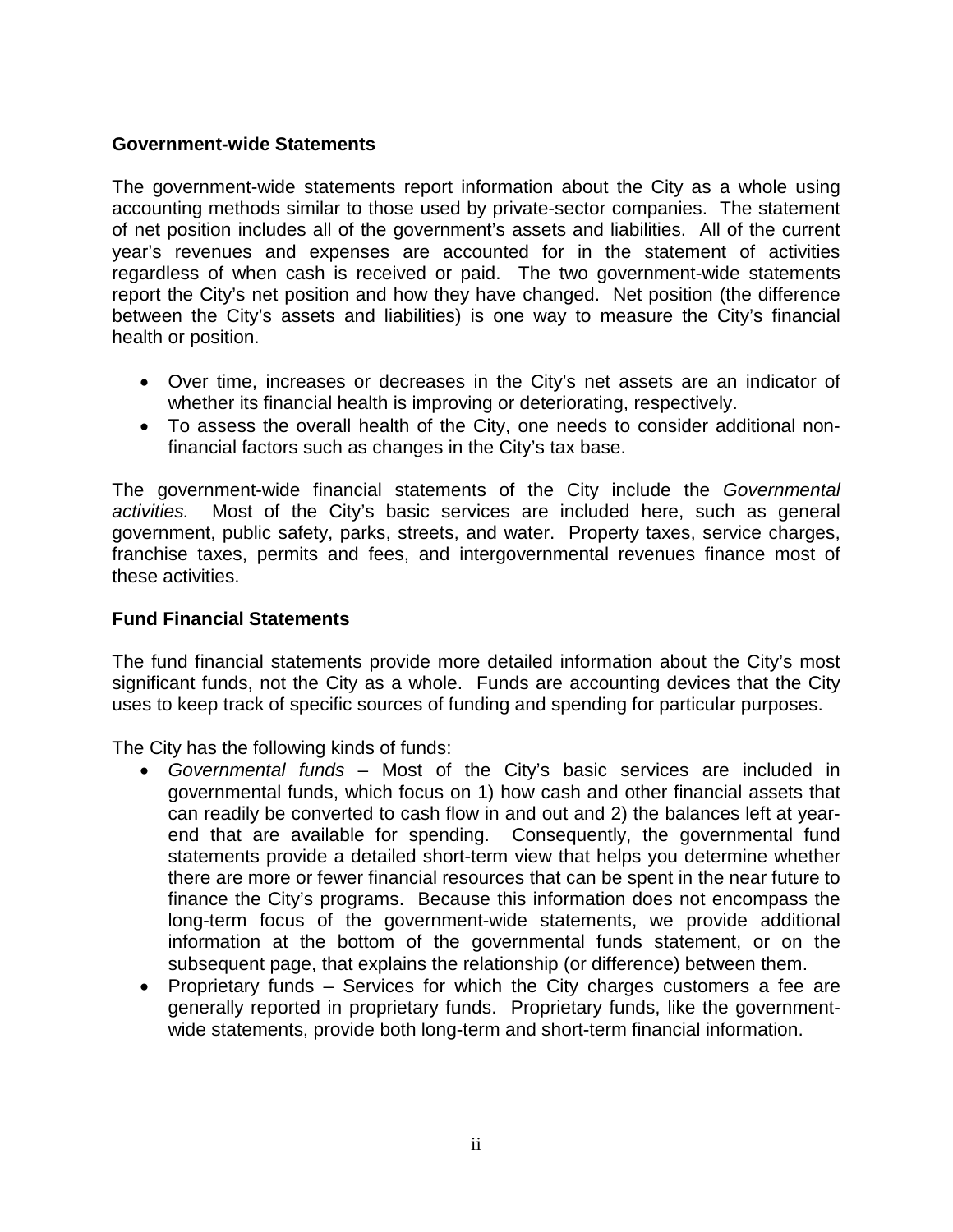# **FINANCIAL ANALYSIS OF THE CITY GOVERNMENTAL FUNDS**

This section of this document will analyze the changes in the City's revenue, expenditures, fund balances, and net assets between the fiscal year (FY16) and the fiscal year (FY17). The last column indicates the change in the two years.

| CITY OF TALENT - CHANGES IN NET ASSETS - GOVERNMENTAL FUNDS |                 |                 |                       |  |  |  |
|-------------------------------------------------------------|-----------------|-----------------|-----------------------|--|--|--|
|                                                             | 2017            | 2016            | <b>CHANGE</b>         |  |  |  |
| <b>REVENUES</b>                                             |                 |                 |                       |  |  |  |
| Program Revenues:                                           |                 |                 |                       |  |  |  |
| <b>Charges for Services</b>                                 | \$<br>969,715   | \$<br>1,058,563 | \$<br>(88, 848)       |  |  |  |
| <b>Operating Grants</b>                                     | 48,876          | 4,220           | 44,656                |  |  |  |
| <b>General Revenues:</b>                                    |                 |                 |                       |  |  |  |
| <b>Property Taxes</b>                                       | 1,043,467       | 1,016,401       | 27,066                |  |  |  |
| <b>Other Taxes</b>                                          | 423,192         | 417,671         | 5,521                 |  |  |  |
| Intergovernmental                                           | 546,663         | 1,584,635       | (1,037,972)           |  |  |  |
| <b>Bond Proceeds</b>                                        |                 |                 |                       |  |  |  |
| Other                                                       | 177,422         | 70,353          | 107,069               |  |  |  |
| <b>Total Revenues</b>                                       | 3,209,335       | 4,151,843       | (942, 508)            |  |  |  |
|                                                             |                 |                 |                       |  |  |  |
| <b>EXPENSES</b>                                             |                 |                 |                       |  |  |  |
| Administration                                              | 672,697         | 634,630         | 38,067                |  |  |  |
| <b>Community Development</b>                                | 387,838         | 341,637         | 46,201                |  |  |  |
| <b>TAP Operations</b>                                       |                 |                 |                       |  |  |  |
| <b>Library Operations</b>                                   |                 |                 |                       |  |  |  |
| Police                                                      | 1,179,260       | 1,114,695       | 64,565                |  |  |  |
| <b>Street</b>                                               | 450,783         | 430,744         | 20,039                |  |  |  |
| Parks                                                       | 117,991         | 98,135          | 19,856                |  |  |  |
| <b>Capital Improvements</b>                                 | 883,606         | 1,522,636       | (639, 030)            |  |  |  |
| <b>Debt Service Payments</b>                                | 161,268         | 108,724         | 52,544                |  |  |  |
| Water                                                       |                 |                 |                       |  |  |  |
| <b>Total Expenses</b>                                       | 3,853,443       | 4,251,201       | (397, 758)            |  |  |  |
| Change in Net Assets                                        |                 |                 |                       |  |  |  |
| <b>Before Transfers</b>                                     | (644, 108)      | (99, 358)       | (544, 750)            |  |  |  |
| <b>Transfers</b>                                            | 200,000         | (47, 288)       | 247,288               |  |  |  |
| Change in Net Assets                                        | (444, 108)      | (146, 646)      | (297, 462)            |  |  |  |
| <b>Beginning Net Assets</b>                                 | 4,042,183       | 4,188,829       | (146, 646)            |  |  |  |
| <b>Ending Net Assets</b>                                    | \$<br>3,598,075 | \$<br>4,042,183 | $\zeta$<br>(444, 108) |  |  |  |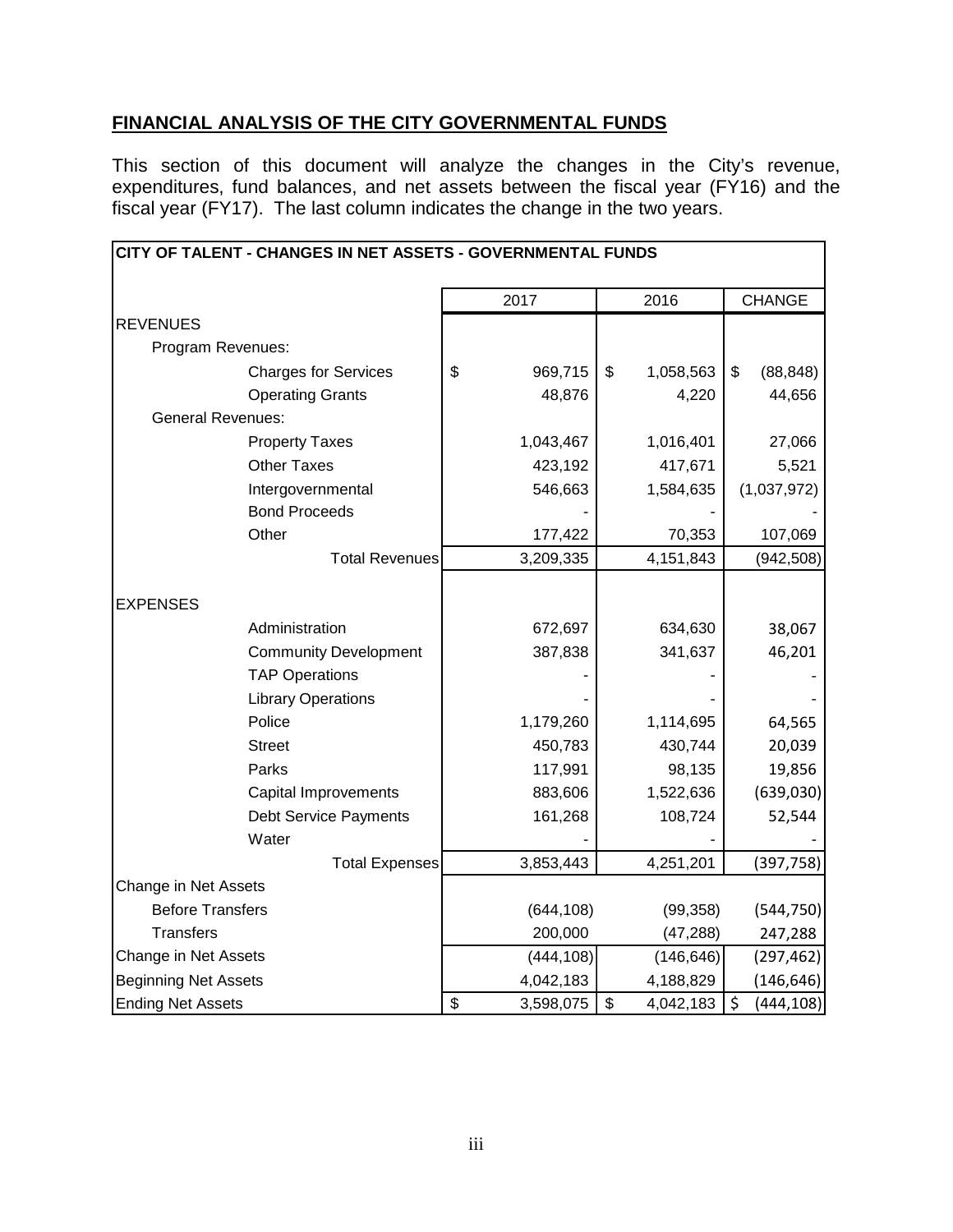The next chart shows the same data for FY16 and FY17 for the business type funds. The last column indicates the change between the two years.

| CITY OF TALENT - CHANGES IN NET ASSETS - BUSINESS TYPE FUNDS |             |             |               |  |  |  |  |
|--------------------------------------------------------------|-------------|-------------|---------------|--|--|--|--|
|                                                              | 2017        | 2016        | <b>CHANGE</b> |  |  |  |  |
| <b>REVENUES</b>                                              |             |             |               |  |  |  |  |
| Program Revenues:                                            |             |             |               |  |  |  |  |
| <b>Charges for Services</b>                                  | \$1,365,316 | \$1,297,720 | \$67,596      |  |  |  |  |
| <b>Operating Grants</b>                                      |             |             |               |  |  |  |  |
| <b>General Revenues:</b>                                     |             |             |               |  |  |  |  |
| <b>Property Taxes</b>                                        |             |             |               |  |  |  |  |
| <b>Other Taxes</b>                                           |             |             |               |  |  |  |  |
| Intergovernmental                                            |             |             |               |  |  |  |  |
| Other                                                        | 6,345       | 9,538       | (3, 193)      |  |  |  |  |
| <b>Total Revenues</b>                                        | 1,371,661   | 1,307,258   | 64,403        |  |  |  |  |
| <b>EXPENSES</b>                                              |             |             |               |  |  |  |  |
| Administration                                               |             |             |               |  |  |  |  |
| <b>Community Development</b>                                 |             |             |               |  |  |  |  |
| Police                                                       |             |             |               |  |  |  |  |
| <b>Street</b>                                                |             |             |               |  |  |  |  |
| Parks                                                        |             |             |               |  |  |  |  |
| Capital Improvements                                         |             |             |               |  |  |  |  |
| <b>Debt Service Payments</b>                                 |             |             |               |  |  |  |  |
| Water                                                        | 1,240,072   | 1,189,339   | 50,733        |  |  |  |  |
| <b>Total Expenses</b>                                        | 1,240,072   | 1,189,339   | 50,733        |  |  |  |  |
| Change in Net Assets                                         |             |             |               |  |  |  |  |
| before Transfers                                             | 131,589     | 117,919     | (167, 523)    |  |  |  |  |
| <b>Transfers</b>                                             | (200,000)   | (50,000)    | 118,367       |  |  |  |  |
| Change in Net Assets                                         | (68, 411)   | 67,919      | (49, 156)     |  |  |  |  |
| <b>Beginning Net Assets</b>                                  | 718,783     | 650,864     | 117,075       |  |  |  |  |
| <b>Ending Net Assets</b>                                     | \$650,372   | \$718,783   | \$67,919      |  |  |  |  |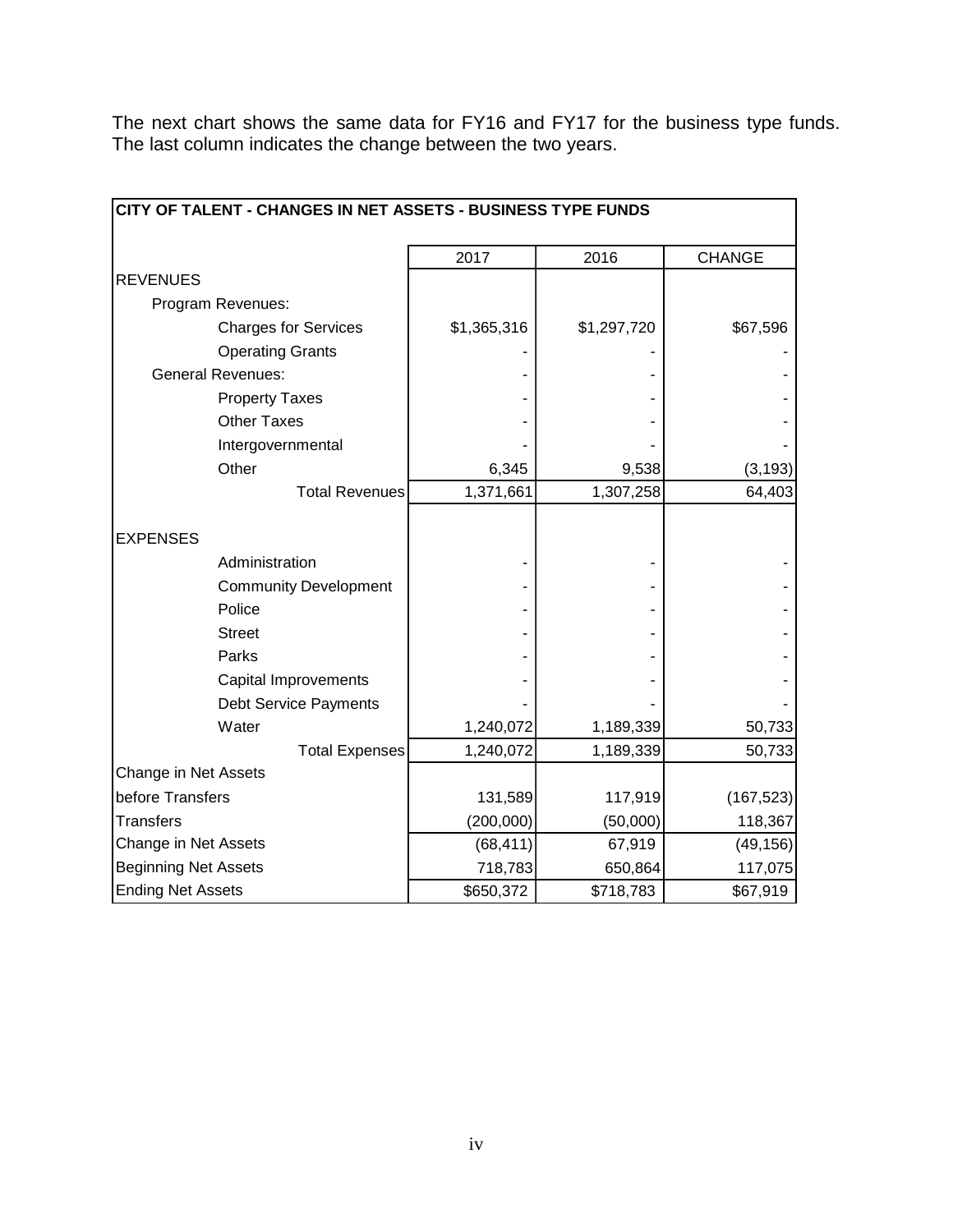# **FINANCIAL ANALYSIS OF THE GOVERNMENTAL FUNDS**

# **Changes in Program Revenues**

**Charges for Services (-\$44,192):** Charges for Services decreased in FY17 after an increase of \$83,390 in FY16 and a decrease of \$111,354 in FY15. The majority of the decrease in FY17 is from Community Development Fees and System Development Charge Fees. These fees are dependent on the level and type of building construction and substantially less building occurred in Talent in FY17 compared to FY16. Grants increased by \$44,656 which included a \$20,000 grant from the State of Oregon for the Economic Element as well as grants for Police and for the City's R.A.R.E. participant.

**General Revenues (-\$898,316):** General revenues showed an overall decrease in FY17 after an increase in FY16. Property tax revenues increased by \$27,066 in FY17 compared to increases of \$25,183 and \$36,220 in FY16 and FY15, respectively. Franchise fee collections increased by \$5,521 in FY17 after an increase of \$10,936 in FY16. Intergovernmental revenues decreased by \$1,037,972 after an increase of \$980,196 in FY16. The large decrease in FY17 was because of the large increase in federal grant revenues for the building of the Talent Community Center in FY16. Other revenues increased in FY17 by \$107,069 after a decrease of \$390,516 in FY16.

# **Changes in Program Expenditures**

**General Administration (\$38,067):** This increase can be attributed primarily to increases in Personnel Services. Administration Personnel Services increased by \$32,055 in FY17. Regular Salaries increased by \$21,200, and Fringe Benefits increased by \$10,855. Materials & Services increased in FY17 by \$6,627. Technical Support Services increased by \$11,941, Attorney Services increased by \$3,561, and general supplies increased by \$3,783.

**Community Development (\$46,201):** Community Development expenses increased in FY17 in both Personnel Services and Materials & Services. Personnel Services increased by \$33,655, which was mostly attributed to the Community Development Clerk moving from part-time to full-time. Materials & Services increased by \$12,546 in FY17. Business Consulting Services increased by \$30,970 and Attorney Services increased by \$6,912 while Building Inspection Services and Technical Support Services decreased by \$23,643 and \$2,085, respectively.

**Police (\$64,565):** Police expenses increased in FY17. Personnel Services increased by \$64,378.70 compared to FY16. Materials & Services increased in FY17 by \$187. Attorney services decreased by \$19,939 and Repair & Maintenance decreased by \$6,361 while Property & Casualty Insurance and Fuel increased by \$7,061 and \$5,835, respectively.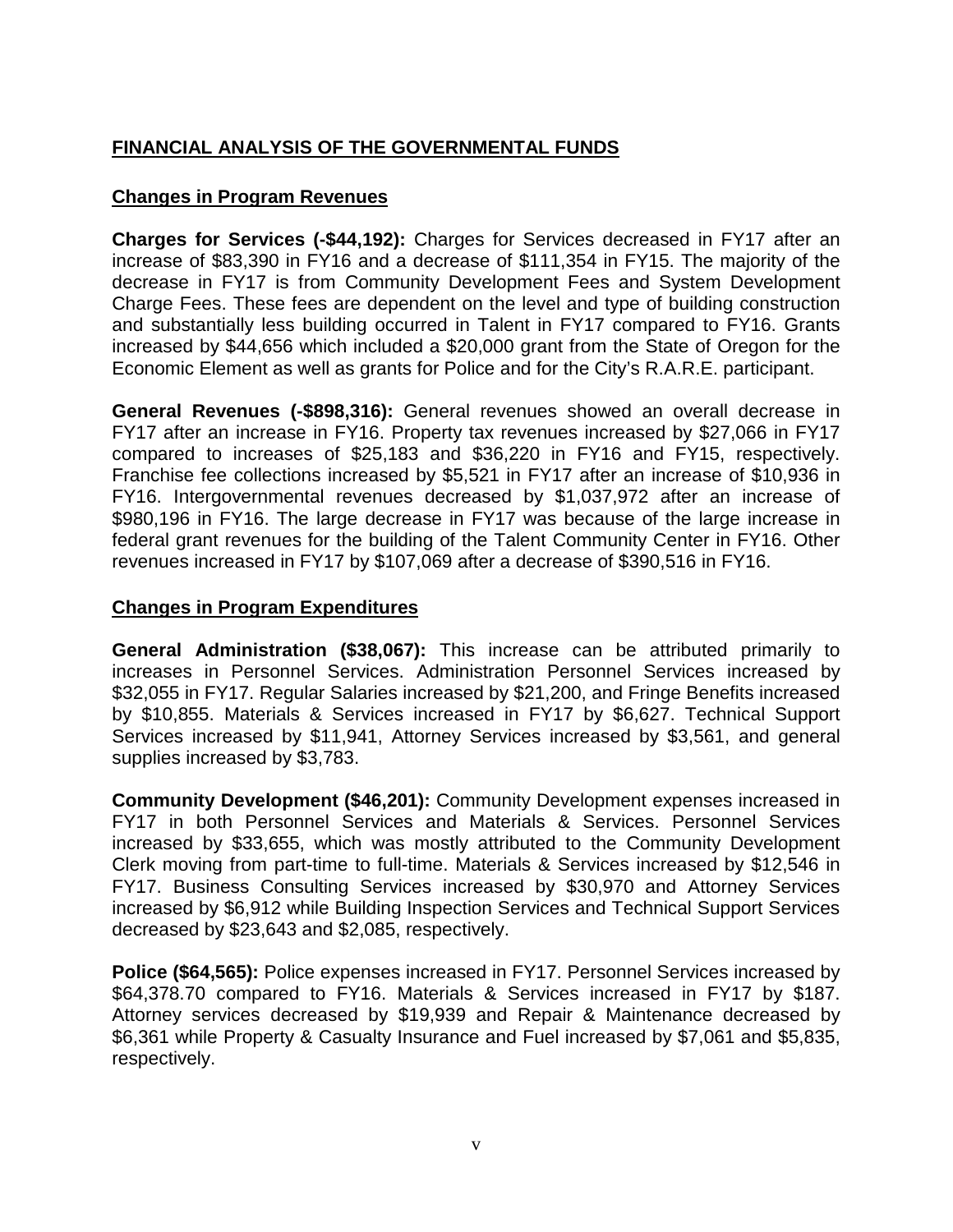**Street (\$20,039):** Street expenses increased in FY17. Personnel Services increased by \$26,975 from FY16 to FY17. Materials & Services decreased by \$6,936 in FY17. Contracted Personnel Services decreased by \$10,020 and Engineering Services decreased by \$5,259 while Business Consulting Services and Repair & Maintenance increased by \$6,615 and \$7,346, respectively.

**Parks (\$19,856):** Parks expenses increased in FY17. Personnel Services increased by \$14,533 from FY16 to FY17. Materials & Services increased by \$5,323 in FY17. Contracted Personnel Services increased by \$5,928 and General Supplies increased by \$2,528.

**Capital Improvements (\$-639,030):** The Capital Improvements Fund was initially established in FY2005. A combination of System Development Charges, grants, transfers from other funds and funding from outside agencies has allowed the City to take on major improvements to the City's infrastructure. Major capital construction projects taking place in FY17 included the completion of the North Front Street project, the finishing of the finance software migration to Incode, the ADA accessible ramp to Town Hall, the completion of Heritage Trail, Wagner Street sidewalks, and the completion of the SCADA system. The major decrease in Capital Improvement costs are due to the construction of the Community Center in FY16.

# **FINANCIAL ANALYSIS OF THE PROPRIETARY FUND**

# **Change in Program Revenues**

**Charges for Services (\$67,596**): Charges for services increased in FY17 after an increase of \$39,504 in FY16. Water revenue is based on consumption as well as being highly dependent on weather and conservation efforts. Water sales increased by \$58,095 in FY17 after an increase of \$4,859 in FY16. New connections increased in FY17 by \$9,405 after an increase of \$7,895 in FY16.

**General Revenues (-\$3,193):** General revenues decreased in FY17 by \$3,193 after an increase of \$7,259 in FY16.

# **Change in Program Expenditures**

**Water (\$50,733):** This fund includes salaries and benefits for Utility Billing staff and Public Works employees whose time is accounted for in several funds depending on the type of work being performed. Water expenses increased in FY17. Personnel Services increased by \$15,959. Materials & Services increased by \$32,124. Banking Fees increased by \$5,560 and Business Consulting Services increased by \$7,560 while General Supplies and Repair & Maintenance decreased by \$7,940 and \$11,210, respectively.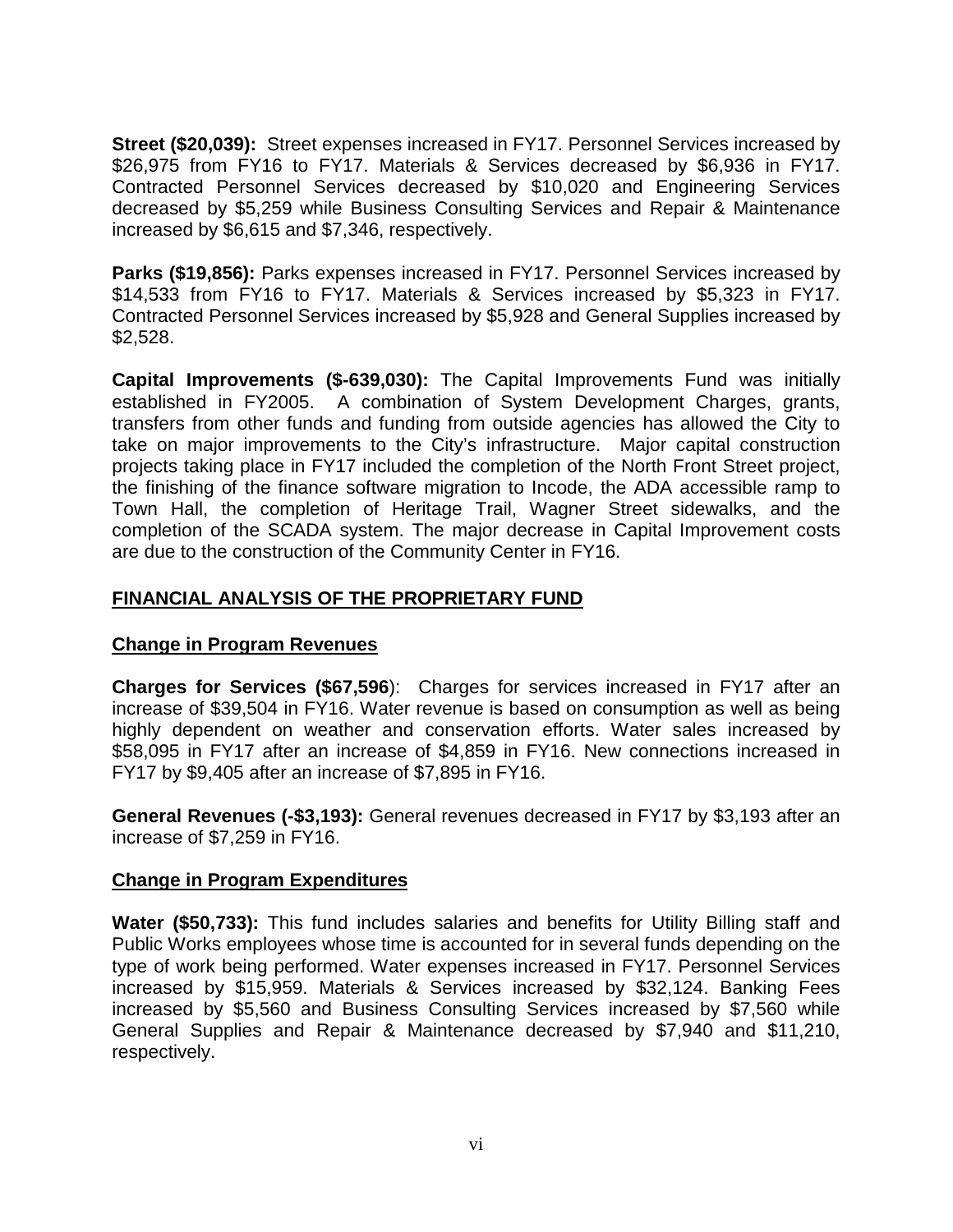The proprietary fund balance totaled \$650,372 at the end of FY17. This represents a \$68,411 decrease over the previous year. The majority of the difference can be attributed to the increase in transfers out. Transfers for FY16 were \$50,000 and for FY17 were \$200,000. This represents an increase of \$150,000 in FY17.

# **LONG TERM DEBT**

More detailed information about the City's long term debt is presented in the notes to the financial statements.

# **CONTACTING THE CITY'S FINANCIAL MANAGEMENT**

Our financial report is designed to provide our taxpayers, ratepayers, and creditors with an overview of the City's finances. If you have any questions about this report or need any clarification of information please contact the City's Finance Director at 541-535- 1566 or P.O. Box 445, Talent, Oregon, 97540.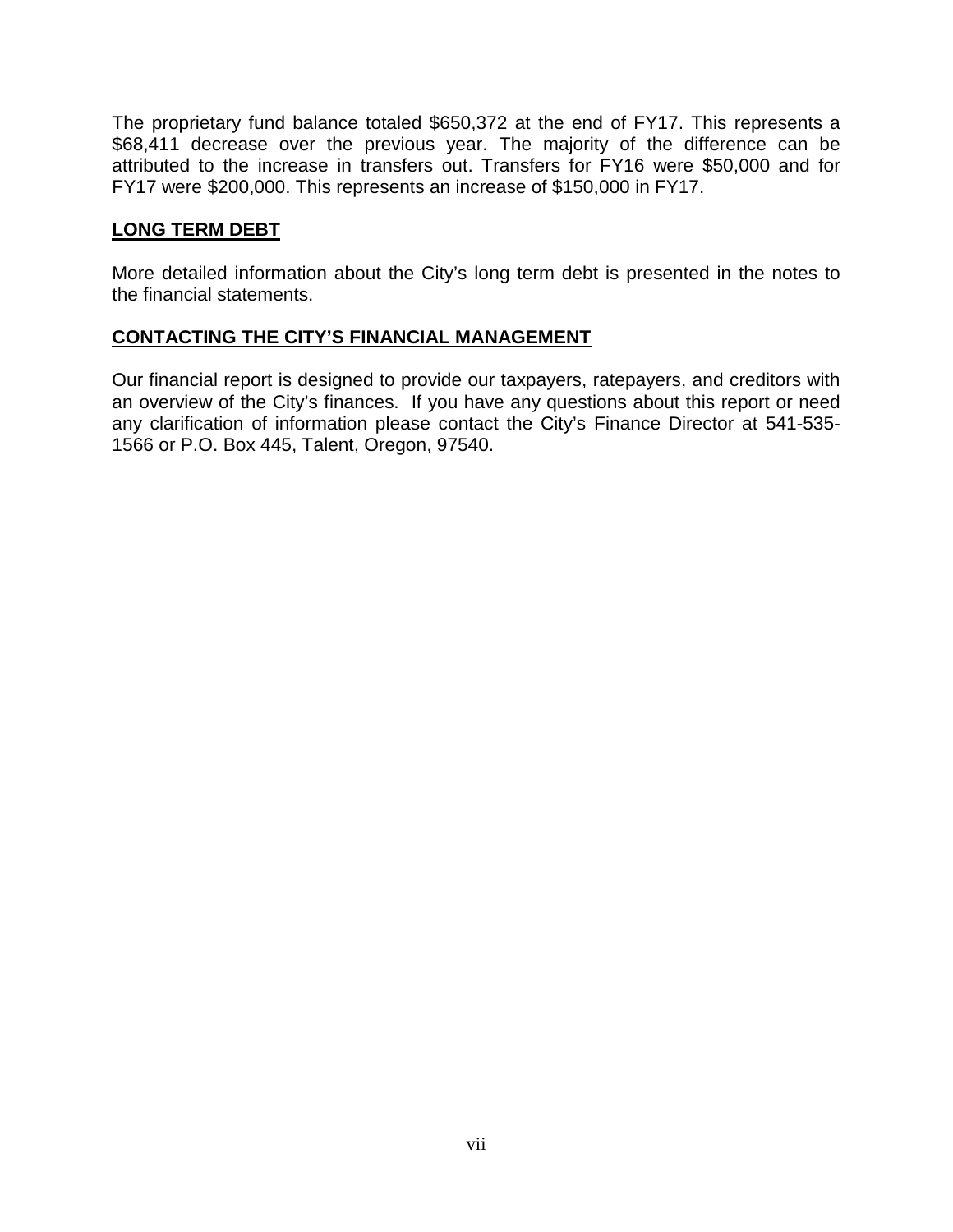

To the City Council City of Talent Talent, Oregon

PAULY, ROGERS AND CO., P.C. 12700 SW 72<sup>nd</sup> Ave. • Tigard, OR 97223 (503) 620-2632 ♦ (503) 684-7523 FAX www.paulyrogersandcocpas.com

September 21, 2017

# **INDEPENDENT AUDITORS' REPORT**

#### **Report on Financial Statements**

We have audited the accompanying financial statements of governmental activities, business-type activities, each major fund, and the aggregate remaining fund information of the City of Talent as of and for the year ended June 30, 2017, and the related notes to the financial statements which collectively comprise the basic financial statements as listed in the table of contents.

#### **Management's Responsibility for the Financial Statements**

Management is responsible for the preparation and fair presentation of these financial statements in accordance with the modified cash basis of accounting described in Note 1; this includes determining that the cash basis of accounting is an acceptable basis for the preparation of the financial statements in the circumstances. Management is also responsible for the design, implementation and maintenance of internal control relevant to the preparation and fair presentation of financial statements that are free from material misstatement, whether due to fraud or error.

#### **Auditors' Responsibility**

Our responsibility is to express opinions on these financial statements based on our audit. We conducted our audit in accordance with auditing standards generally accepted in the United States of America. Those standards require that we plan and perform the audit to obtain reasonable assurance about whether the financial statements are free from material misstatement.

An audit involves performing procedures to obtain audit evidence about the amounts and disclosures in the financial statements. The procedures selected depend on the auditors' judgment, including the assessment of the risks of material misstatement of the financial statements, whether due to fraud or error. In making those risk assessments, the auditor considers internal control relevant to the preparation and fair presentation of the financial statements in order to design audit procedures that are appropriate in the circumstances, but not for the purpose of expressing an opinion on the effectiveness of the internal control. Accordingly, we express no such opinion. An audit also includes evaluating the appropriateness of accounting policies used and the reasonableness of significant accounting estimates made by management, as well as evaluating the overall presentation of the financial statements.

We believe that the audit evidence we have obtained is sufficient and appropriate to provide a basis for our audit opinions.

#### **Opinions**

In our opinion, the financial statements referred to previously present fairly, in all material respects, the respective cash basis financial position of the governmental activities, business-type activities, each major fund, and the aggregate remaining fund information of the City of Talent, as of June 30, 2017, and the respective changes in cash basis financial position thereof for the year then ended in conformity with the basis of accounting described in Note 1.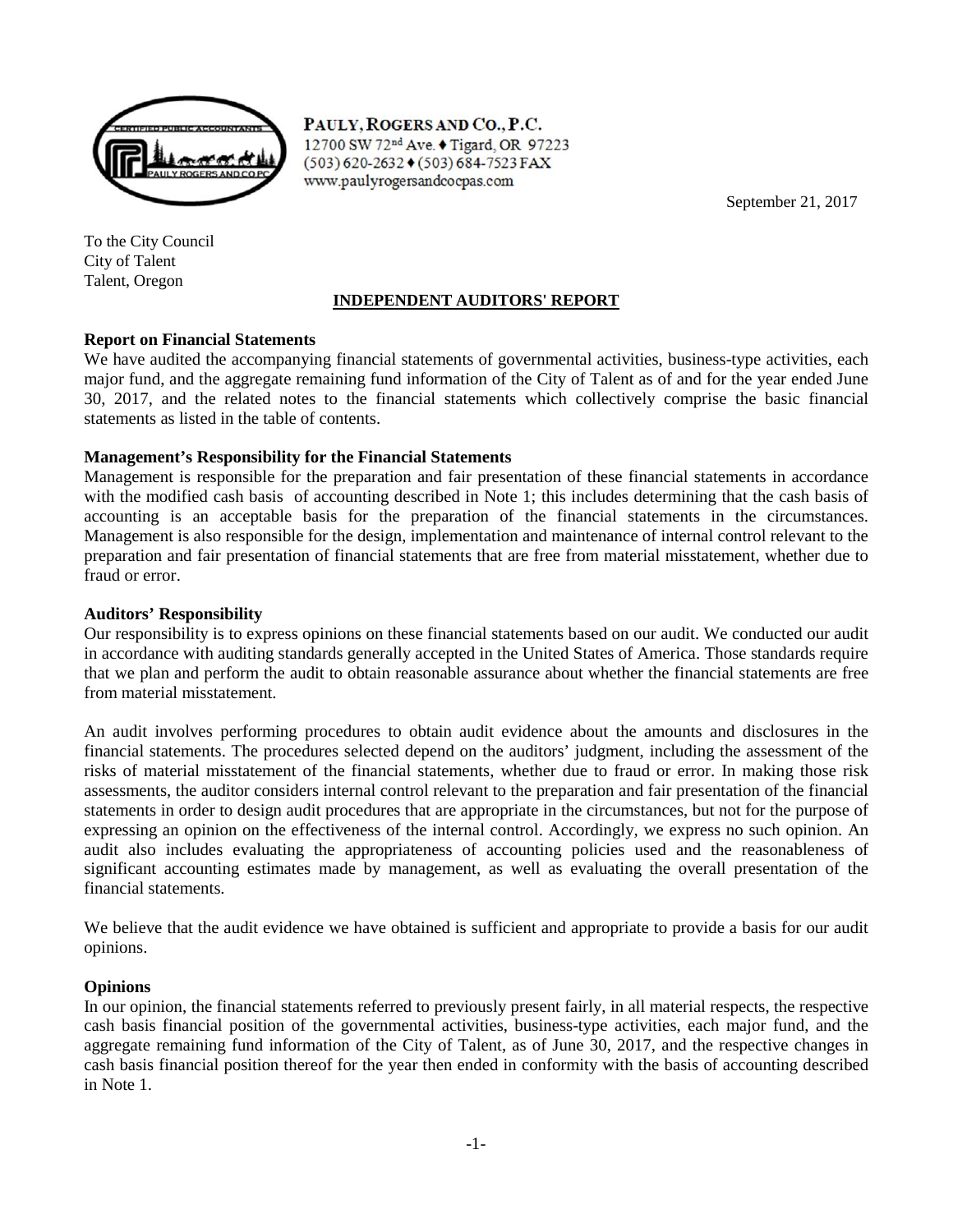#### **Basis of Accounting**

We draw attention to Note 1 of the financial statements, which describes the basis of accounting. The financial statements are prepared on the cash basis of accounting, which is a basis of accounting other than accounting principles generally accepted in the United States of America. Our opinions are not modified with respect to this matter.

#### **Other Matters**

#### *Supplementary Information*

Our audit was conducted for the purpose of forming opinions on the financial statements that collectively comprise the basic financial statements. The supplementary and other information, as listed in the table of contents, are presented for purposes of additional analysis and are not a required part of the basic financial statements. The supplementary information, as listed in the table of contents, is the responsibility of management and was derived from and relates directly to the underlying accounting and other records used to prepare the basic financial statements. Such information has been subjected to the auditing procedures applied in the audit of the basic financial statements and certain additional procedures, including comparing and reconciling such information directly to the underlying accounting and other records used to prepare the basic financial statements or to the basic financial statements themselves, and other additional procedures in accordance with auditing standards generally accepted in the United States of America. In our opinion, the supplementary information, as listed in the table of contents, is fairly stated, in all material respects, in relation to the basic financial statements as a whole.

#### *Other Information*

The listing of board members containing their term expiration dates, located before the table of contents, and the other information, as listed in the table of contents, have not been subjected to the auditing procedures applied in the audit of the basic financial statements and, accordingly, we do not express an opinion or provide any assurance on them.

#### **Report on Other Legal and Regulatory Requirements**

In accordance with Minimum Standards for Audits of Oregon Municipal Corporations, we have issued our report dated September 21, 2017 on our consideration of compliance with certain provisions of laws and regulations, including the provisions of Oregon Revised Statutes as specified in Oregon Administrative Rules. The purpose of that report is to describe the scope of our testing of compliance and the results of that testing and not to provide an opinion on compliance.

Cule

Kenneth Allen, CPA Municipal Auditor **PAULY, ROGERS and CO., P.C.**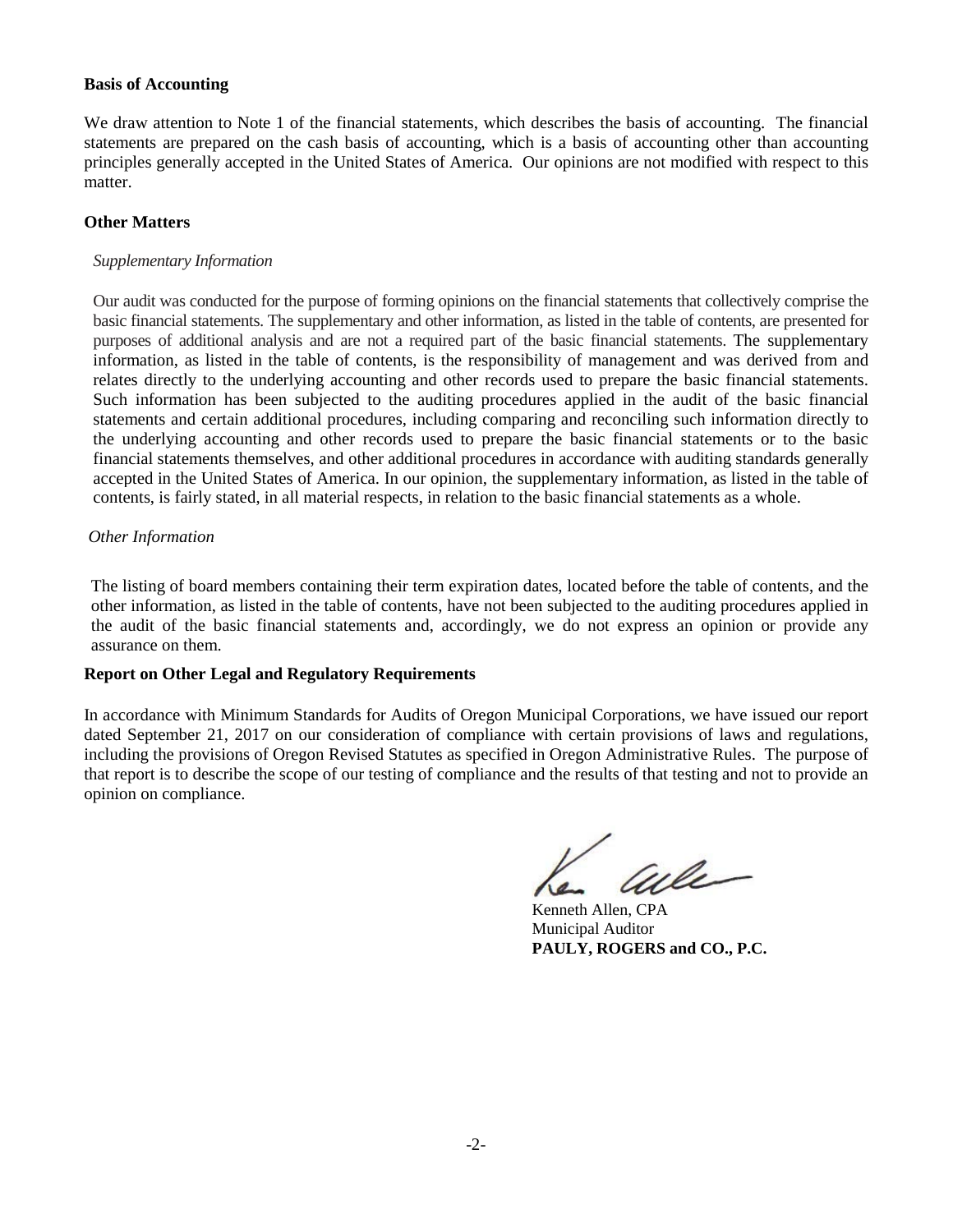# **BASIC FINANCIAL STATEMENTS**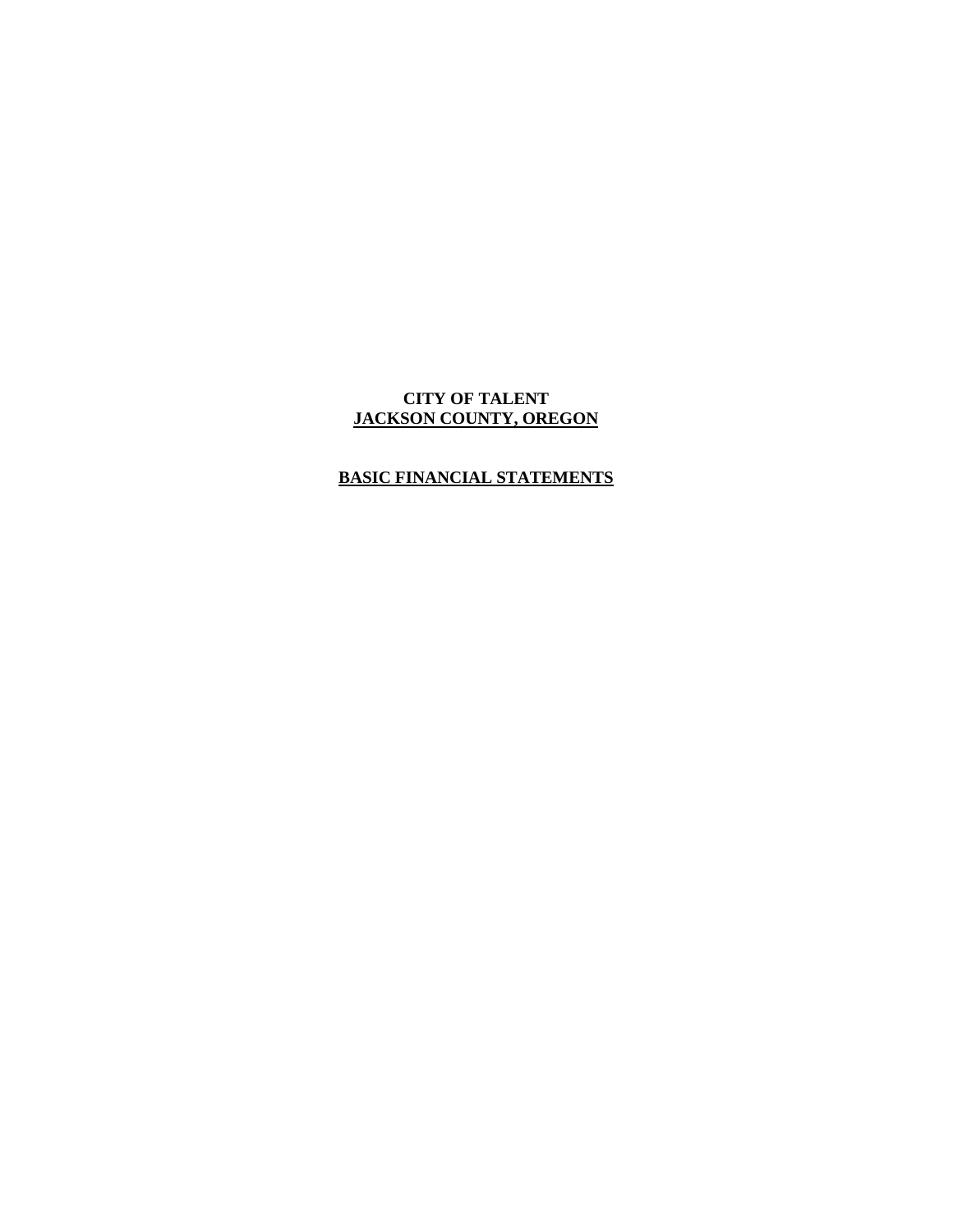#### **STATEMENT OF NET POSITION - CASH BASIS June 30, 2017**

|                           |                     | PRIMARY GOVERNMENT |                 |  |  |  |  |  |
|---------------------------|---------------------|--------------------|-----------------|--|--|--|--|--|
| <b>ASSETS</b>             | <b>GOVERNMENTAL</b> | <b>TOTALS</b>      |                 |  |  |  |  |  |
| <b>Current Assets:</b>    |                     |                    |                 |  |  |  |  |  |
| Cash and Investments      | \$<br>3,698,075     | \$<br>650,372      | \$<br>4,348,447 |  |  |  |  |  |
| <b>Total Assets</b>       | \$<br>3,698,075     | \$<br>650,372      | \$<br>4,348,447 |  |  |  |  |  |
| <b>NET POSITION:</b>      |                     |                    |                 |  |  |  |  |  |
| Restricted for -          |                     |                    |                 |  |  |  |  |  |
| Debt Payments             | \$<br>25,819        | \$                 | \$<br>25,819    |  |  |  |  |  |
| <b>System Development</b> | 1,195,072           |                    | 1,195,072       |  |  |  |  |  |
| Unrestricted              | 2,477,184           | 650,372            | 3,127,556       |  |  |  |  |  |
| <b>Net Position</b>       | \$<br>3,698,075     | \$<br>650,372      | \$<br>4,348,447 |  |  |  |  |  |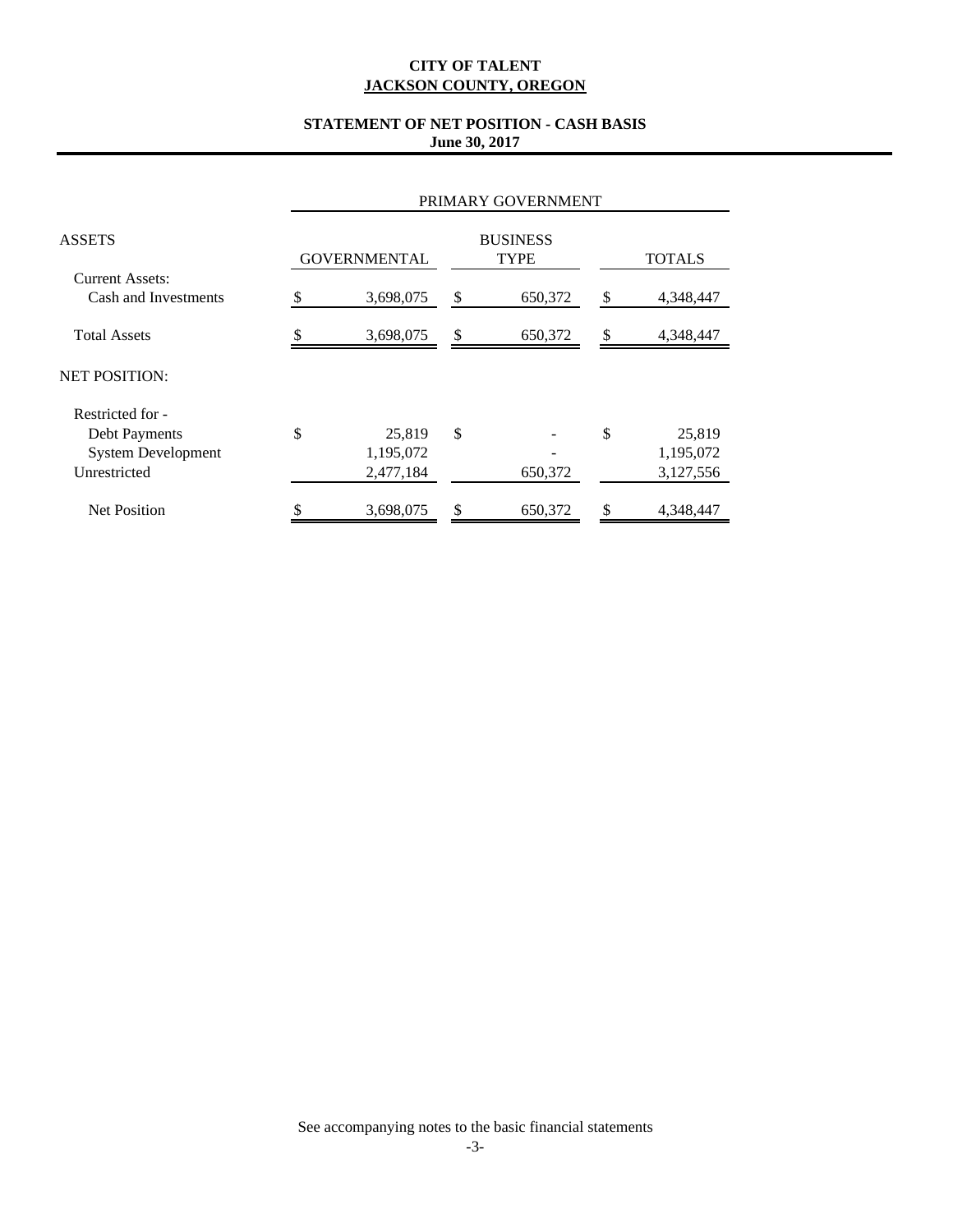#### **STATEMENT OF ACTIVITIES - CASH BASIS For the Year Ended June 30, 2017**

|                                      |                       |                         | Program Cash Receipts       |                             | Net Receipts<br>(Disbursements)<br>And Changes<br>In Net Position |
|--------------------------------------|-----------------------|-------------------------|-----------------------------|-----------------------------|-------------------------------------------------------------------|
|                                      |                       |                         | Operating                   | Capital                     |                                                                   |
|                                      | Cash<br>Disbursements | Charges<br>For Services | Grants and<br>Contributions | Grants and<br>Contributions | Governmental<br>Activities                                        |
| Functions/Programs                   |                       |                         |                             |                             |                                                                   |
| <b>Governmental Activities</b>       |                       |                         |                             |                             |                                                                   |
| Administration                       | \$<br>572,697         | \$<br>83,562            | \$<br>21,366                | \$                          | \$<br>(467,769)                                                   |
| <b>Community Development</b>         | 387,838               | 203,077                 |                             |                             | (184,761)                                                         |
| Police                               | 1,179,260             | 231,539                 | 23,743                      |                             | (923, 978)                                                        |
| <b>Street</b>                        | 450,783               | 211,256                 |                             |                             | (239, 527)                                                        |
| Transportation                       |                       | 13,458                  |                             |                             | 13,458                                                            |
| Stormwater                           |                       | 60,504                  |                             |                             | 60,504                                                            |
| Parks                                | 117,991               | 166,319                 | 3,767                       |                             | 52,095                                                            |
| Capital Outlay                       | 883,606               |                         |                             |                             | (883, 606)                                                        |
| Debt Service Payments                | 161,268               |                         |                             |                             | (161, 268)                                                        |
| <b>Total Governmental Activities</b> | 3,753,443             | 969,715                 | 48,876                      |                             | (2,734,852)                                                       |
| <b>Business-Type Activities</b>      |                       |                         |                             |                             |                                                                   |
| Water                                | 1,240,072             | 1,365,316               |                             |                             |                                                                   |
| <b>Total Business Activities</b>     | 1,240,072             | 1,365,316               |                             |                             |                                                                   |
| <b>Total Primary Government</b>      | \$<br>4,993,515       | \$<br>2,335,031         | \$<br>48,876                | \$                          | (2,734,852)                                                       |

| General Receipts:                           |   |            |
|---------------------------------------------|---|------------|
| <b>Property Taxes</b>                       |   | 1,043,467  |
| <b>Franchise Taxes</b>                      |   | 423,192    |
| <b>State Shared Revenue</b>                 |   | 70,623     |
| Intergovernmental                           |   | 476,040    |
| Assessments                                 |   | 18,822     |
| Interest                                    |   | 43,546     |
| Miscellaneous                               |   | 115,054    |
| <b>Transfers</b>                            |   | 200,000    |
| <b>Total General Receipts and Transfers</b> |   | 2,390,744  |
| Change in Cash Basis Net Position           |   | (344, 108) |
| <b>Beginning Cash Basis Net Position</b>    |   | 4,042,183  |
| <b>Ending Cash Basis Net Position</b>       | S | 3,698,075  |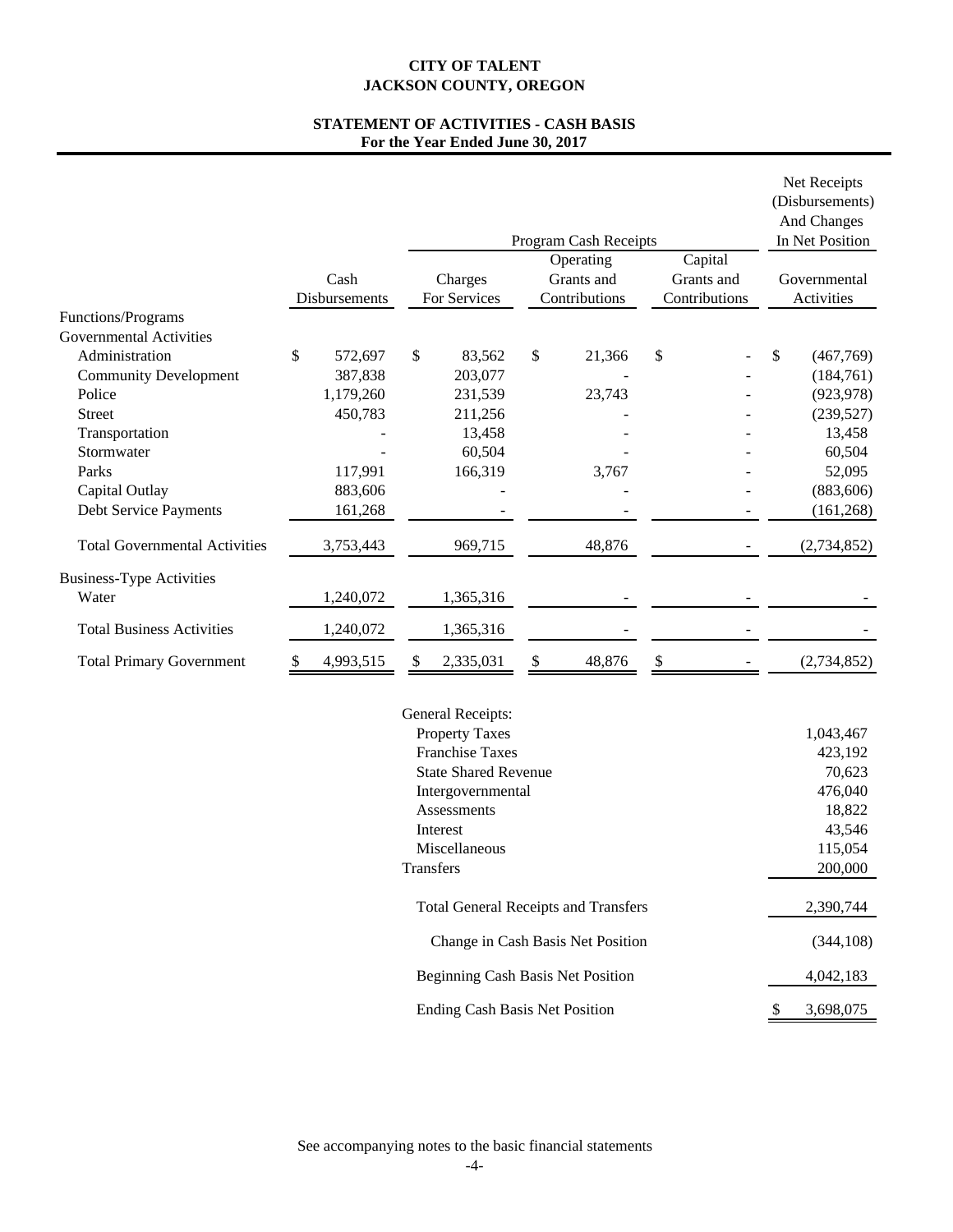| <b>Business-Type</b> |                  |
|----------------------|------------------|
| Activities           | Total            |
|                      |                  |
| \$                   | (467, 769)<br>\$ |
|                      | (184, 761)       |
|                      | (923, 978)       |
|                      | (239, 527)       |
|                      | 13,458           |
|                      | 60,504           |
|                      | 52,095           |
|                      | (883, 606)       |
|                      | (161, 268)       |
|                      | (2,734,852)      |
|                      |                  |
| 125,244              | 125,244          |
| 125,244              | 125,244          |
| 125,244              | (2,609,608)      |
|                      |                  |
|                      | 1,043,467        |
|                      | 423,192          |
|                      | 70,623           |
|                      | 476,040          |
|                      | 18,822           |
| 5,538                | 49,084           |
| 807                  | 115,861          |
| (200,000)            |                  |
| (193, 655)           | 2,197,089        |
| (68, 411)            | (412, 519)       |
| 718,783              | 4,760,966        |
| \$<br>650,372        | \$<br>4,348,447  |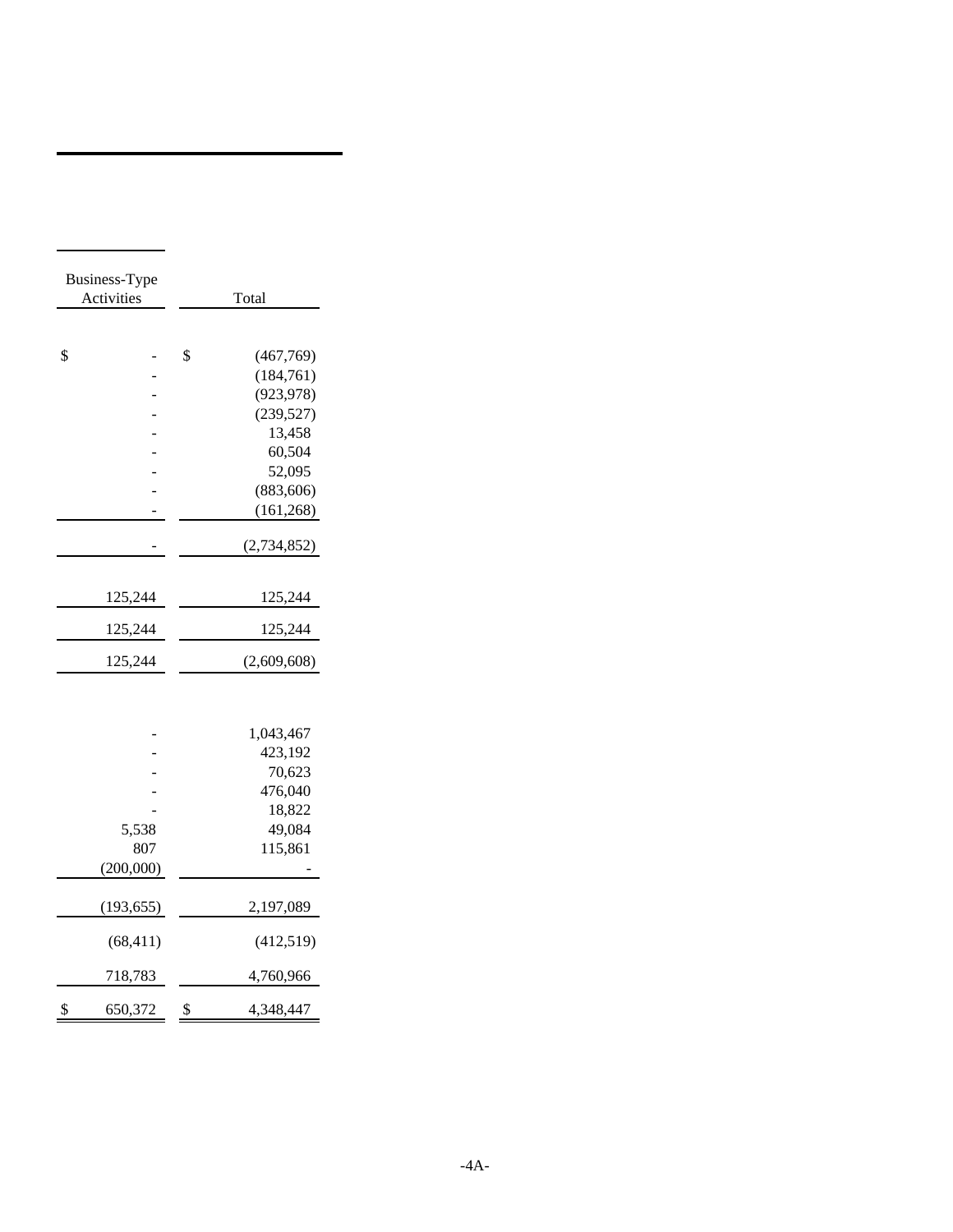#### **BALANCE SHEET - CASH BASIS GOVERNMENTAL FUNDS June 30, 2017**

|                                                       |    | <b>SDC</b><br><b>GENERAL</b> |    |           | <b>STREET</b> |         |
|-------------------------------------------------------|----|------------------------------|----|-----------|---------------|---------|
| <b>ASSETS</b>                                         |    |                              |    |           |               |         |
| Cash and Investments                                  | \$ | 748,009                      | \$ | 1,195,072 | \$            | 391,560 |
| <b>Total Assets</b>                                   | Ж  | 748,009                      | \$ | 1,195,072 | \$            | 391,560 |
| CASH BASIS FUND BALANCES                              |    |                              |    |           |               |         |
| <b>Cash Basis Fund Balances:</b>                      |    |                              |    |           |               |         |
| Restricted for -                                      |    |                              |    |           |               |         |
| Debt Payments                                         | \$ |                              | \$ |           | \$            |         |
| <b>System Development</b>                             |    |                              |    | 1,195,072 |               |         |
| Committed for -                                       |    |                              |    |           |               |         |
| <b>Furture Capital Improvements</b>                   |    |                              |    |           |               |         |
| Parks Maintenance                                     |    |                              |    |           |               |         |
| Assigned - Street Expenses                            |    |                              |    |           |               | 391,560 |
| Unassigned                                            |    | 748,009                      |    |           |               |         |
| <b>Total Cash Basis Fund Balances</b>                 |    | 748,009                      |    | 1,195,072 |               | 391,560 |
| <b>Total Liabilities and Cash Basis Fund Balances</b> | \$ | 748,009                      |    | 1,195,072 | \$            | 391,560 |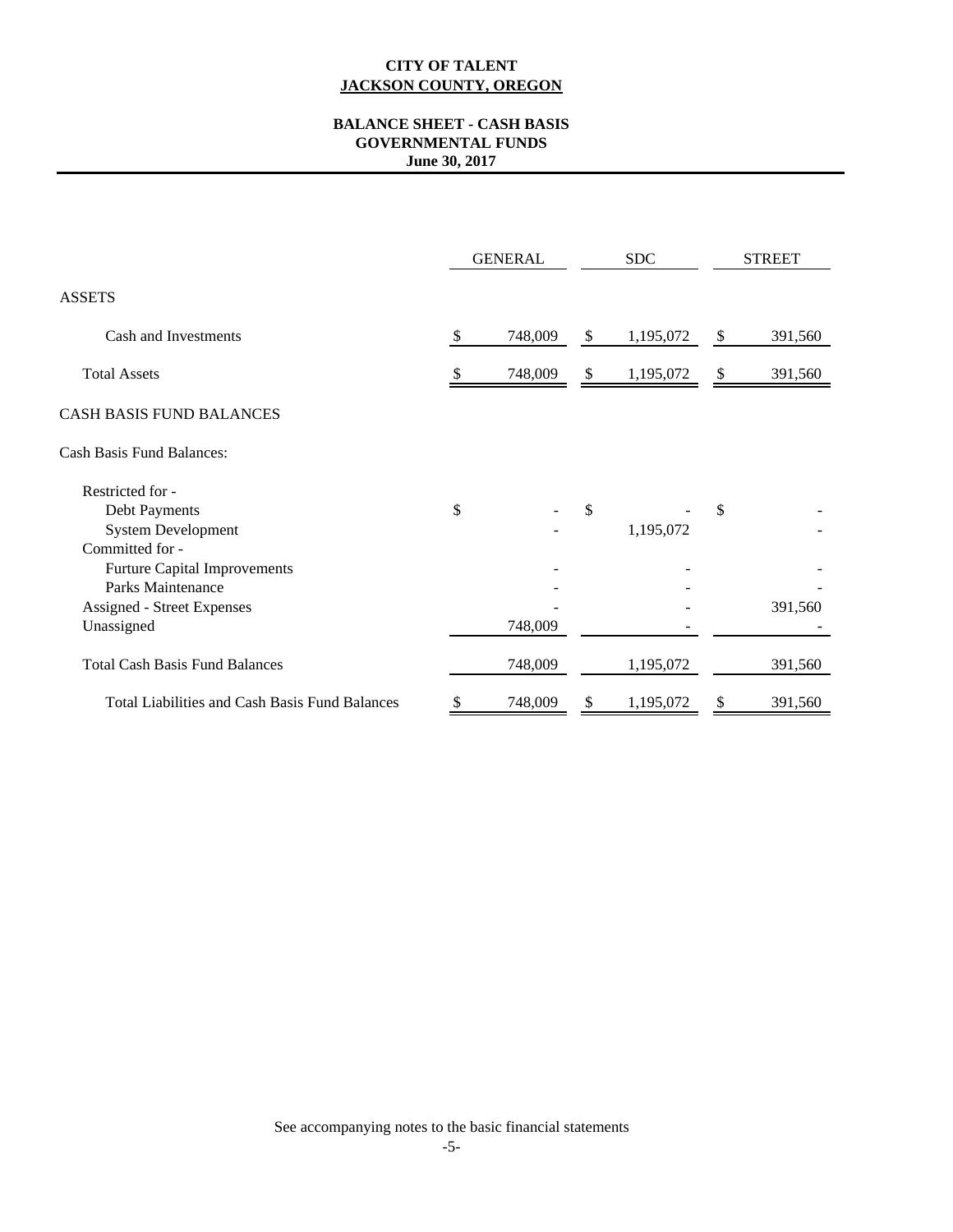|                           | <b>CAPITAL</b><br><b>IMPROVEMENT</b> | <b>OTHER</b><br><b>NONMAJOR</b> |    | <b>TOTAL</b> |
|---------------------------|--------------------------------------|---------------------------------|----|--------------|
|                           |                                      |                                 |    |              |
| $\boldsymbol{\mathsf{S}}$ | 1,276,786                            | \$<br>86,648                    | \$ | 3,698,075    |
| \$                        | 1,276,786                            | \$<br>86,648                    | \$ | 3,698,075    |
|                           |                                      |                                 |    |              |
|                           |                                      |                                 |    |              |
|                           |                                      |                                 |    |              |
| \$                        |                                      | \$<br>25,819                    | \$ | 25,819       |
|                           |                                      |                                 |    | 1,195,072    |
|                           | 1,276,786                            |                                 |    | 1,276,786    |
|                           |                                      | 60,829                          |    | 60,829       |
|                           |                                      |                                 |    | 391,560      |
|                           |                                      |                                 |    | 748,009      |
|                           | 1,276,786                            | 86,648                          |    | 3,698,075    |
| \$                        | 1,276,786                            | \$<br>86,648                    | \$ | 3,698,075    |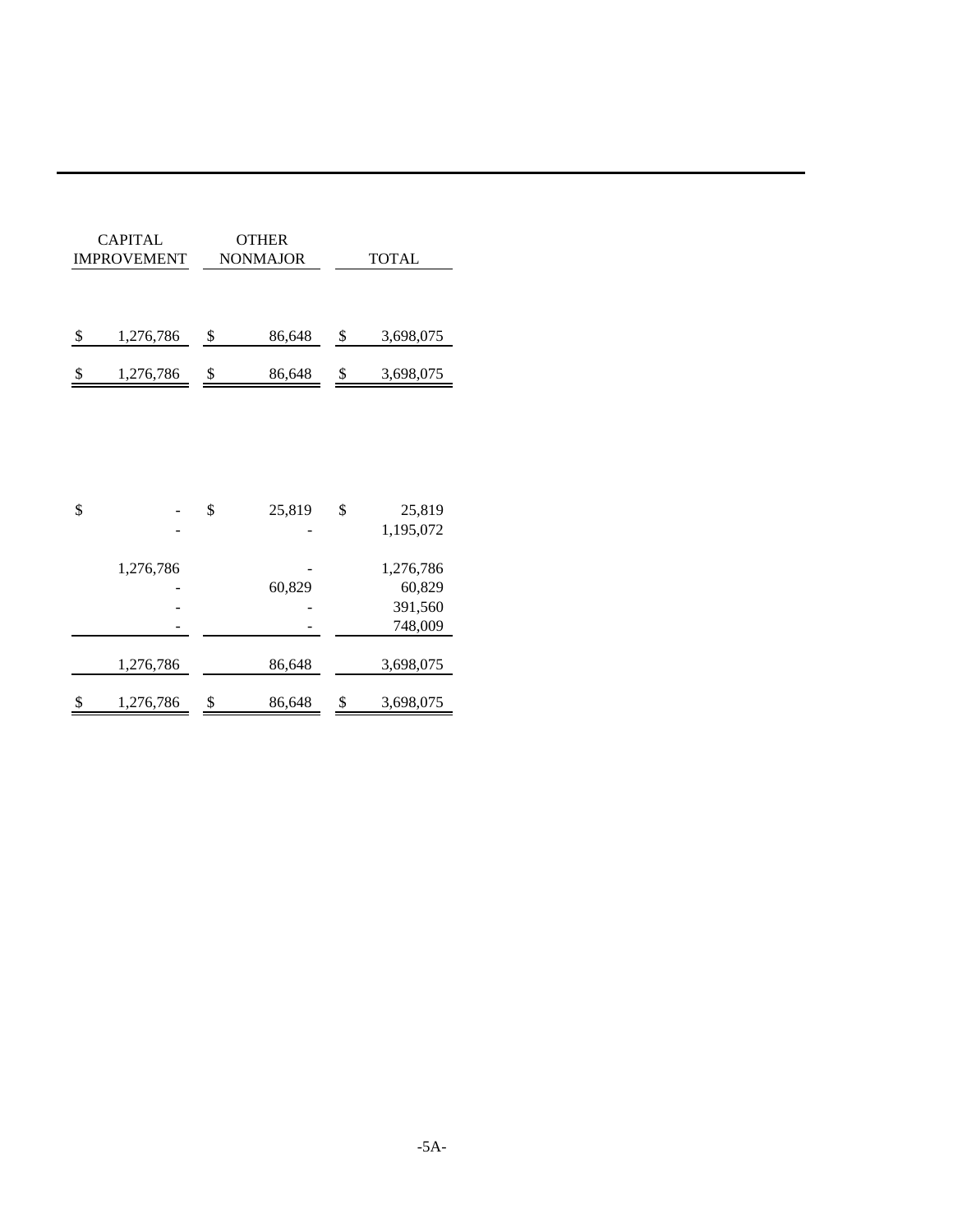#### **STATEMENT OF RECEIPTS, DISBURSEMENTS AND CHANGES IN FUND BALANCES - CASH BASIS GOVERNMENTAL FUNDS For the Year Ended June 30, 2017**

|                                               | <b>GENERAL</b> | <b>SDC</b>      | <b>STREET</b> |          |
|-----------------------------------------------|----------------|-----------------|---------------|----------|
| Receipts                                      |                |                 |               |          |
| <b>Taxes</b>                                  | \$<br>961,976  | \$              | \$            |          |
| <b>Franchise Taxes</b>                        | 423,192        |                 |               |          |
| Licenses and Permits                          | 203,077        |                 |               | 920      |
| <b>Intergovernmental Receipts</b>             | 197,458        |                 |               | 372,948  |
| <b>Charges for Services</b>                   | 183,633        | 134,259         |               | 210,336  |
| Assessments                                   |                |                 |               |          |
| Interest                                      | 4,348          | 15,326          |               | 3,334    |
| Fines and Forfeitures                         | 84,068         |                 |               |          |
| Miscellaneous                                 | 159,868        |                 |               | 1,002    |
| <b>Total Receipts</b>                         | 2,217,620      | 149,585         |               | 588,540  |
| Disbursements                                 |                |                 |               |          |
| Administration                                | 672,697        |                 |               |          |
| <b>Community Development</b>                  | 387,838        |                 |               |          |
| Police                                        | 1,179,260      |                 |               |          |
| <b>Street</b>                                 |                |                 |               | 450,783  |
| Parks                                         |                |                 |               |          |
| Capital Outlay                                | 4,099          |                 |               | 2,977    |
| Debt Service Payments                         |                |                 |               | 51,425   |
| <b>Total Disbursements</b>                    | 2,243,894      |                 |               | 505,185  |
| Excess of Receipts Over, -Under Disbursements | (26, 274)      | 149,585         |               | 83,355   |
| Other Financing Sources, -Uses                |                |                 |               |          |
| Loan to Talent URA                            | (500,000)      |                 |               |          |
| Principal and Interest - Talent URA Loan      | 606,000        |                 |               |          |
| Transfers In                                  |                |                 |               |          |
| <b>Transfers Out</b>                          | (59, 500)      |                 |               | (58,000) |
| Total Other Financing Sources, -Uses          | 46,500         |                 |               | (58,000) |
| Net Change in Cash Basis Fund Balance         | 20,226         | 149,585         |               | 25,355   |
| Beginning Cash Basis Fund Balance             | 727,783        | 1,045,487       |               | 366,205  |
| <b>Ending Cash Basis Fund Balance</b>         | \$<br>748,009  | \$<br>1,195,072 | \$            | 391,560  |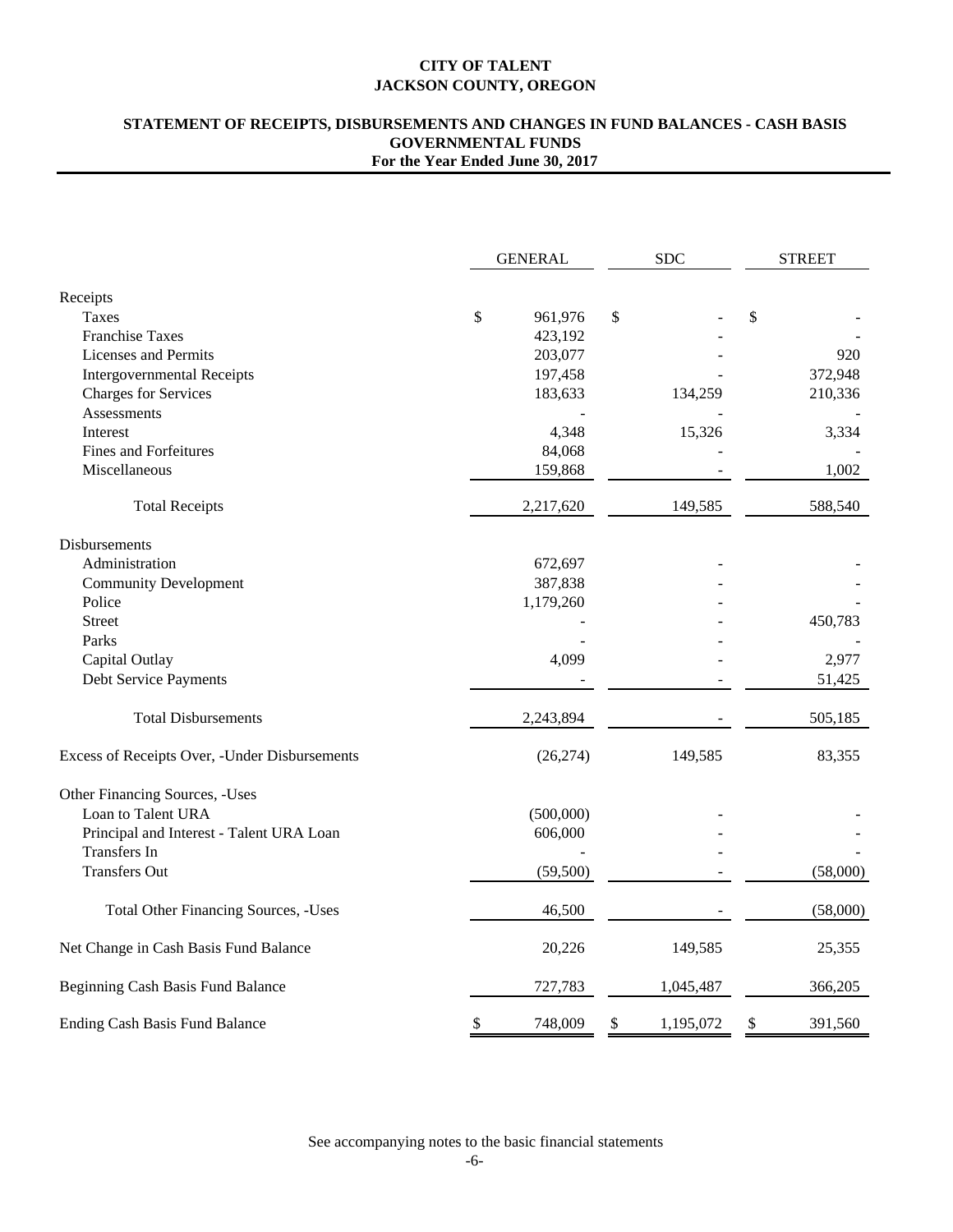| <b>CAPITAL</b><br><b>IMPROVEMENT</b> | <b>OTHER</b><br><b>NON MAJOR</b> | TOTAL           |
|--------------------------------------|----------------------------------|-----------------|
|                                      |                                  |                 |
|                                      |                                  |                 |
| \$<br>-                              | \$<br>81,491                     | \$<br>1,043,467 |
|                                      |                                  | 423,192         |
|                                      | 18,266                           | 222,263         |
|                                      | 3,767                            | 574,173         |
|                                      | 110,594                          | 638,822         |
|                                      | 18,822                           | 18,822          |
| 13,688                               | 850                              | 37,546          |
|                                      |                                  | 84,068          |
|                                      | 112                              | 160,982         |
| 13,688                               | 233,902                          | 3,203,335       |
|                                      |                                  |                 |
|                                      |                                  | 672,697         |
|                                      |                                  | 387,838         |
|                                      |                                  | 1,179,260       |
|                                      |                                  | 450,783         |
|                                      | 117,991                          | 117,991         |
| 875,215                              | 1,315                            | 883,606         |
|                                      | 109,843                          | 161,268         |
| 875,215                              | 229,149                          | 3,853,443       |
| (861, 527)                           | 4,753                            | (650, 108)      |
|                                      |                                  |                 |
|                                      |                                  | (500,000)       |
|                                      |                                  | 606,000         |
| 312,000                              | 5,500                            | 317,500         |
|                                      |                                  | (117,500)       |
| 312,000                              | 5,500                            | 306,000         |
| (549, 527)                           | 10,253                           | (344, 108)      |
| 1,826,313                            | 76,395                           | 4,042,183       |
| $\boldsymbol{\$}$<br>1,276,786       | \$<br>86,648                     | \$<br>3,698,075 |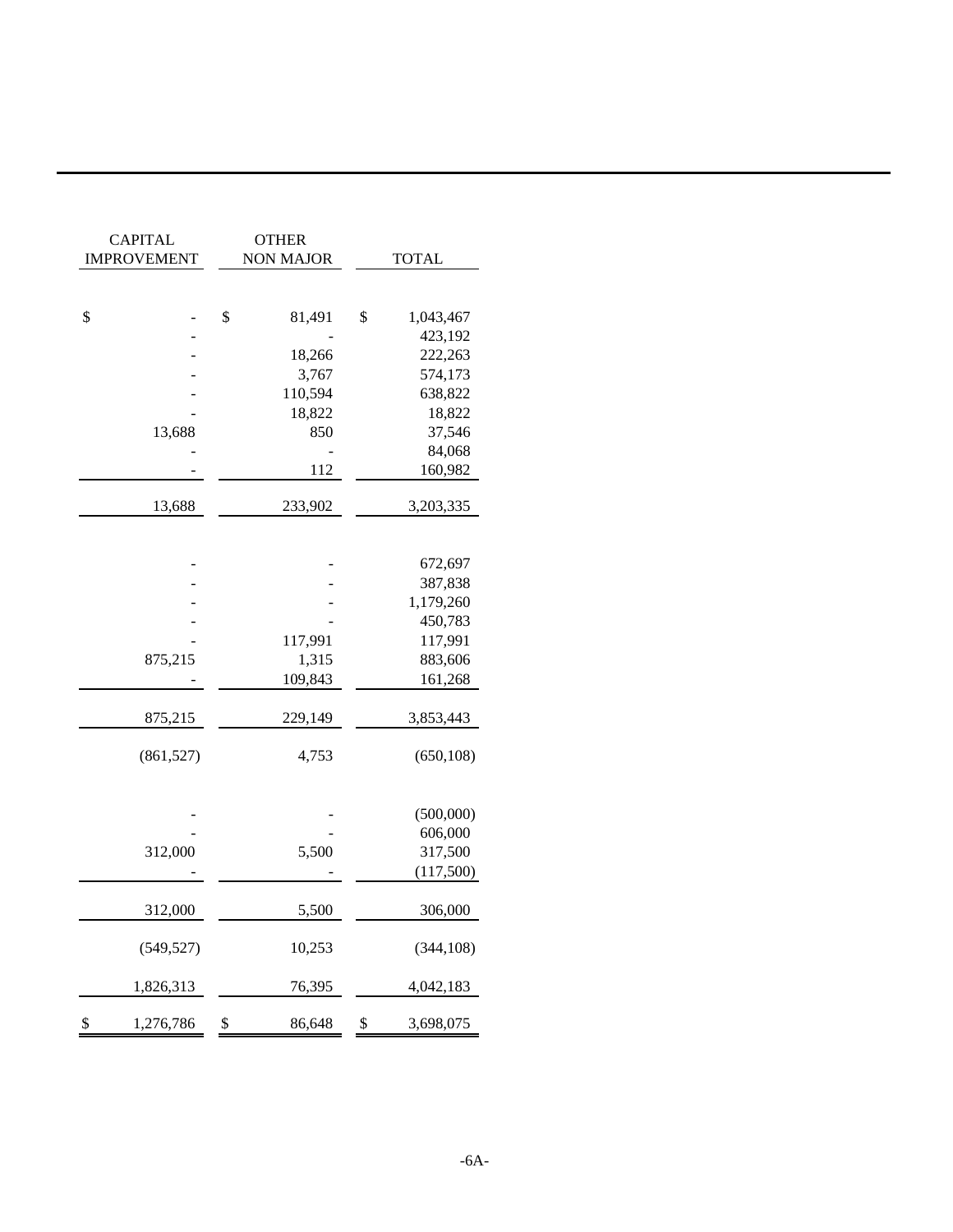#### **STATEMENT OF NET POSITION - CASH BASIS PROPRIETARY FUND June 30, 2017**

| ASSETS:                                       |    |         |
|-----------------------------------------------|----|---------|
| <b>Current Assets</b><br>Cash and Investments | \$ | 650,372 |
| <b>Total Assets</b>                           | \$ | 650,372 |
| <b>Cash Basis Net Position</b>                |    |         |
| Unrestricted                                  | \$ | 650,372 |
| <b>Net Position</b>                           | ¢  | 650,372 |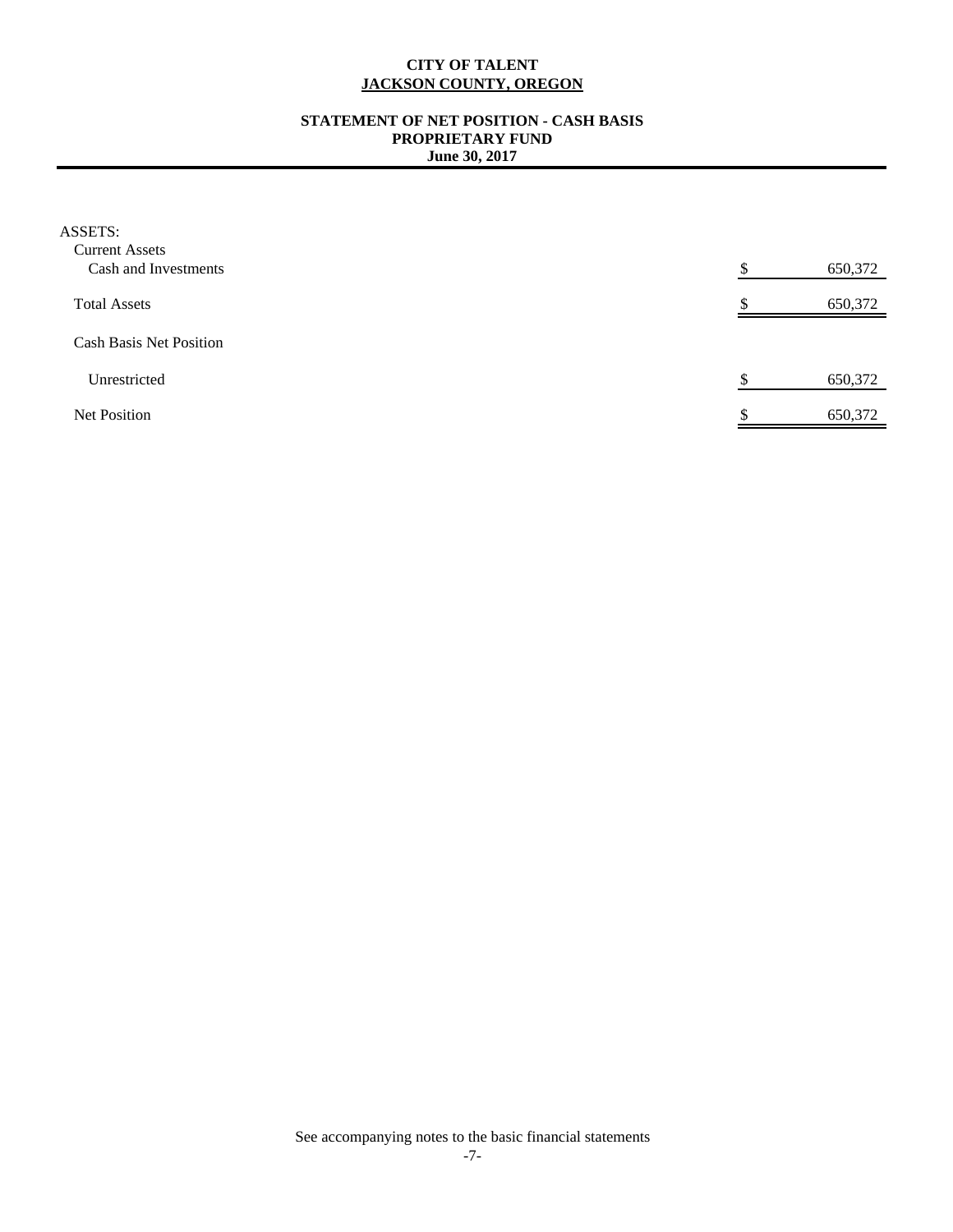#### **STATEMENT OF RECEIPTS, DISBURSEMENTS AND CHANGES IN NET POSITION - CASH BASIS PROPRIETARY FUND For the Year Ended June 30, 2017**

| <b>OPERATING RECEIPTS</b><br><b>Service Charges</b><br>Miscellaneous                                 | $\boldsymbol{\mathsf{S}}$<br>1,365,316<br>807 |
|------------------------------------------------------------------------------------------------------|-----------------------------------------------|
| <b>Total Operating Receipts</b>                                                                      | 1,366,123                                     |
| OPERATING DISBURSEMENTS<br>Personal Service<br><b>Materials and Services</b>                         | 423,358<br>507,828                            |
| <b>Total Operating Disbursements</b>                                                                 | 931,186                                       |
| Operating Income -Loss                                                                               | 434,937                                       |
| NONOPERATING RECEIPTS (DISBURSEMENTS)<br>Interest<br><b>Transfers Out</b><br>Bond / Interest Expense | 5,538<br>(200,000)<br>(308, 886)              |
| <b>Total Nonoperating Receipts (Disbursements)</b>                                                   | (503, 348)                                    |
| Change in Cash Basis Net Position                                                                    | (68, 411)                                     |
| Beginning Cash Basis Net Position                                                                    | 718,783                                       |
| <b>Ending Cash Basis Net Position</b>                                                                | 650,372                                       |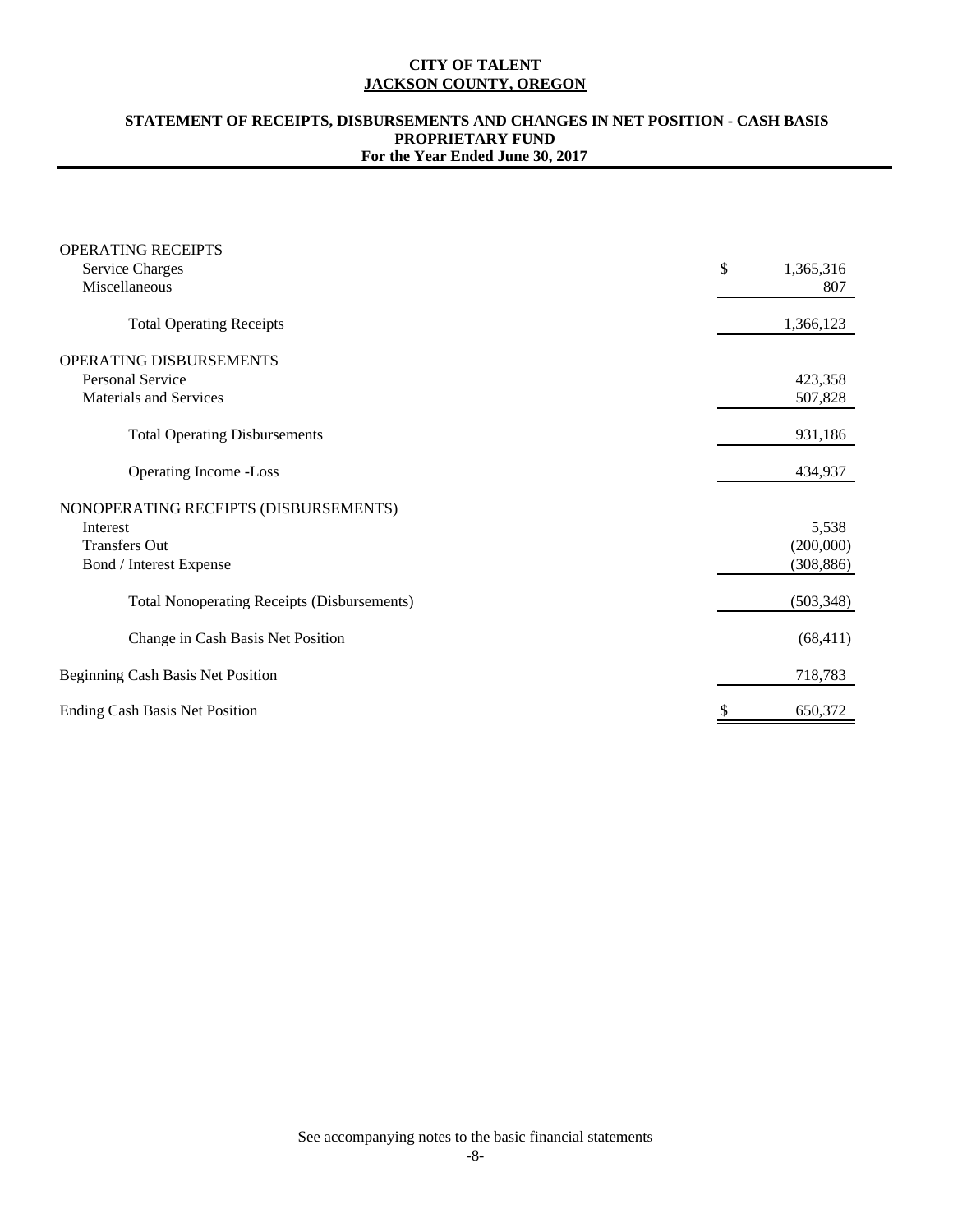#### **NOTES TO BASIC FINANCIAL STATEMENTS**

#### **1. SUMMARY OF SIGNIFICANT ACCOUNTING POLICIES**

The financial statements of the City have been prepared in conformity with the cash basis of accounting as applied to government units. The Governmental Accounting Standards Board (GASB) is the accepted standardsetting body for establishing governmental accounting and financial reporting principles. The more significant of the city's accounting policies are described below.

#### **A. THE FINANCIAL REPORTING ENTITY**

The City of Talent was incorporated in 1910. The City presently operates under a charter which took effect January 1, 1998, and which was amended with effective dates of January 1, 2003 and January 2005. The Charter provides for a Council-Manager form of government and provides such services as are authorized by the Charter. The City is governed by the City Council, consisting of six elected at-large members and an elected mayor. The accompanying financial statements present the government and its component units, entities for which the government is considered to be financially accountable. Blended component units are, in substance, part of the primary government's operations, even though they are legally separate entities. Thus, blended component units are appropriately presented as funds of the primary government. Each discretely presented component unit is reported in a separate column in the government-wide financial statements to emphasize that it is legally separate from the government.

In evaluating how to define the City for financial reporting purposes, management has considered all potential component units. As required by accounting principles generally accepted in the United States of America, these financial statements present the City and its component units, entities for which the City is considered to be financially accountable, as defined under GASB Statements 14, 39 and 61. There are other governmental agencies, the Phoenix-Talent School District, Fire District #5, Rogue Valley Sanitary Services, and the Talent Irrigation District, which provide services within the City. The City has no component units.

#### **B. BASIS OF PRESENTATION - FUND ACCOUNTING**

Financial operations of the City are accounted for in the following major funds:

#### **GENERAL FUND**

This fund accounts for all financial resources and expenditures of the City, except those required to be accounted for in another fund. The principal source of revenue is property taxes.

#### **STREET FUND**

This fund accounts for monies expended for maintenance and improvement of the City's roads and streets. Receipts are State of Oregon gasoline taxes.

#### **SDC FUND**

This fund accounts for various system development charges.

#### **CAPITAL IMPROVEMENT FUND**

This fund consolidates all the City Capital Improvement Projects. Revenues for this fund are primarily provided by transfers from the other Funds.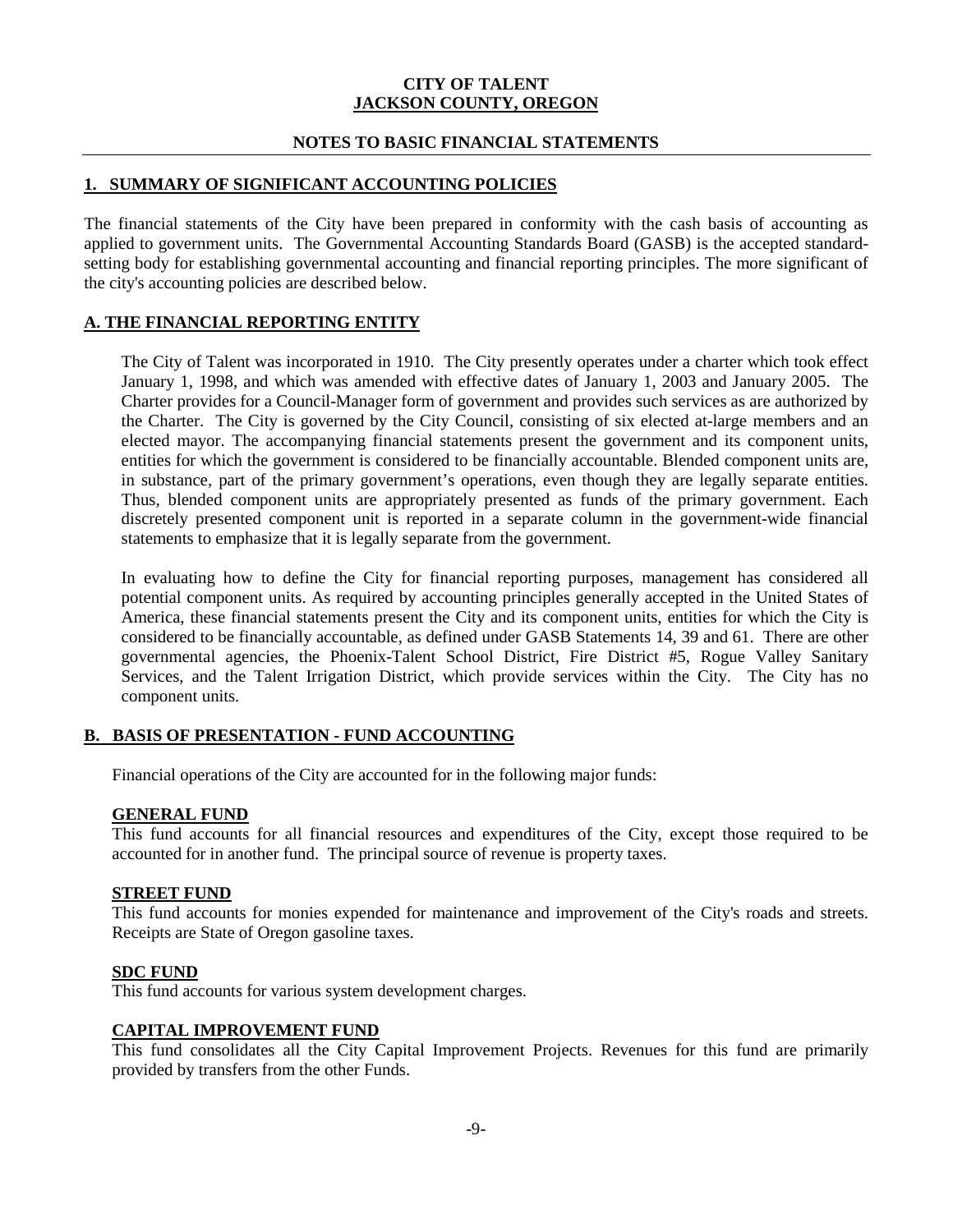#### **NOTES TO BASIC FINANCIAL STATEMENTS**

#### **1. SUMMARY OF SIGNIFICANT ACCOUNTING POLICIES (CONTINUED)**

#### **B. BASIS OF PRESENTATION - FUND ACCOUNTING (CONTINUED)**

#### **WATER FUND (MAJOR PROPRIETARY FUND)**

This proprietary fund is self-supporting with the purpose of providing water and water services to the general public. This fund accounts for the operation of the water system for the City. Revenue is derived from charges for services to water users and expenses account for the costs of operation.

#### **C. BASIS OF ACCOUNTING**

The City follows the cash basis of accounting. Under the cash basis of accounting, receipts are recorded when received and disbursements are recorded as paid in cash or by check. This basis of accounting is applied to both the government-wide financial statements and the governmental and business type fund financial statements uniformly.

This basis of accounting is not equivalent to the generally accepted accounting principles (GAAP) basis of accounting. Under GAAP the fund financial statements require that revenues be recorded as they become susceptible to accrual (i.e. when they become measurable and available) and expenditures recorded as goods and services received. For the government-wide statements GAAP requires that the accrual basis of accounting be applied. Under the accrual basis of accounting the cost of capital assets is capitalized and depreciated over their estimated useful lives, debt is recorded as incurred, revenues are recorded when earned irrespective of the collection of cash, and disbursements, including depreciation, are recorded when incurred. Management believes the cash basis of accounting is preferable for the City due to the City's small size and the necessity of assessing available cash resources. The cash basis of accounting is allowed under Oregon Local Budget Law.

The cash basis proprietary fund distinguishes operating receipts and disbursements from nonoperating items. Operating receipts and disbursements generally result from providing services and producing and delivering goods in connection with a proprietary fund's principal ongoing operations. The principal operating receipts of the City's enterprise funds are charges to customers for sales and services. Operating disbursements for the enterprise fund includes the cost of sales and services, administrative disbursements, and capital outlay. All receipts and disbursements not meeting this definition are reported as nonoperating receipts and disbursements.

## **D. FUND BALANCE**

In March 2009, the GASB issued Statement No. 54, *Fund Balance Reporting and Governmental Fund-type Definitions*. The objective of this statement is to enhance the usefulness of fund balance information by providing clearer fund balance classifications that can be more consistently applied and by clarifying the existing governmental fund-type definitions. This statement establishes fund balance classifications that comprise a hierarchy based primarily on the extent to which a government is bound to observe constraints imposed on the use of the resources reported in governmental funds. Under this standard, the fund balance classifications of reserved, designated, and unreserved/undesignated were replaced with five new classifications – nonspendable, restricted, committed, assigned, and unassigned.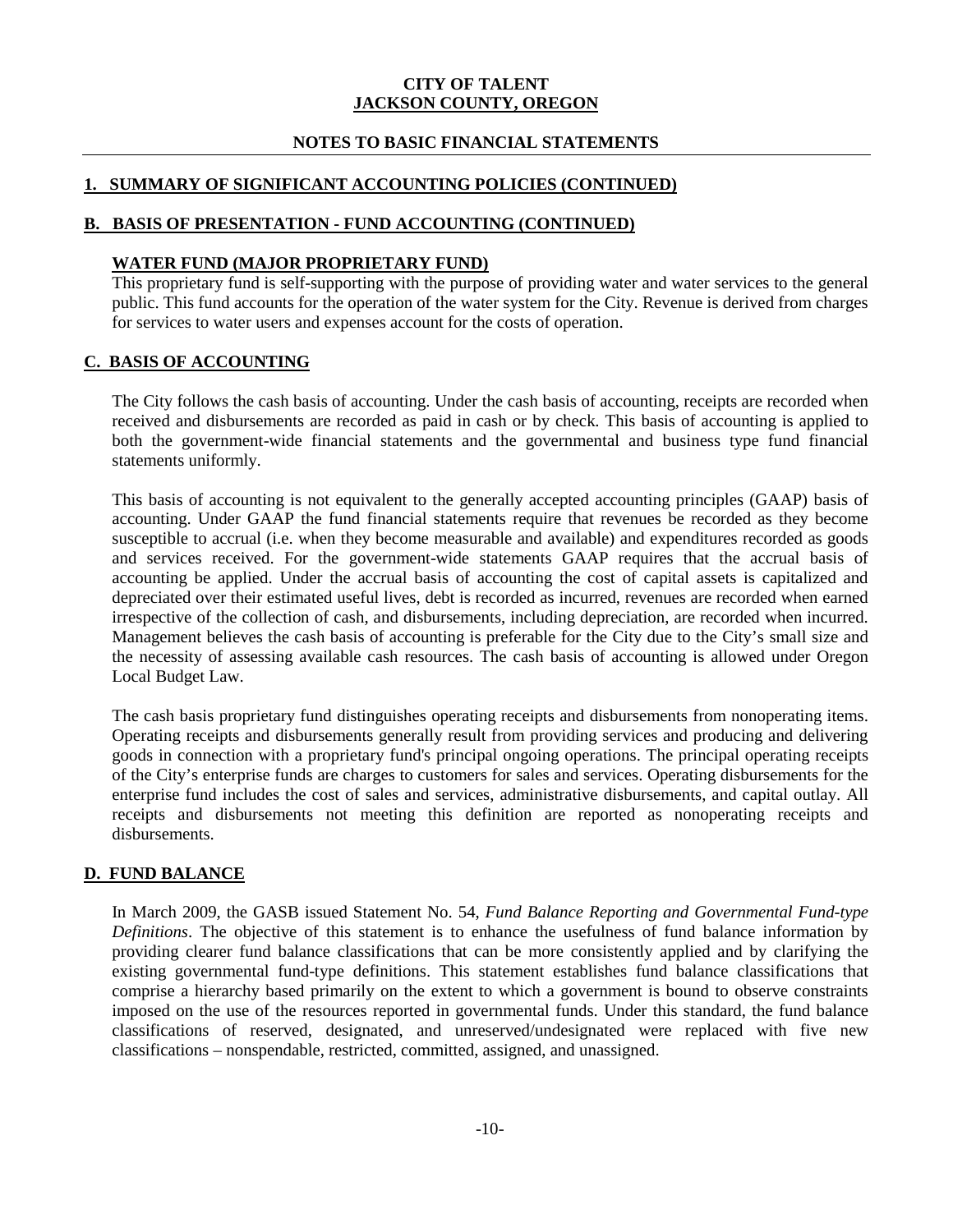#### **NOTES TO BASIC FINANCIAL STATEMENTS**

#### **1. SUMMARY OF SIGNIFICANT ACCOUNTING POLICIES (CONTINUED)**

#### **D. FUND BALANCE (CONTINUED)**

- Nonspendable fund balance represents amounts that are not in a spendable form. No portion of the City's fund balance is considered to be nonspendable.
- Restricted fund balance represents amounts that are legally restricted by outside parties for a specific purpose (such as debt covenants, grant requirements, donor requirements, or other governments) or are restricted by law (constitutionally or by enabling legislation).
- Committed fund balance represents funds formally set aside by the governing body for a particular purpose. The use of committed funds would be approved by resolution.
- Assigned fund balance represents amounts that are constrained by the expressed intent to use resources for specific purposes that do not meet the criteria to be classified as restricted or committed. Intent can be stipulated by the governing body or by an official to whom that authority has been given by the governing body. This authority has been granted to the City Manager and the Director of Finance.
- Unassigned fund balance is the residual classification of the General Fund. Only the General Fund may report a positive unassigned fund balance. Other governmental funds would report any negative residual fund balance as unassigned.

The governing body has approved the following order of spending regarding fund balance categories: Restricted resources are spent first when both restricted and unrestricted (committed, assigned or unassigned) resources are available for expenditures. When unrestricted resources are spent, the order of spending is committed (if applicable), assigned (if applicable) and unassigned.

#### **E. GOVERNMENT-WIDE FUND FINANCIAL STATEMENTS**

The City has adopted, at July 1, 2003, the principles of Governmental Accounting Standards Board Statement No. 34, *Basic Financial Statements – and Management's Discussion and Analysis – for State and Local Governments* (GASB 34), as they are applicable to cash basis financial statements. The Statement requires that the City present both government-wide and fund financial statements, and reconcile the two types of statements, if necessary.

The government-wide statements report information on the City irrespective of fund activity, and the fund financial statements report information using the City's funds. In total, the results presented using both of these methods are the same. Accordingly, there is no need for reconciling schedules.

The government-wide financial statement reports information on the primary government. For the most part, the effect of interfund activity has been removed from these statements. Governmental activities, which normally are supported by taxes and intergovernmental receipts, are reported separately from business-type activities, which rely to a significant extent on fees and charges for support.

The statement of activities demonstrates the degree to which the direct disbursement of a given function or segments is offset by program receipts. Direct disbursements are those that are clearly identifiable with a specific function or segment. Program receipts include 1) charges to customers or applicants who purchase, use, or directly benefit from goods, services, or privileges provided by a given function or segment and 2) grants and contributions that are restricted to meeting the operational or capital requirements of a particular function or segment. Taxes and other items not properly included among program receipts are reported instead as general receipts.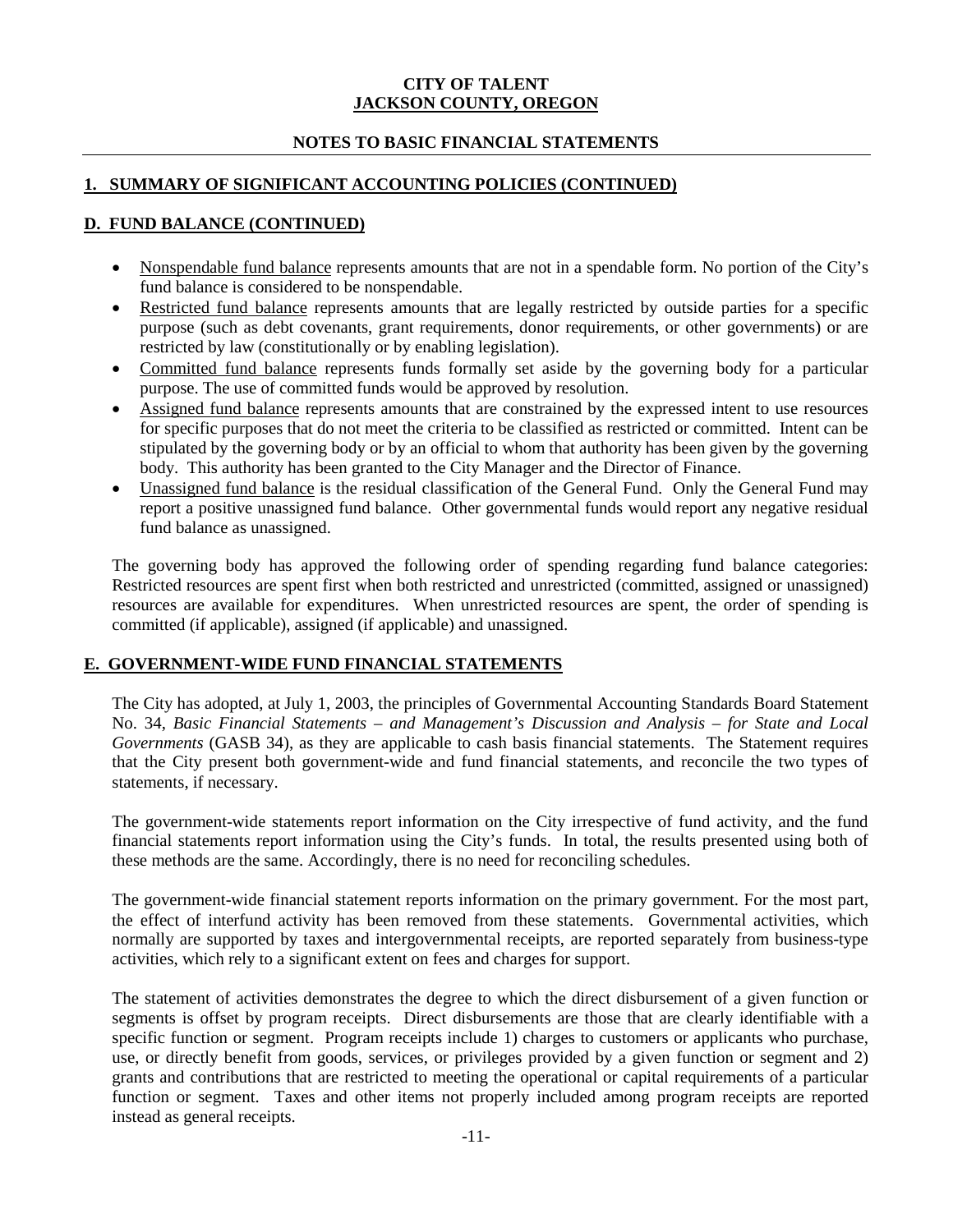#### **NOTES TO BASIC FINANCIAL STATEMENTS**

#### **1. SUMMARY OF SIGNIFICANT ACCOUNTING POLICIES (CONTINUED)**

#### **F. BUDGET**

A budget is prepared and legally adopted for each fund on cash basis of accounting in the main program categories required by the Oregon Local Budget Law. The budgets for all funds are adopted on a basis consistent with cash basis accounting. The City begins its budget process early in each fiscal year with the establishment of the budget committee. Recommendations are developed through late winter with the budget committee approving the budget in early spring. Public notices of the budget hearing are published generally in early spring with a public hearing being held approximately three weeks later. The board may amend the budget prior to adoption; however, budgeted expenditures for each fund may not be increased by more than ten percent. The budget is adopted and appropriations are made no later than June 30th.

Expenditures budgets are appropriated at the following levels for each fund: Personal Services, Materials and Services, Capital Outlay, Interfund Transactions, Debt Service, and Operating Contingency. Expenditures cannot legally exceed the above appropriations levels. Appropriations lapse at the fiscal year end. Supplemental appropriations may occur if the Board approves them due to a need which exists which was not determined at the time the budget was adopted.

Budget amounts shown in the basic financial statements reflect the original appropriations, and several appropriation transfers. Expenditures of the various funds were within authorized appropriation levels for the year ended June 30, 2017.

## **G. PROPERTY TAXES RECEIVABLE**

Property taxes receivable is recorded in the General Fund to indicate the amount of uncollected taxes that the City can expect to receive in the future. Such taxes are offset by a liability to indicate that these amounts have not been recorded as receipts. Real and personal property are assessed and property taxes become a lien against the property as of July 1 of each year. Property taxes are payable in three installments, following the lien date on November 15, February 15, and May 15. Taxes not received by May 15<sup>th</sup> are considered delinquent. As required by law, Jackson County manages tax collections for the City. Substantially all taxes receivable are considered collectible through liens on the underlying property.

## **H. CAPITAL ASSETS**

Non-expendable equipment purchased is usually recorded as a capital outlay disbursement in the governmental and proprietary funds. The original historical cost of such assets has been estimated or tracked and is recorded by the City, but, under the cash basis of accounting the cost of capital assets of the City are not required to be displayed in the financial statements. The costs of significant betterments to capital assets are similarly recorded as disbursements and not capitalized. Depreciation is not recorded. When assets are donated, the estimated value is used to increase the balances of the capital assets. No receipts or disbursements are recorded since no cash was received or used when assets are donated. Normal repairs and maintenance are charged to disbursements as capital outlay or as materials and services. When property is retired or sold, any related proceeds are recorded in a governmental or proprietary fund.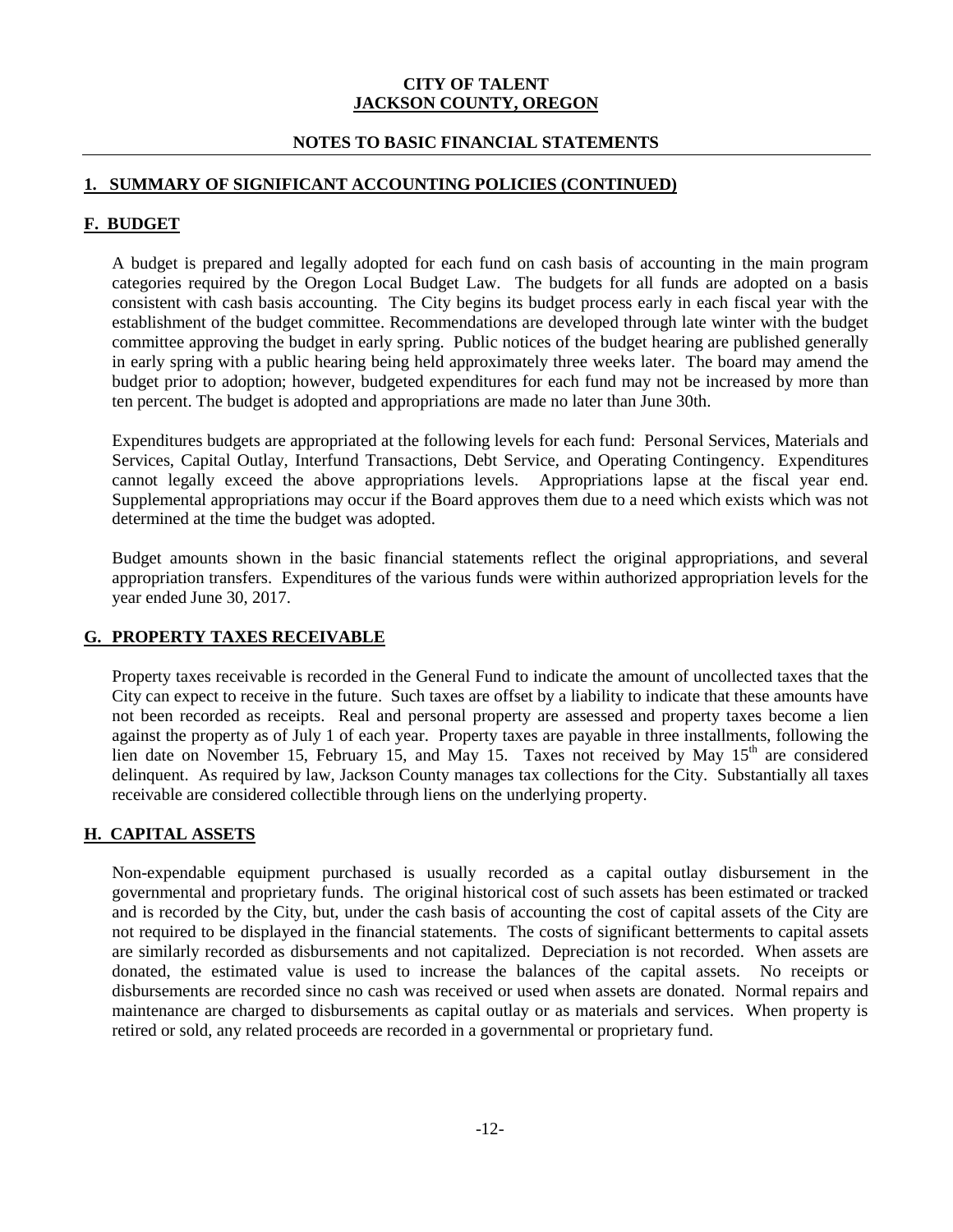#### **NOTES TO BASIC FINANCIAL STATEMENTS**

#### **1. SUMMARY OF SIGNIFICANT ACCOUNTING POLICIES (CONTINUED)**

#### **I. LONG-TERM DEBT**

Although the cash basis of accounting does not require that debt be displayed, the City believes that presentation of this information is important. Accordingly, the details of debt are presented in these notes to the financial statements.

#### **J. RETIREMENT PLANS**

Substantially all of the City's employees are participants in the State of Oregon Public Employees Retirement System (PERS). For the purpose of measuring the net pension liability, deferred outflows of resources and deferred inflows of resources related to pensions, and pension expense, information about fiduciary net position of PERS and additions to/deductions from PERS's fiduciary net position have been determined on the same basis as they are reported by PERS. For this purpose, benefit payments (including refunds of employee contributions) are recognized when due and payable in accordance with the benefit terms. Investments are reported at fair value. GASB Statements 68 and 71 have been implemented as of July 1, 2014.

#### **2. CASH AND INVESTMENTS**

State statutes govern the City's cash management policies. Statutes authorize the City to invest in banker's acceptances, time certificates of deposit, repurchase agreements, obligations of the United States and its agencies and instrumentalities, and the Oregon State Treasurer's Local Government Investment Pool.

#### Investments

Investments in the Local Government Investment Pool (LGIP) are included in the Oregon Short-Term Fund, which is an external investment pool that is not a 2a-7-like external investment pool, and is not registered with the U.S. Securities and Exchange Commission as an investment company. Fair value of the LGIP is calculated at the same value as the number of pool shares owned. The unit of account is each share held, and the value of the position would be the fair value of the pool's share price multiplied by the number of shares held. Investments in the Short-Term Fund are governed by ORS 294.135, Oregon Investment Council, and portfolio guidelines issued by the Oregon Short-Term Fund Board, which establish diversification percentages and specify the types and maturities of investments. The portfolio guidelines permit securities lending transactions as well as investments in repurchase agreements and reverse repurchase agreements. The fund's compliance with all portfolio guidelines can be found in their annual report when issued. The LGIP seeks to exchange shares at \$1.00 per share; an investment in the LGIP is neither insured nor guaranteed by the FDIC or any other government agency. Although the LGIP seeks to maintain the value of share investments at \$1.00 per share, it is possible to lose money by investing in the pool. We intend to measure these investments at book value since it approximates fair value. The pool is comprised of a variety of investments. These investments are characterized as a level 2 fair value measurement in the Oregon Short Term Fund's audited financial report. (Removed sentence was here.) Amounts in the State Treasurer's Local Government Investment Pool are not required to be collateralized. The audited financial reports of the Oregon Short Term Fund can be found here:

http://www.oregon.gov/treasury/Divisions/Investment/Pages/Oregon-Short-Term-Fund-(OSTF).aspx

If the link has expired please contact the Oregon Short Term Fund directly.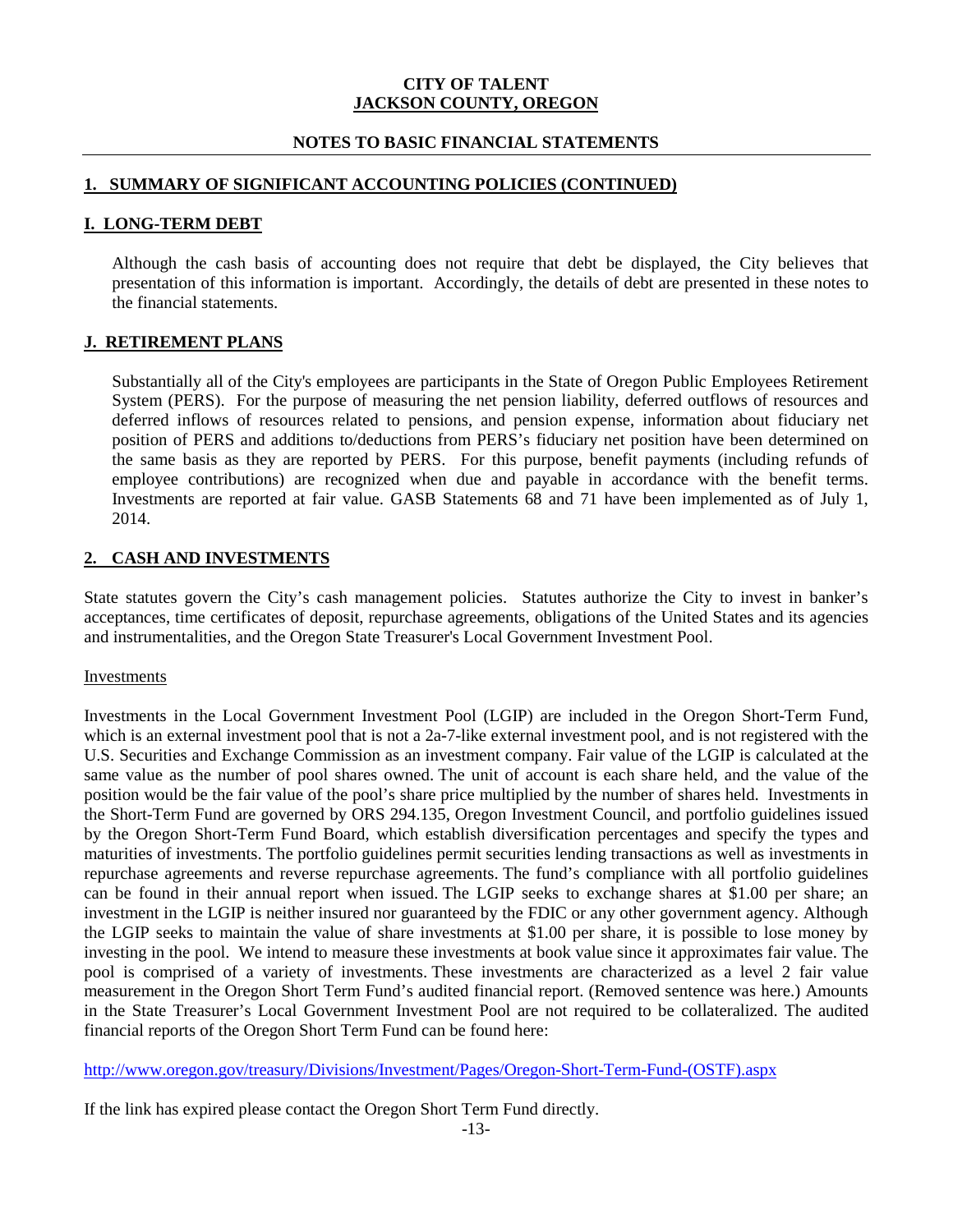#### **NOTES TO BASIC FINANCIAL STATEMENTS**

#### **2. CASH AND INVESTMENTS (CONTINUED)**

The City maintains a cash pool that is available for use by all funds. Each fund type's portion of this pool is reported on the combined balance sheet as Cash and Investments or amounts Due to/from Other Funds. Cash and Investments (recorded at fair value) consisted of:

|                                       |   | 2017      |
|---------------------------------------|---|-----------|
| Deposits with Financial Institutions: |   |           |
| <b>Demand Deposits</b>                | S | 779,702   |
| Petty Cash                            |   | 850       |
| Investments                           |   | 3,567,895 |
|                                       |   |           |
| Total                                 |   | 4,348,447 |

The City had the following investments and maturities:

|                                          |            |           | Investment Maturities (in months) |             |             |  |  |
|------------------------------------------|------------|-----------|-----------------------------------|-------------|-------------|--|--|
| Investment Type                          | Fair Value |           |                                   | Less than 3 | More than 3 |  |  |
| <b>State Treasurer's Investment Pool</b> |            | 3.567.895 |                                   | 3,567,895   |             |  |  |
| Total                                    |            | 3,567,895 |                                   | 3,567,895   |             |  |  |

#### Interest Rate Risk

Oregon Revised Statutes require investments to not exceed a maturity of 18 months, except when the local government has adopted a written investment policy that was submitted to and reviewed by the OSTFB. The City does not have any investments that have a maturity date.

#### Credit Risk

In the case of deposits, this is the risk that in the event of a bank failure, the government's deposits may not be returned to it. The government does not have a deposit policy for custodial credit risk. The State Treasurer's Investment Pool is an open-ended, no-load diversified portfolio. The fund is not registered with the U.S. Securities and Exchange Commission as an investment company and is not rated.

#### Concentration of Deposit Risk

At year-end, the City's net carrying amount of deposits was \$779,702 and the bank balance was \$844,272. Of these deposits, \$250,000 was covered by federal depository insurance; the remainder is collateralized under the Oregon Public Funds Collateralization Program (PFCP).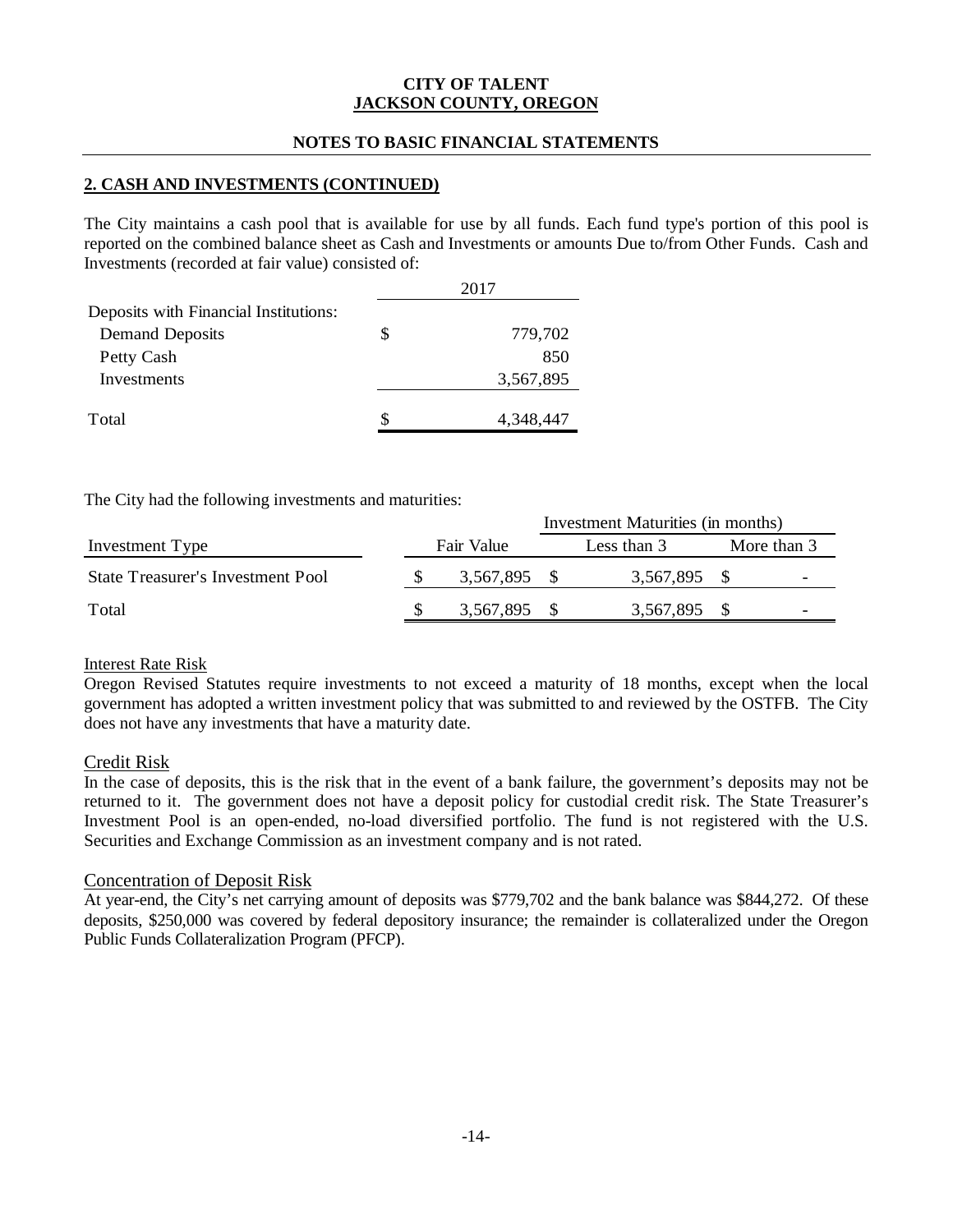#### **NOTES TO BASIC FINANCIAL STATEMENTS**

#### **3. PENSION PLAN**

Plan Description – The Oregon Public Employees Retirement System (PERS) consists of a single cost-sharing multiple-employer defined benefit plan. All benefits of the system are established by the legislature pursuant to Oregon Revised Statute (ORS) Chapters 238 and 238A. Oregon PERS produces an independently audited Comprehensive Annual Financial Report which can be found at:

http://www.oregon.gov/pers/Pages/Financials/Actuarial-Financial-Information.aspx.

If the link is expired please contact Oregon PERS for this information.

- a. **PERS Pension (Chapter 238)**. The ORS Chapter 238 Defined Benefit Plan is closed to new members hired on or after August 29, 2003.
	- i. **Pension Benefits**. The PERS retirement allowance is payable monthly for life. It may be selected from 13 retirement benefit options. These options include survivorship benefits and lump-sum refunds. The basic benefit is based on years of service and final average salary. A percentage (2.0 percent for police and fire employees, and 1.67 percent for general service employees) is multiplied by the number of years of service and the final average salary. Benefits may also be calculated under either a formula plus annuity (for members who were contributing before August 21, 1981) or a money match computation if a greater benefits results.
	- ii. **Death Benefits**. Upon the death of a non-retired member, the beneficiary receives a lump-sum refund of the member's account balance (accumulated contributions and interest). In addition, the beneficiary will receive a lump-sum payment from employer funds equal to the account balance, provided on or more of the following contributions are met:
		- member was employed by PERS employer at the time of death,
		- **EXECUTE:** member died within 120 days after termination of PERS covered employment,
		- member died as a result of injury sustained while employed in a PERS-covered job, or
		- member was on an official leave of absence from a PERS-covered job at the time of death.
	- iii. **Disability Benefits**. A member with 10 or more years of creditable service who becomes disable from other than duty-connected causes may receive a non-duty disability benefit. A disability resulting from a job-incurred injury or illness qualifies a member (including PERS judge members) for disability benefits regardless of the length of PERS-covered service. Upon qualifying for either a non-duty or duty disability, service time is computed to age 58 (55 for police and fire members) when determining the monthly benefit.
	- iv. **Benefit Changes After Retirement**. Members may choose to continue participation in a variable equities investment account after retiring and may experience annual benefit fluctuations due to changes in the market value equity investments. Under ORS 238.360 monthly benefits are adjusted annually through cost-of-living changes. The cap on the COLA will vary based on the amount of the annual benefit.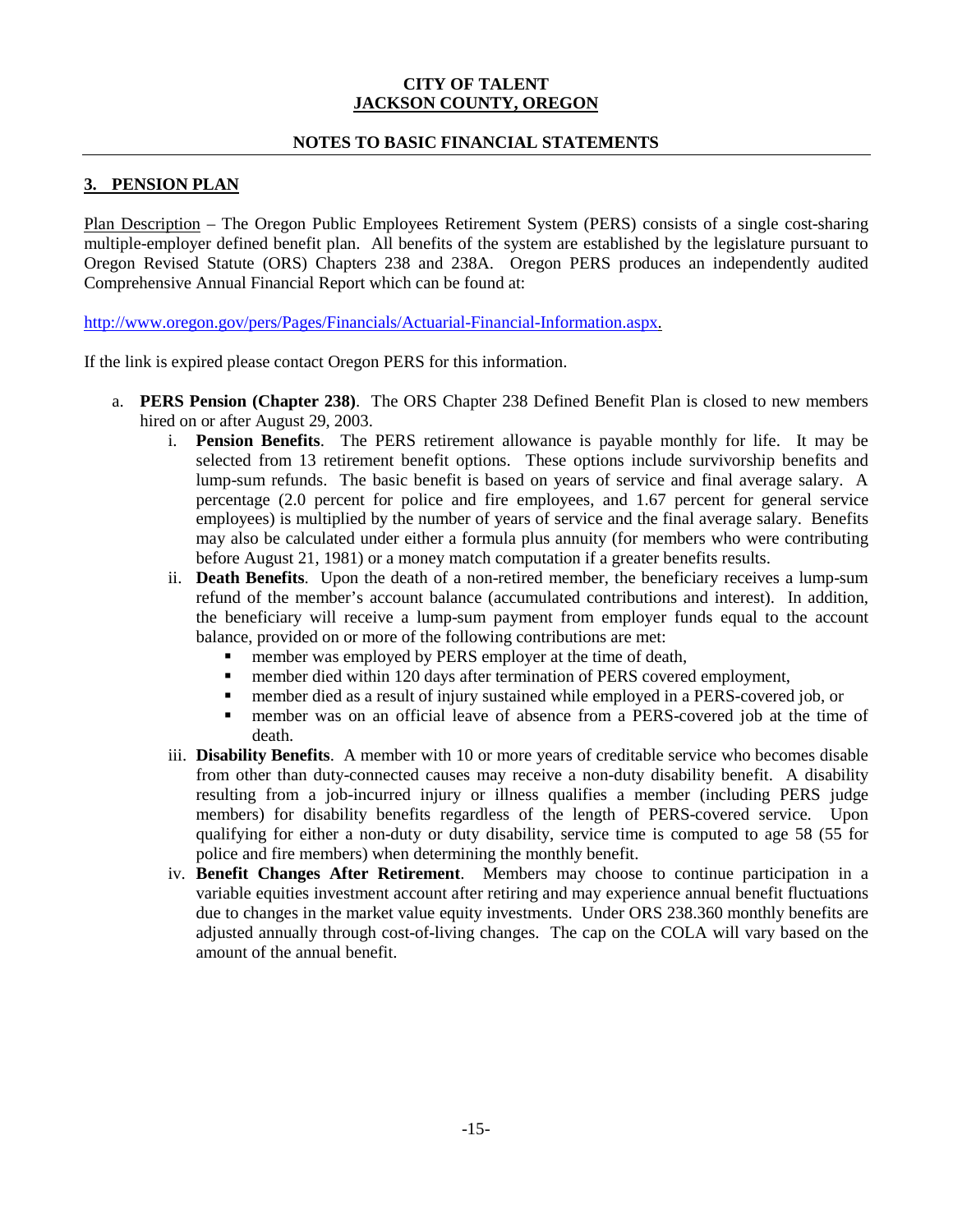#### **NOTES TO BASIC FINANCIAL STATEMENTS**

#### **3. PENSION PLAN (CONTINUED)**

- b. **OPSRP Pension Program (OPSRP DB)**. The ORS Chapter 238A Defined Benefit Pension Program provides benefits to members hired on or after August 29, 2003.
	- i. **Pension Benefits**. This portion of OPSRP provides a life pension funded by employer contributions. Benefits are calculated with the following formula for members who attain normal retirement age:

*Police and fire*: 1.8 percent is multiplied by the number of years of service and the final average salary. Normal retirement age for police and fire members is age 60 or age 53 with 25 years of retirement credit. To be classified as a police and fire member, the individual must have been employed continuously as a police and fire member for at least five years immediately preceding retirement.

 *General service*: 1.5 percent is multiplied by the number of years of service and the final average salary. Normal retirement age for general service members is age 65, or age 58 with 30 years of retirement credit.

 A member of the pension program becomes vested on the earliest of the following dates: the date the member completes 600 hours of service in each of five calendar years, the date the member reaches normal retirement age, and, if the pension program is terminated, the date on which termination becomes effective.

- ii. **Death Benefits**. Upon the death of a non-retired member, the spouse or other person who is constitutionally required to be treated in the same manner as the spouse, receives for life 50 percent of the pension that would otherwise have been paid to the deceased member.
- iii. **Disability Benefits**. A member who has accrued 10 or more years of retirement credits before the member becomes disabled or a member who becomes disabled due to job-related injury shall receive a disability benefit of 45 percent of the member's salary determined as of the last full month of employment before the disability occurred.
- iv. **Benefit Changes After Retirement**. Under ORS 238A.210 monthly benefits are adjusted annually through cost-of-living changes. The cap on the COLA will vary based on the amount of the annual benefit.

**Contributions** – PERS funding policy provides for monthly employer contributions at actuarially determined rates. These contributions, expressed as a percentage of covered payroll, are intended to accumulate sufficient assets to pay benefits when due. The funding policy applies to the PERS Defined Benefit Plan and the Other Postemployment Benefit Plans. Employer contribution rates during the period were based on the December 31, 2014 actuarial valuation, which became effective July 1, 2015. The state of Oregon and certain schools, community colleges, and political subdivision have made unfunded actuarial liability payments and their rates have been reduced. Employer contributions for the year ended June 30, 2017 were \$123,192, excluding amounts to fund employer specific liabilities.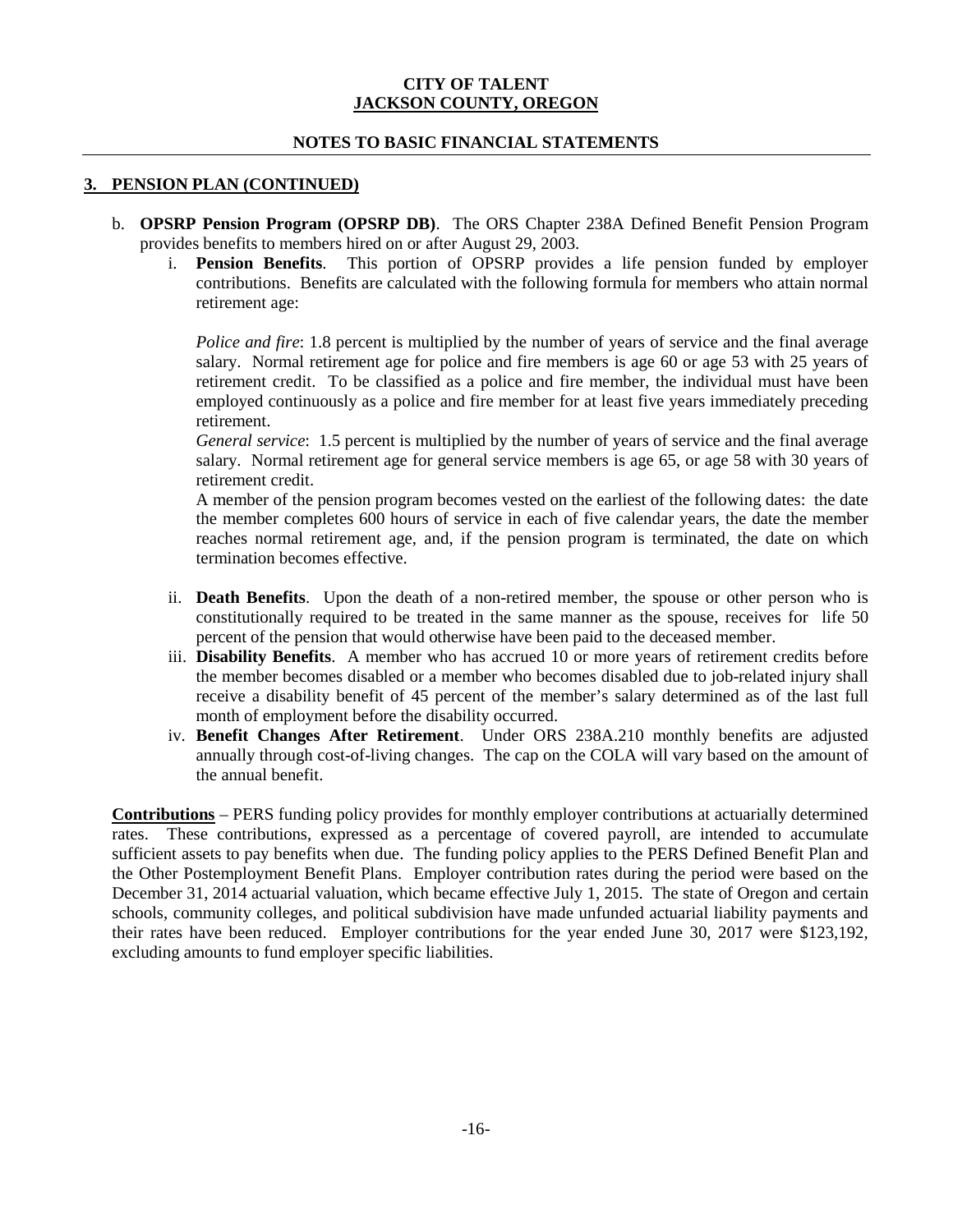#### **NOTES TO BASIC FINANCIAL STATEMENTS**

#### **3. PENSION PLAN (CONTINUED)**

Since the City's financial statements are reported on the cash basis, no amounts are reported on the balance sheet for pension related assets, deferred outflows, liabilities or deferred inflows. Had the City's financial statements been reported in accordance with GAAP, it would have reported a net pension liability of \$1,987,393 at June 30, 2017 for its proportionate share of the net pension asset. The pension asset was measured as of December 31, 2014, and the total pension liability used to calculate the net pension liability was determined by an actuarial valuation as of that date. The City's proportion of the net pension liability was based on a projection of the City's long-term share of contributions to the pension plan relative to the projected contributions of all participating employers, actuarially determined. At December 31, 2014, the City's proportion was .01 percent.

All assumptions, methods and plan provisions used in these calculations are described in the Oregon PERS system-wide GASB 68 reporting summary dated May 23, 2016. Oregon PERS produces an independently audited CAFR which can be found at:

http://www.oregon.gov/pers/Pages/section/financial\_reports/financial.aspx.

**Actuarial Valuations** – The employer contribution rates effective July 1, 2015 through June 30, 2017, were set using the entry age normal actuarial cost method. For the Tier One/Tier Two component of the PERS Defined Benefit Plan, this method produced an employer contribution rate consisting of (1) an amount for normal cost (estimated amount necessary to finance benefits earned by employees during the current service year), (2) an amount for the amortization unfunded actuarial accrued liabilities, which are being amortized over a fixed period with new unfunded actuarial liabilities being amortized over 20 years.

For the OPSRP Pension Program component of the PERS Defined Benefit Plan, this method produced an employer rate consisting of (a) an amount for normal cost (the estimated amount necessar 4y to finance benefits earned by the employees during the current service year), (b) an actuarially determined amount for funding a disability benefit component, and (c) an amount for the amortization of unfunded actuarial accrued liabilities, which are being amortized over a fixed period with new unfunded actuarial accrued liabilities being amortized over 16 years.

Actuarial valuations of an ongoing plan involve estimates of value of reported amounts and assumptions about the probability of events far into the future. Actuarially determined amounts are subject to continual revision as actual results are compared to past expectations and new estimates are made about the future. Experience studies are performed as of December 31 of even numbered years. The method and assumptions shown are based on the 2014 Experience Study which is reviewed for the four-year period ending December 31, 2014.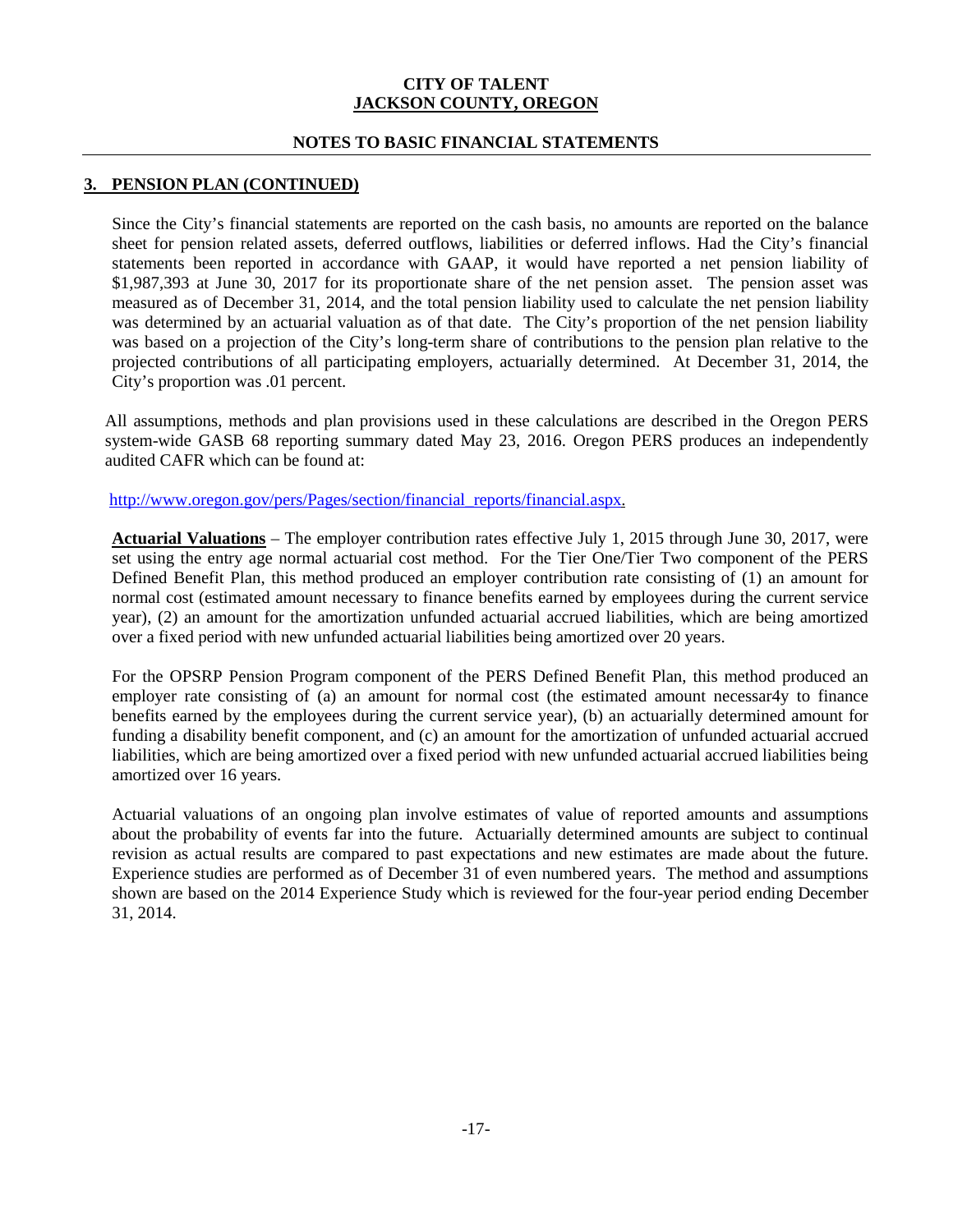#### **NOTES TO BASIC FINANCIAL STATEMENTS**

#### **3. PENSION PLAN (CONTINUED)**

#### **Actuarial Methods and Assumptions:**

| Valuation date                 | December 31, 2014 rolled forward to June 30, 2016 measurement date               |
|--------------------------------|----------------------------------------------------------------------------------|
| <b>Experience Study Report</b> | 2014, Published September 2015                                                   |
| Actuarial cost method          | Entry Age Normal                                                                 |
| Amortization method            | Amortized as a level percentage of payroll as layered amortization bases over a  |
|                                | closed period; Tier One/Tier Two UAL is amortized over 20 years and OPSRP        |
|                                | pension UAL is amortized over 16 years                                           |
| Asset valuation method         | Market value of assets                                                           |
| Inflation rate                 | 2.5 percent (reduced from 2.75 percent)                                          |
| Investment rate of return      | 7.5 percent (reduced from 7.75 percent)                                          |
| Projected salary increase      | 3.5 percent overall payroll growth; salaries for individuals are assumed to grow |
|                                | at 3.75 percent plus assumed rates of merit/longevity increases based on service |
|                                | (reduced from 3.5 percent)                                                       |
| Cost of Living                 | Blend of 2.0 percent COLA and graded COLA (1.25/0.15 percent) in                 |
| Adjustment                     | accordance with Moro decision, blend based on service                            |
| Mortality                      | Healthy retirees and beneficiaries:                                              |
|                                | RP-2000 Sex-distinct, generational per Scale AA, with collar adjustments and     |
|                                | set-backs as described in the valuation. Active members: Mortality rates are a   |
|                                | percentage of healthy retiree rates that vary by group, as described in the      |
|                                | valuation. Disabled retirees: Mortality rates are a percentage (65% for males    |
|                                | and 90% for females) of the RP-2000 static combined disabled mortality sex-      |
|                                | distinct table.                                                                  |

Actuarial valuations of an ongoing plan involve estimates of value of reported amounts and assumptions about the probability of events far into the future. Actuarially determined amounts are subject to continual revision as actual results are compared to past expectations and new estimates are made about the future. Experience studies are performed as of December 31 of even numbered years. The method and assumptions shown are based on the 2014 Experience Study which is reviewed for the four-year period ending December 31, 2014.

#### **Assumed Asset Allocation:**

| <b>Asset Class/Strategy</b>  | <b>Low Range</b> | <b>High Range</b> | <b>OIC</b> Target |
|------------------------------|------------------|-------------------|-------------------|
| Cash                         | 0.0%             | 3.0%              | $0.0\%$           |
| <b>Debt Securities</b>       | 15.0%            | 25.0%             | 20.0%             |
| <b>Public Equity</b>         | 32.5%            | 42.5%             | 37.5%             |
| Private Equity               | 16.0%            | 24.0%             | 20.0%             |
| <b>Real Estate</b>           | 9.5%             | 15.5%             | 12.5%             |
| <b>Alternative Equity</b>    | 0.0%             | 10.0%             | 10.0%             |
| <b>Opportunity Portfolio</b> | 0.0%             | 3.0%              | 0.0%              |
| Total                        |                  |                   | 100%              |

*Source: June 30, 2014 PERS CAFR; p. 54 – 55*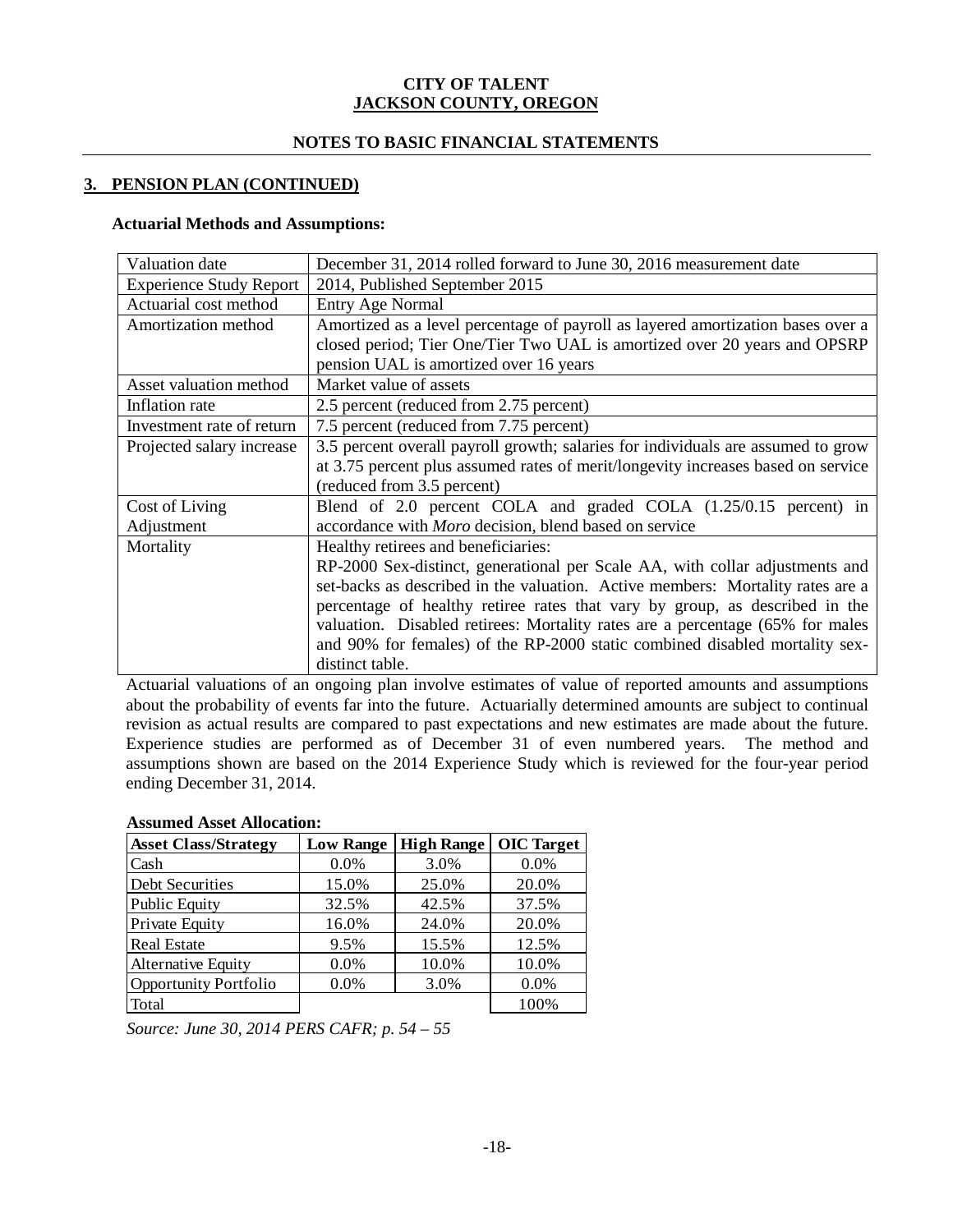#### **NOTES TO BASIC FINANCIAL STATEMENTS**

#### **3. PENSION PLAN (CONTINUED)**

#### **Long-Term Expected Rate of Return:**

To develop an analytical basis for the selection of the long-term expected rate of return assumption, in July 2013 the PERS Board reviewed long-term assumptions developed by both Milliman's capital market assumptions team and the Oregon Investment Council's (OIC) investment advisors. The table below shows Milliman's assumptions for each of the asset classes in which the plan was invested at that time based on the OIC long-term target asset allocation. The OIC's description of each asset class was used to map the target allocation to the asset classes shown below. Each asset class assumption is based on a consistent set of underlying assumptions, and includes adjustment for the inflation assumption. These assumptions are not based on historical returns, but instead are based on a forward-looking capital market economic model.

|                                  |               | <b>Compound Annual</b>    |
|----------------------------------|---------------|---------------------------|
| <b>Asset Class</b>               | <b>Target</b> | <b>Return (Geometric)</b> |
| Core Fixed Income                | 7.20%         | 4.50%                     |
| Short-term Bonds                 | 8.00%         | 3.70%                     |
| Intermediate-Term Bonds          | 3.00%         | 4.10%                     |
| <b>High Yield Bonds</b>          | 1.80%         | 6.66%                     |
| Large Cap US Equities            | 11.65%        | 7.20%                     |
| Mid Cap US Equities              | 3.88%         | 7.30%                     |
| Small Cap US Equities            | 2.27%         | 7.45%                     |
| Developed Foreign Equities       | 14.21%        | 6.90%                     |
| <b>Emerging Foreign Equities</b> | 5.49%         | 7.40%                     |
| Private Equity                   | 20.00%        | 8.26%                     |
| Opportunity Funds/Absolute Retu  | 5.00%         | 6.01%                     |
| Real Estate (Property)           | 13.75%        | 6.51%                     |
| Real Estate (REITS)              | 2.50%         | 6.76%                     |
| Commodities                      | 7.71%         | 6.07%                     |
| Assumed Inflation                |               | 2.75%                     |

*Source: June 30, 2014 PERS CAFR; p. 54 – 55)*

**Discount Rate** – The discount rate used to measure the total pension liability was 7.50 percent for the Defined Benefit Pension Plan. The projection of cash flows used to determine the discount rate assumed that contributions from the plan members and those of the contributing employers are made at the contractually required rates, as actuarially determined. Based on those assumptions, the pension plan's fiduciary net position was projected to be available to make all projected future benefit payments of current plan members. Therefore, the long-term expected rate of return on pension plan investments for the Defined Benefit Pension Plan was applied to all periods of projected benefit payments to determine the total pension liability.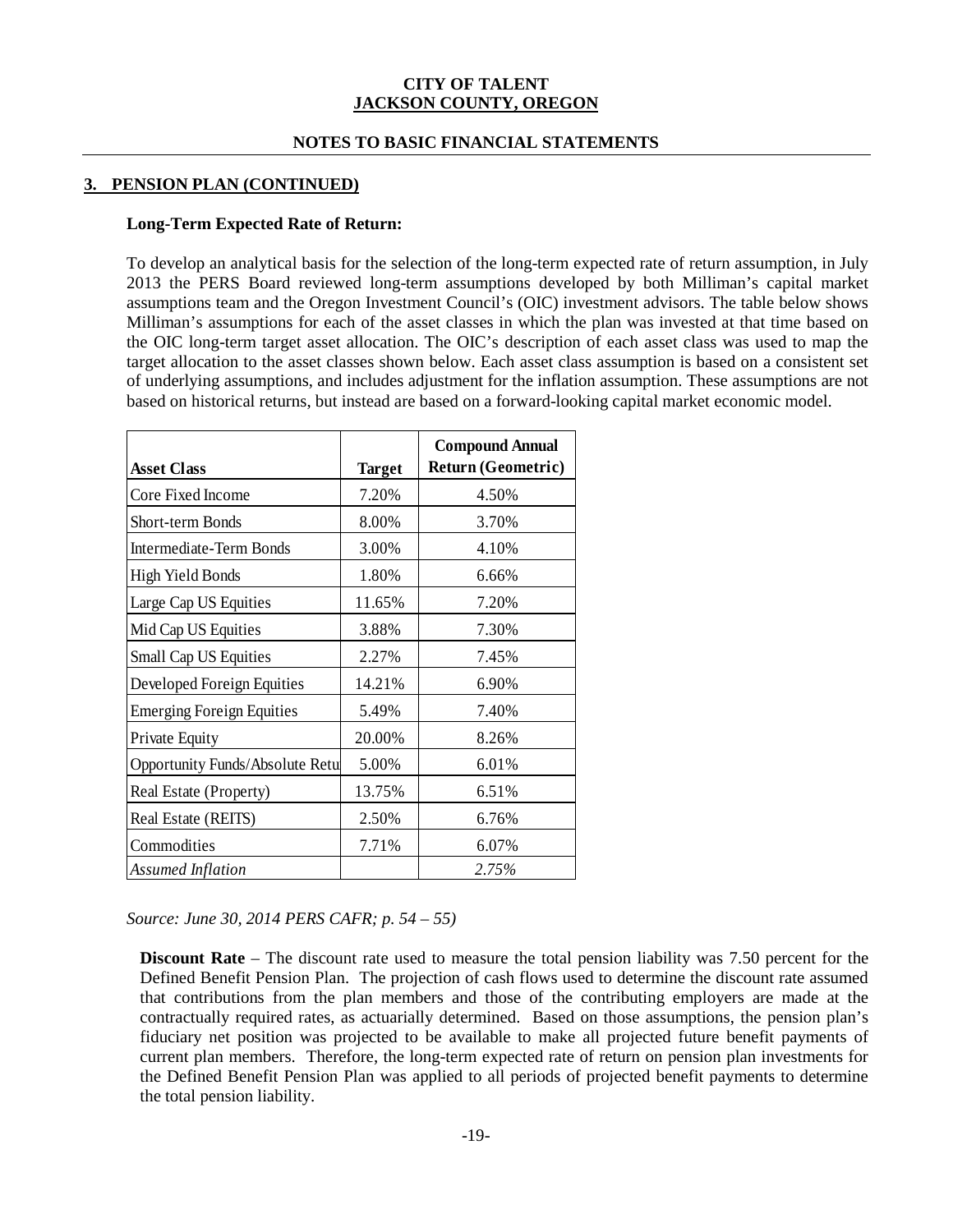#### **NOTES TO BASIC FINANCIAL STATEMENTS**

#### **3. PENSION PLAN (CONTINUED)**

Sensitivity of the City's proportionate share of the net pension liability to changes in the discount rate – The following presents the City's proportionate share of the net pension liability calculated using the discount rate of 7.50 percent, as well as what the City's proportionate share of the net pension liability would be if it were calculated using a discount rate that is 1-percentage-point lower (6.50 percent) or 1perentage-point higher (8.50 percent) than the current rate.

|                               | Decrease                      | Rate       |  | Increase |            |  |
|-------------------------------|-------------------------------|------------|--|----------|------------|--|
|                               | $(6.50\%)$                    | $(7.50\%)$ |  |          | $(8.50\%)$ |  |
| City's proportionate share of |                               |            |  |          |            |  |
| the net pension liability     | $$3,208,977$ $$1,987,393$ $$$ |            |  |          | 966.362    |  |

#### **Changes Subsequent to the Measurement Date**

As described above, GASB 67 and GASB 68 require the Total Pension Liability to be determined based on the benefit terms in effect at the Measurement Date. Any changes to benefit terms that occurs after that date are reflected in amounts reported for the subsequent Measurement Date. However, Paragraph 80f of GASB 68 requires employers to briefly describe any changes between the Measurement Date and the employer's reporting date that are expected to have a significant effect on the employer's share of the collective Net Pension Liability, along with an estimate of the resulting change, if available.

At its July 28, 2017 meeting, the PERS Board lowered the assumed rate to 7.2 percent. For member transactions, this rate will take effect January 1, 2018. The current assumed rate is 7.5 percent and has been in effect for member transactions since January 1, 2016.

A deferred compensation plan is available to employees wherein they may execute an individual agreement with the District for amounts earned by them to not be paid until a future date when certain circumstances are met. These circumstances are: termination by reason of death, disability, resignation, or retirement. Payment to the employee will be made over a period not to exceed 15 years. The deferred compensation plan is one which is authorized under IRC Section 457 and has been approved in its specifics by a private ruling from the Internal Revenue Service. The assets of the plan are held by the administrator for the sole benefit of the plan participants and are not considered assets or liabilities of the District.

Individual Account Program - In the 2003 legislative session, the Oregon Legislative Assembly created a successor plan for OPERS. The Oregon Public Service Retirement Plan (OPSRP) is effective for all new employees hired on or after August 29, 2003, and applies to any inactive OPERS members who return to employment following a six month or greater break in service. The new plan consists of the defined benefit pension plans and a defined contribution pension plan (the Individual Account Program or IAP). Beginning January 1, 2004, all OPERS member contributions go into the IAP portion of OPSRP. OPERS' members retain their existing OPERS accounts, but any future member contributions are deposited into the member's IAP, not the member's OPERS account. Those employees who had established an OPERS membership prior to the creation of OPSRP will be members of both the OPERS and OPSRP system as long as they remain in covered employment. Members of OPERS and OPSRP are required to contribute six percent of their salary covered under the plan that is invested in the IAP. The District makes this contribution on behalf of its employees.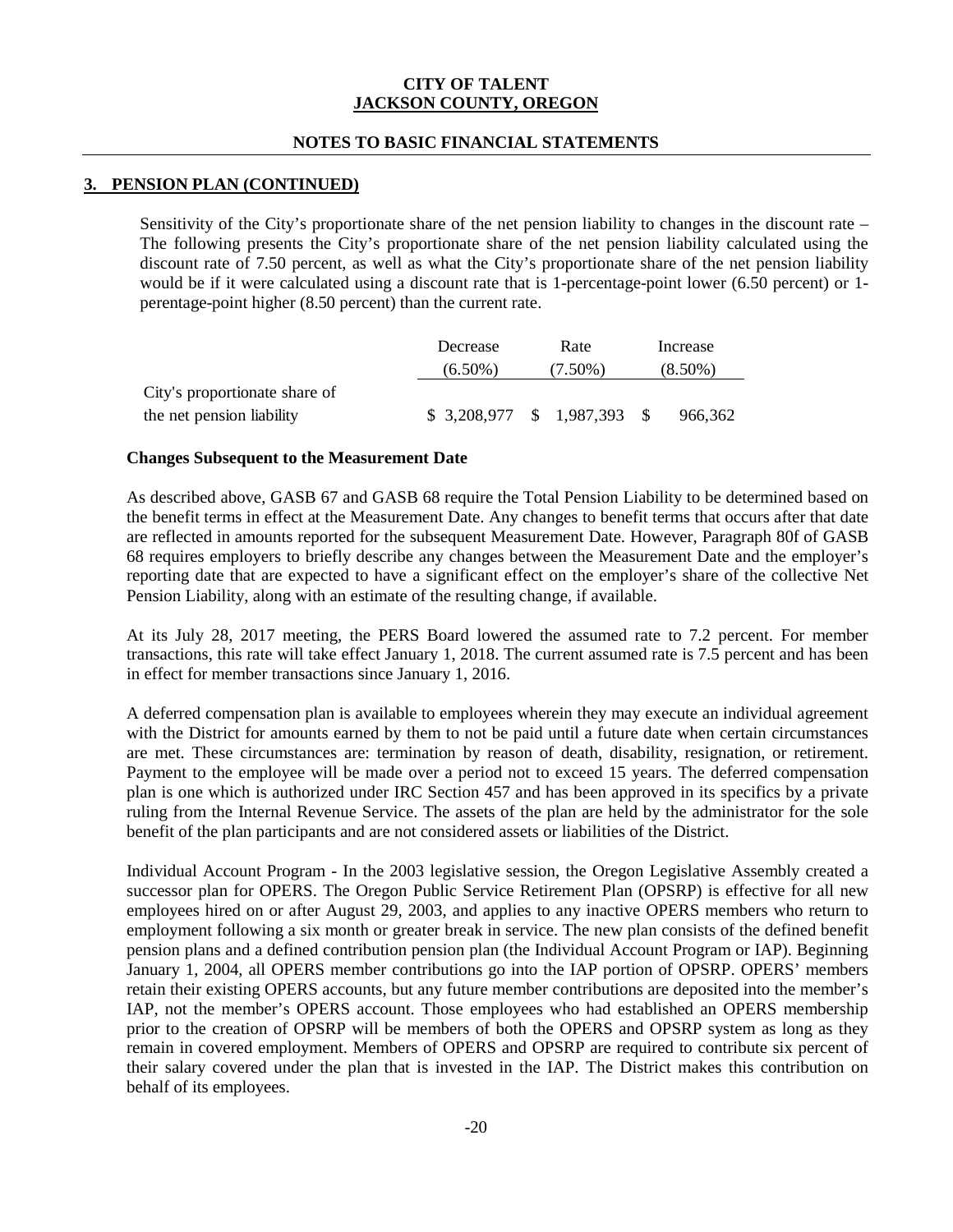#### **NOTES TO BASIC FINANCIAL STATEMENTS**

#### **4. RISK MANAGEMENT**

The City is exposed to various risks of loss related to torts, theft of, damage to, and destruction of assets, errors and omissions, injuries to employees and natural disasters. The City purchases commercial insurance to minimize its exposure to these risks. Settled claims have not exceeded this commercial coverage for any of the past three years.

#### **5. INTERFUND TRANSFERS**

Interfund Transfers were done to finance operations between funds.

|                       | <b>Transfers Out</b> | <b>Transfers In</b> |
|-----------------------|----------------------|---------------------|
| General               | \$<br>59,500         | \$                  |
| <b>Streets</b>        | 58,000               |                     |
| Capital Improvements  |                      | 312,000             |
| West Valley View Debt |                      | 5,500               |
| Water Utility         | 200,000              |                     |
|                       | 317,500              | 317,500             |

#### **6. PROPERTY TAX LIMITATIONS**

The State of Oregon imposes a constitutional limit on property taxes for schools and nonschool government operations. School operations include community colleges, local school districts, and education service districts. The limitation provides that property taxes for nonschool operations are limited to \$10.00 for each \$1,000 of property market value. This limitation does not apply to taxes levied for principal and interest on general obligation bonded debt. The State further reduced property taxes by replacing the previous constitutional limits on tax bases with a rate and value limit in 1997. This reduction is accomplished by rolling property values back to their 1995-96 values less 10% and limiting future tax value growth of each property to no more than 3% per year, subject to certain exceptions. Taxes levied to support bonded debt are exempted from the reductions. The State Constitution sets restrictive voter approval requirements for most tax and many fee increases and new bond issues, and requires the State to minimize the impact to school districts from the impact of the tax cuts.

#### **7. URBAN RENEWAL AGENCY FINANCING**

In May of 2017, the City Council approved the offering of a line of credit to Talent Urban Renewal Agency for an amount not to exceed \$200,000 at 2 percent per annum. All principal and accrued interest was to be paid back to the City in FY 17-18.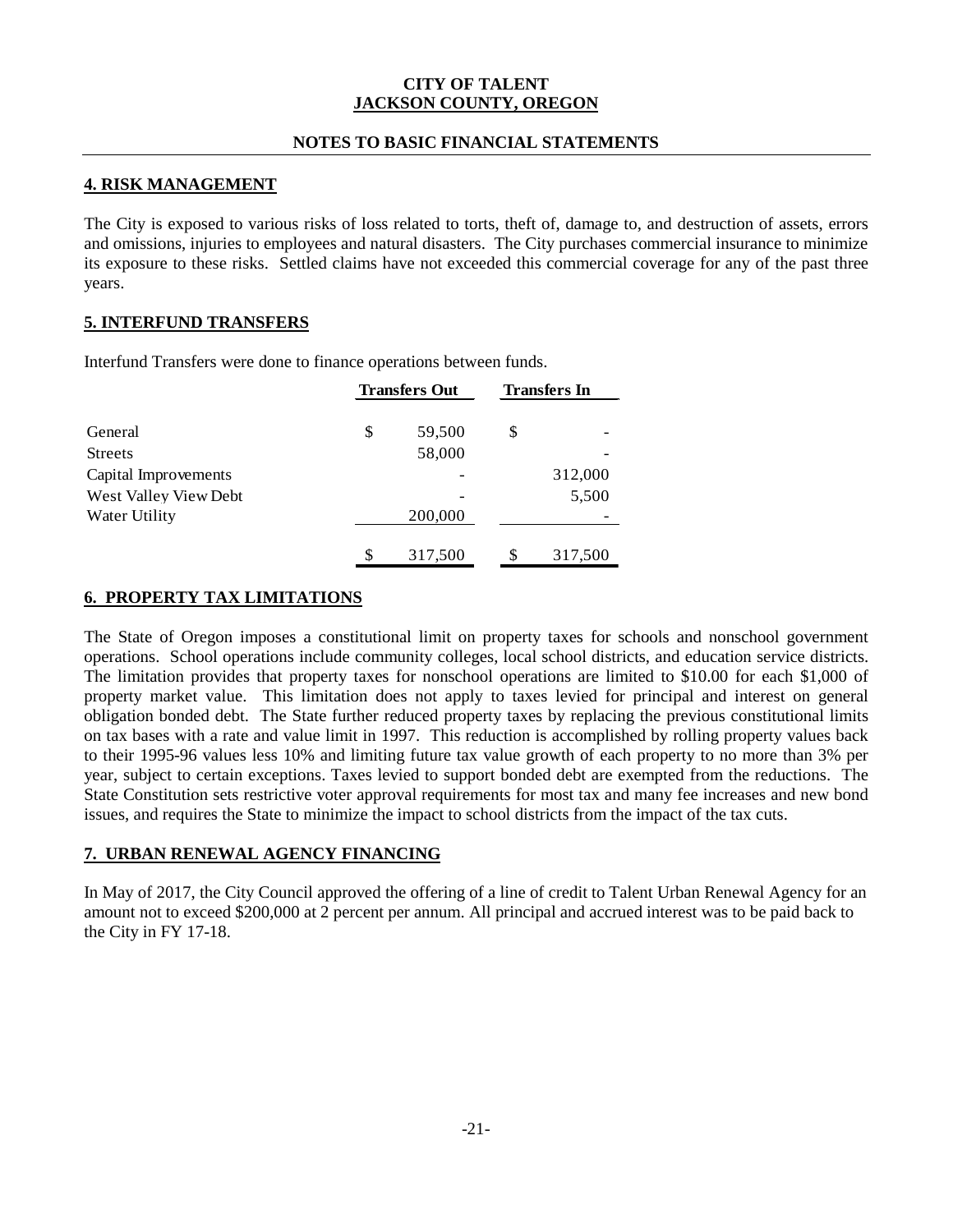#### **NOTES TO BASIC FINANCIAL STATEMENTS**

#### **8. LONG-TERM DEBT**

The changes in long-term debt for the year ended June 30, 2017 is comprised of the following:

|                                                                                                                                                                                                                                                                                                                 |     | July 1, 2016 |     | Additions   |    | Reductions |     | June 30, 2017 |
|-----------------------------------------------------------------------------------------------------------------------------------------------------------------------------------------------------------------------------------------------------------------------------------------------------------------|-----|--------------|-----|-------------|----|------------|-----|---------------|
| \$340,000 was issued April 1, 1998, to finance<br>improvements related to the West Valley View Local<br>Improvement District. The Interest rate is 5.75%.<br>Repayments are made from the West Valley View Debt<br>Service Fund. Bonds mature May 2018.                                                         | \$  | 50,000       | \$  |             | \$ | 25,000     | \$. | 25,000        |
| \$2,000,000 was issued on July 17, 2002 to finance a multi-<br>year construction project referred to as the TAP Water<br>Intertie and Improvements Project. The interest rate is<br>1%. Repayments are made out of the Water Fund. The<br>loan matures December 2031.                                           | \$. | 1,140,579    | \$  |             | \$ | 66,090     |     | \$1,074,489   |
| \$800,000 of General Obligation Bonds, Series 2007 was<br>issued to the City on August 23, 2007. The interest rate<br>is 4.407% to 4.700%. The bonds are subject to<br>redemption prior to maturity. Repayments are made out<br>of the General Obligation Bond Debt Service Fund.<br>Bonds mature January 2022. | \$  | 505,000      | \$. |             | S  | 60,000     | \$. | 445,000       |
| $$1,450,000$ was issued on December 22, 2016 to finance<br>projects for Talent URA to be reimbursed by Talent<br>URA. The interest rate is 1.98% Repayments are made<br>out of the General fund. The loan matures July 2019                                                                                     | \$  |              |     | \$1,450,000 | \$ |            | \$  | 1,450,000     |
| \$3,605,085 was issued on June 30, 2013, to refinance debt<br>that was used for improvements to the Water System.<br>The interest rate is 1.7% to 4.0% Repayments are made<br>out of the Water fund. Bonds mature June 2036.                                                                                    |     | 3,295,000    | \$  |             | \$ | 120,000    |     | \$3,175,000   |
| <b>Total Long Term Debt</b>                                                                                                                                                                                                                                                                                     |     | \$4,990,579  |     | \$1,450,000 | \$ | 271,090    |     | \$6,169,489   |

Future maturities of long term debt are as follows:

|                                 | West Valley View 1998 Limited Tax |           |    |              |    |           | 2007 GO Bond |              |
|---------------------------------|-----------------------------------|-----------|----|--------------|----|-----------|--------------|--------------|
|                                 |                                   | Principal |    | Interest Due |    | Principal |              | Interest Due |
| Amounts Payable in Fiscal Year: |                                   |           |    |              |    |           |              |              |
| 2017-2018                       | \$                                | 25,000    | \$ | 1.438        | \$ | 70,000    | \$           | 19,065       |
| 2018-2019                       |                                   |           |    |              |    | 80,000    |              | 15,578       |
| 2019-2020                       |                                   |           |    |              |    | 90,000    |              | 11,625       |
| 2020-2021                       |                                   |           |    |              |    | 100,000   |              | 7,208        |
| 2021-2022                       |                                   |           |    |              |    | 105,000   |              | 2,441        |
| <b>Totals</b>                   |                                   | 25,000    | \$ | 1,438        |    | 445,000   |              | 55,917       |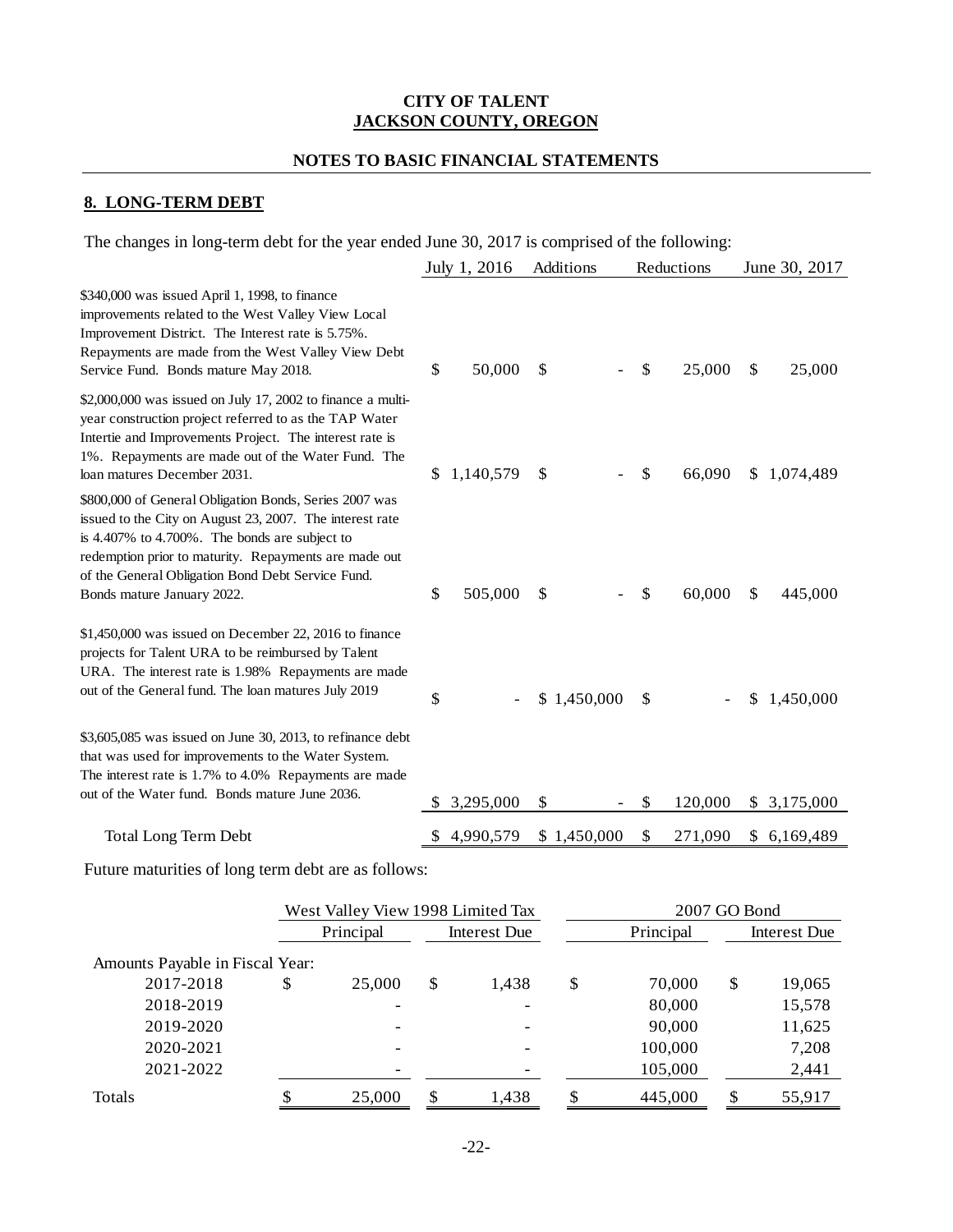#### **NOTES TO BASIC FINANCIAL STATEMENTS**

#### **8. LONG-TERM DEBT (CONTINUED)**

|                                 | Safe Drinking Water Revolving Loan |               |                     | 2013 COP 2013B |           |    |                     |
|---------------------------------|------------------------------------|---------------|---------------------|----------------|-----------|----|---------------------|
|                                 | Principal                          |               | <b>Interest Due</b> |                | Principal |    | <b>Interest Due</b> |
| Amounts Payable in Fiscal Year: |                                    |               |                     |                |           |    |                     |
| 2017-2018                       | \$<br>66,751                       | $\mathcal{S}$ | 10,745              | \$             | 120,000   | \$ | 108,390             |
| 2018-2019                       | 67,419                             |               | 10,077              |                | 125,000   |    | 104,715             |
| 2019-2020                       | 68,093                             |               | 9,403               |                | 130,000   |    | 101,735             |
| 2020-2021                       | 68,774                             |               | 8,722               |                | 130,000   |    | 98,030              |
| 2021-2022                       | 69,462                             |               | 8,035               |                | 135,000   |    | 92,730              |
| 2022-2027                       | 357,867                            |               | 29,613              |                | 770,000   |    | 379,810             |
| 2027-2032                       | 376,123                            |               | 11,360              |                | 910,000   |    | 235,215             |
| 2032-2036                       |                                    |               |                     |                | 855,000   |    | 63,090              |
| Totals                          | 1,074,489                          | \$            | 87,955              | \$             | 3,175,000 | \$ | 1,183,715           |
|                                 | 2016 TURA Financing                |               |                     |                |           |    |                     |
|                                 | Principal                          |               | <b>Interest Due</b> |                |           |    |                     |
| Amounts Payable in Fiscal Year: |                                    |               |                     |                |           |    |                     |
| 2017-2018                       | \$<br>479,000                      | $\mathbb{S}$  | 24,686              |                |           |    |                     |
| 2018-2019                       | 481,000                            |               | 14,464              |                |           |    |                     |
| 2019-2020                       | 490,000                            |               | 4,851               |                |           |    |                     |
| Totals                          | \$<br>1,450,000                    | \$            | 44,001              |                |           |    |                     |

#### **9. COMMITMENTS AND CONTINGENCIES**

The City is involved in various claims and legal matters relating to its operations which have all been tended to, and are either being adjusted by the City's liability carrier, or are being defended by attorneys retained by the City's liability carrier. The City does not believe that any of these matters will have a material impact on its June 30, 2017 financial statements.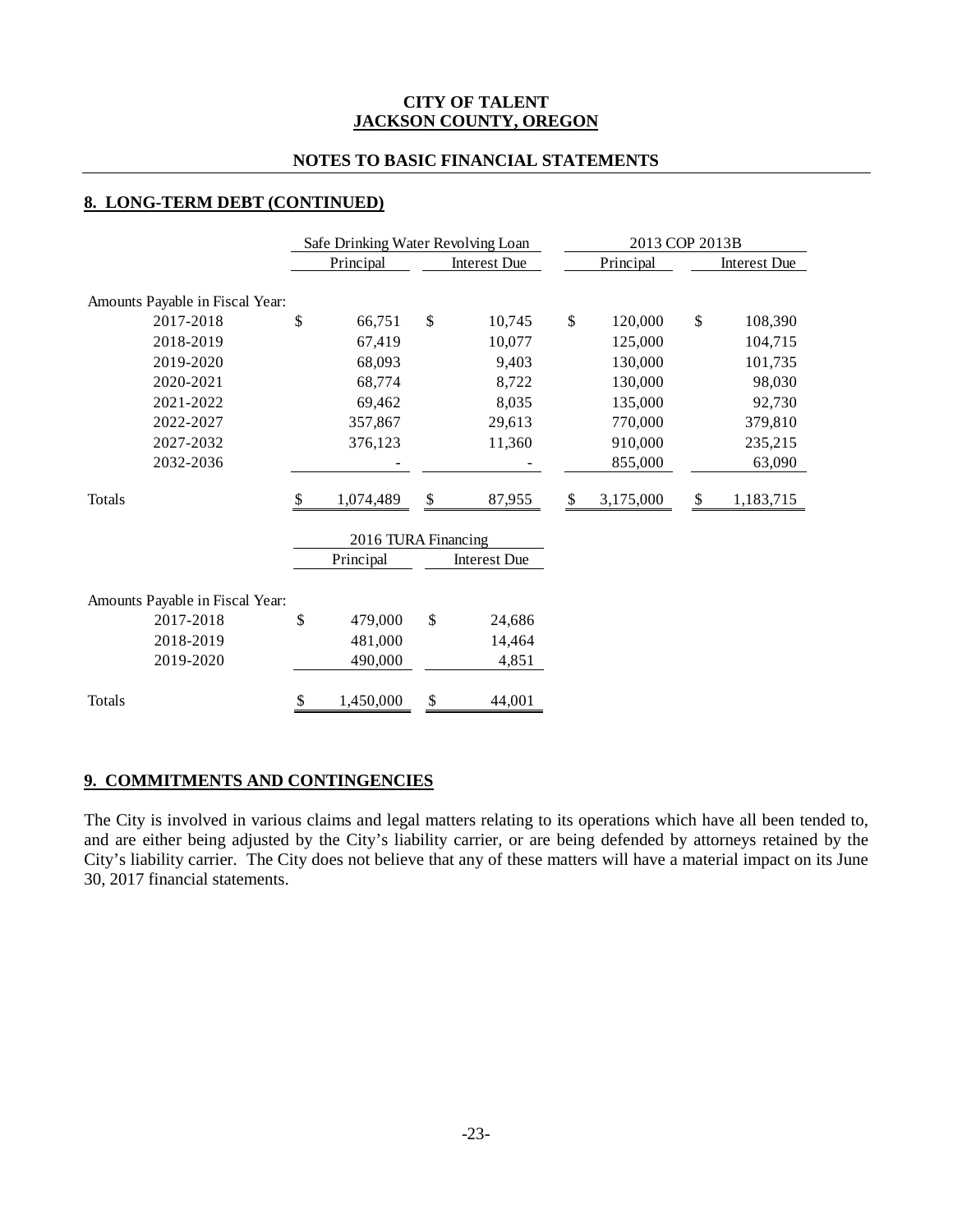# **SUPPLEMENTARY INFORMATION**

**2016-2017 Independent Auditors' Comments and Disclosures**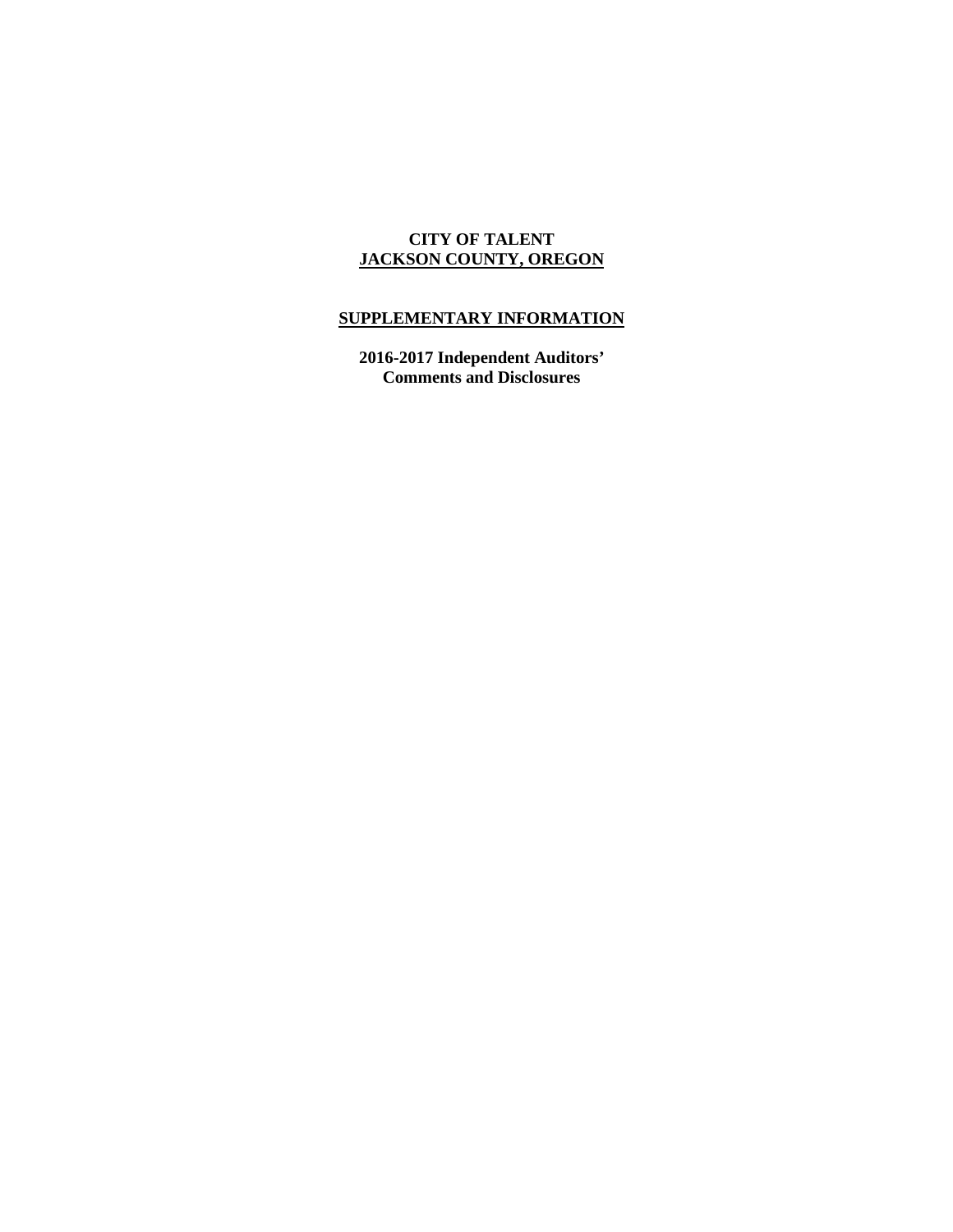#### **SCHEDULE OF RECEIPTS, DISBURSEMENTS AND CHANGES IN FUND BALANCE -CASH BASIS ACTUAL AND BUDGET For the Year Ended June 30, 2017**

#### GENERAL FUND

|                             | <b>ORIGINAL</b><br><b>BUDGET</b> |    | <b>FINAL</b><br><b>BUDGET</b> | <b>ACTUAL</b>   | <b>VARIANCE</b><br><b>TO FINAL</b><br><b>BUDGET</b><br><b>POSITIVE</b><br>-NEGATIVE |
|-----------------------------|----------------------------------|----|-------------------------------|-----------------|-------------------------------------------------------------------------------------|
| Receipts                    |                                  |    |                               |                 |                                                                                     |
| Taxes                       | \$<br>955,000                    | \$ | 955,000                       | \$<br>961,976   | \$<br>6,976                                                                         |
| Licenses, Permits & Fees    | 594,000                          |    | 594,000                       | 626,269         | 32,269                                                                              |
| Intergovernmental           | 188,700                          |    | 188,700                       | 197,458         | 8,758                                                                               |
| <b>Charges for Services</b> | 275,700                          |    | 275,700                       | 183,633         | (92,067)                                                                            |
| Fines & Forfeits            | 70,000                           |    | 70,000                        | 84,068          | 14,068                                                                              |
| Miscellaneous               | 703,125                          |    | 733,485                       | 164,216         | (569,269)                                                                           |
| <b>Total Receipts</b>       | \$<br>2,786,525                  | S  | 2,816,885                     | \$<br>2,217,620 | \$<br>(599, 265)                                                                    |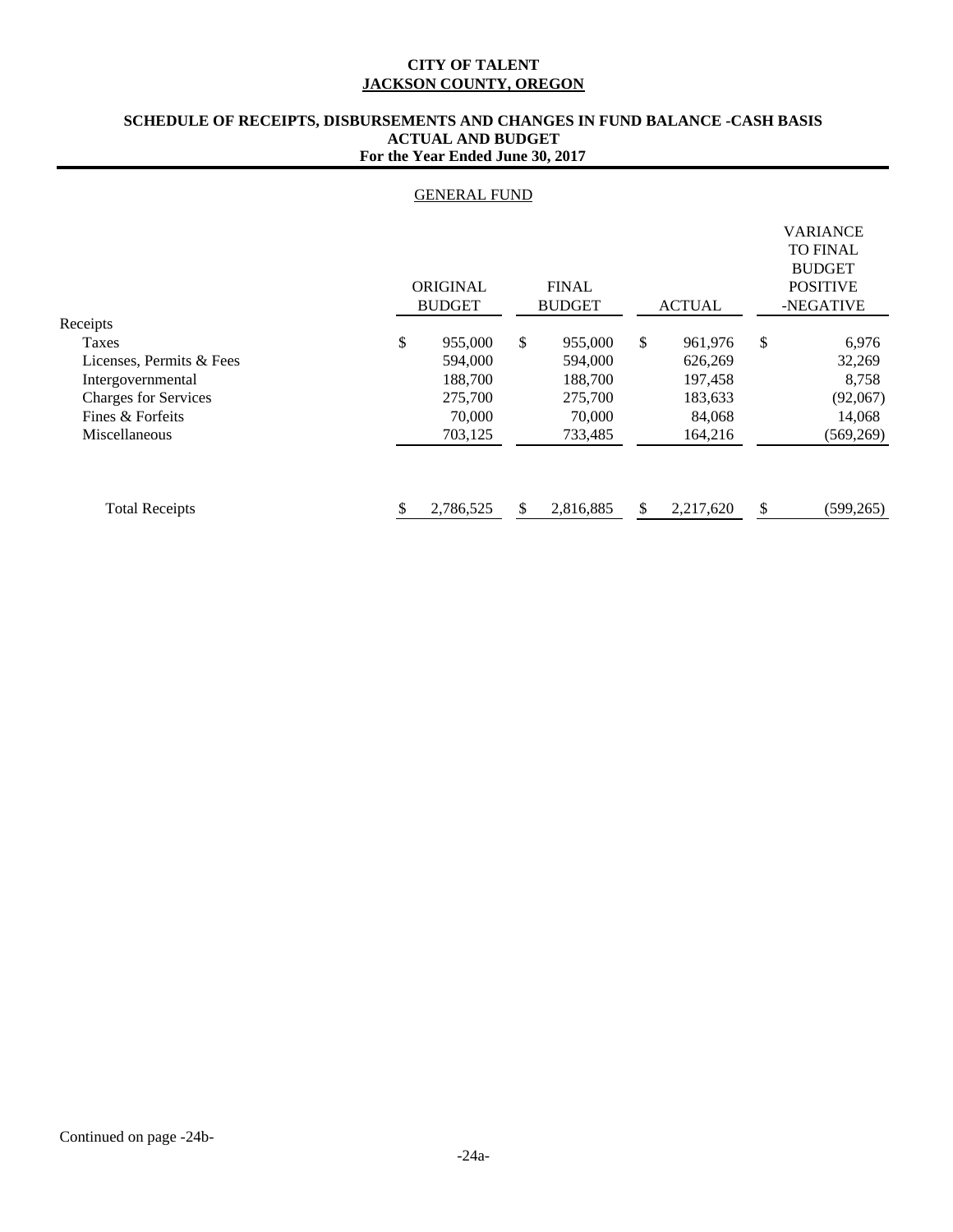#### **SCHEDULE OF RECEIPTS, DISBURSEMENTS AND CHANGES IN FUND BALANCE -CASH BASIS ACTUAL AND BUDGET**  For the Year Ended June 30, 2017

#### GENERAL FUND

|                                                                                                                                     | ORIGINAL<br><b>BUDGET</b>         | <b>FINAL</b><br><b>BUDGET</b>     | <b>ACTUAL</b>                     | <b>VARIANCE</b><br><b>TO FINAL</b><br><b>BUDGET</b><br><b>POSITIVE</b><br>-NEGATIVE |
|-------------------------------------------------------------------------------------------------------------------------------------|-----------------------------------|-----------------------------------|-----------------------------------|-------------------------------------------------------------------------------------|
| Disbursements<br>Administration & Council Department<br><b>Personal Services</b><br><b>Materials and Services</b><br>Capital Outlay | \$<br>500,900<br>736,750<br>7,500 | \$<br>500,900<br>767,110<br>7,500 | \$<br>475,959<br>196,738<br>3,357 | $\mathbb{S}$<br>24,941<br>570,372<br>4,143                                          |
| <b>Total Administration Department</b>                                                                                              | 1,245,150                         | 1,275,510                         | 676,054                           | 599,456                                                                             |
| <b>Community Development Department</b><br><b>Personal Services</b><br>Materials and Services<br>Capital Outlay                     | 279,500<br>183,300<br>350         | 279,500<br>183,300<br>350         | 265,152<br>122,686                | 14,348<br>60,614<br>350                                                             |
| <b>Total Community Development Department</b>                                                                                       | 463,150                           | 463,150                           | 387,838                           | 75,312                                                                              |
| Police Department<br><b>Personal Services</b><br>Materials and Services<br>Capital Outlay                                           | 948,000<br>236,600<br>3,000       | 948,000<br>236,600<br>3,000       | 926,128<br>253,132<br>742         | 21,872<br>(16, 532)<br>2,258                                                        |
| <b>Total Police Department</b>                                                                                                      | 1,187,600                         | 1,187,600                         | 1,180,002                         | 7,598                                                                               |
| Contingency                                                                                                                         | 479,200                           | 479,200                           |                                   | 479,200                                                                             |
| <b>Total Disbursements</b>                                                                                                          | 3,375,100                         | 3,405,460                         | 2,243,894                         | 1,161,566                                                                           |
| <b>Excess of Receipts Over</b><br>-Under Disbursements                                                                              | (588, 575)                        | (588, 575)                        | (26, 274)                         | 562,301                                                                             |
| OTHER FINANCING SOURCES<br>Loan to Talent URA<br>Principal and Interest - Talent URA Loan<br><b>Transfers Out</b>                   | (59, 500)                         | (59, 500)                         | (500,000)<br>606,000<br>(59, 500) | (500,000)<br>606,000                                                                |
| <b>Total Other Financing Sources</b>                                                                                                | (59, 500)                         | (59, 500)                         | 46,500                            | 106,000                                                                             |
| Net Change in Cash Basis Fund Balance                                                                                               | (648,075)                         | (648,075)                         | 20,226                            | 668,301                                                                             |
| Beginning Cash Basis Fund Balance                                                                                                   | 725,000                           | 725,000                           | 727,783                           | 2,783                                                                               |
| <b>Ending Cash Basis Fund Balance</b>                                                                                               | \$<br>76,925                      | \$<br>76,925                      | 748,009<br>\$                     | 671,084<br>\$                                                                       |

\*\*Appropriation levels are Personal Services, Materials & Services, transfers out and Capital Outlay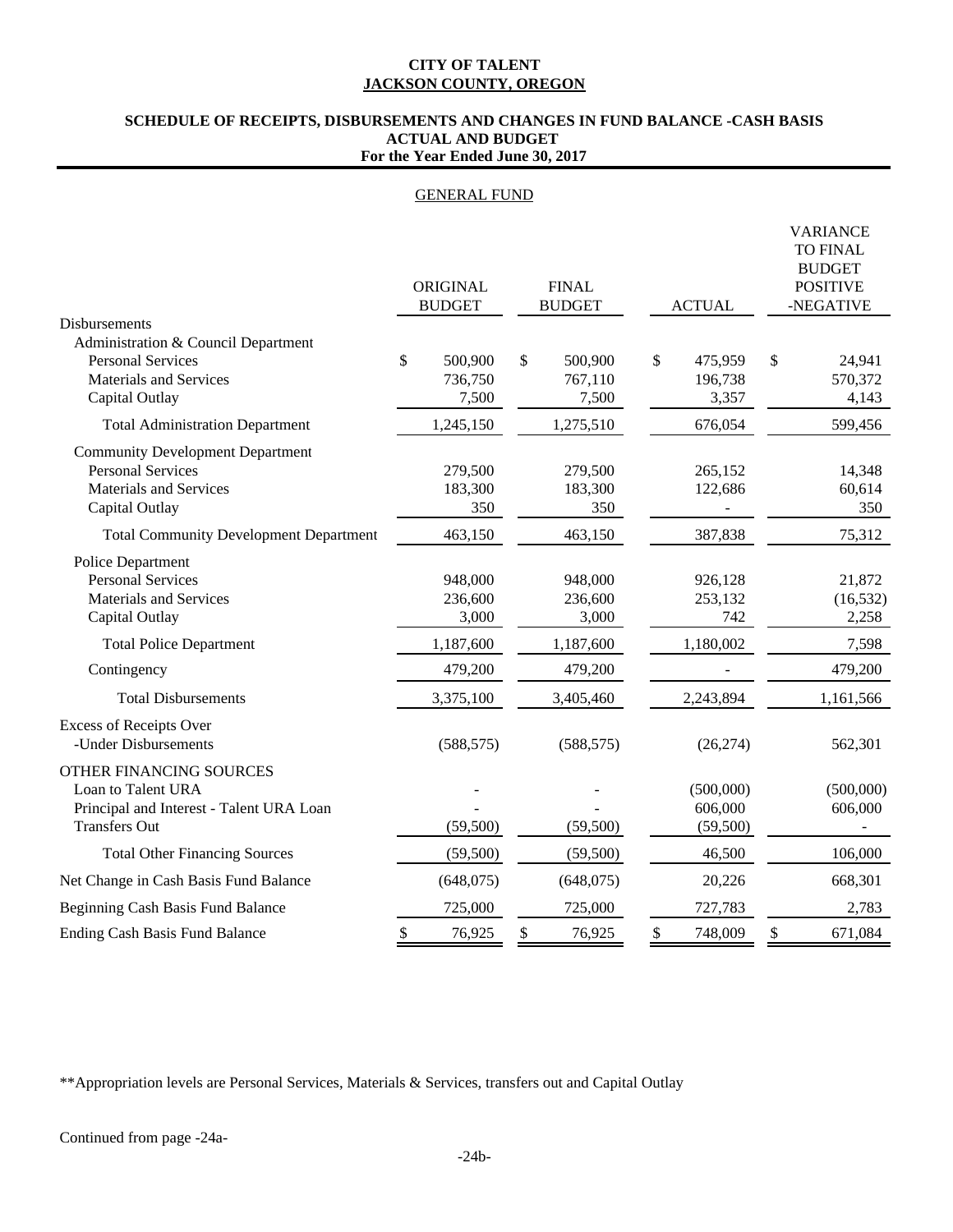#### **SCHEDULE OF RECEIPTS, DISBURSEMENTS AND CHANGES IN FUND BALANCE -CASH BASIS ACTUAL AND BUDGET For the Year Ended June 30, 2017**

#### SYSTEMS DEVELOPMENT CHARGE FUND

|                                       |    | <b>ORIGINAL</b><br><b>BUDGET</b> |    | <b>FINAL</b><br><b>BUDGET</b> |    | <b>ACTUAL</b> | <b>VARIANCE</b><br><b>TO FINAL</b><br><b>BUDGET</b><br><b>POSITIVE</b><br>-NEGATIVE |            |
|---------------------------------------|----|----------------------------------|----|-------------------------------|----|---------------|-------------------------------------------------------------------------------------|------------|
| Receipts                              |    |                                  |    |                               |    |               |                                                                                     |            |
| <b>System Development Charges</b>     | \$ | 269,200                          | \$ | 269,200                       | \$ | 134,259       | \$                                                                                  | (134, 941) |
| Miscellaneous                         |    | 2,700                            |    | 2,700                         |    | 15,326        |                                                                                     | 12,626     |
| <b>Total Receipts</b>                 |    | 271,900                          |    | 271,900                       |    | 149,585       |                                                                                     | (122, 315) |
| Net Change in Cash Basis Fund Balance |    | 271,900                          |    | 271,900                       |    | 149.585       |                                                                                     | (122, 315) |
| Beginning Cash Basis Fund Balance     |    | 950,200                          |    | 950,200                       |    | 1,045,487     |                                                                                     | 95,287     |
| <b>Ending Cash Basis Fund Balance</b> | S  | 1,222,100                        | S  | 1,222,100                     | S  | 1,195,072     | \$                                                                                  | (27, 028)  |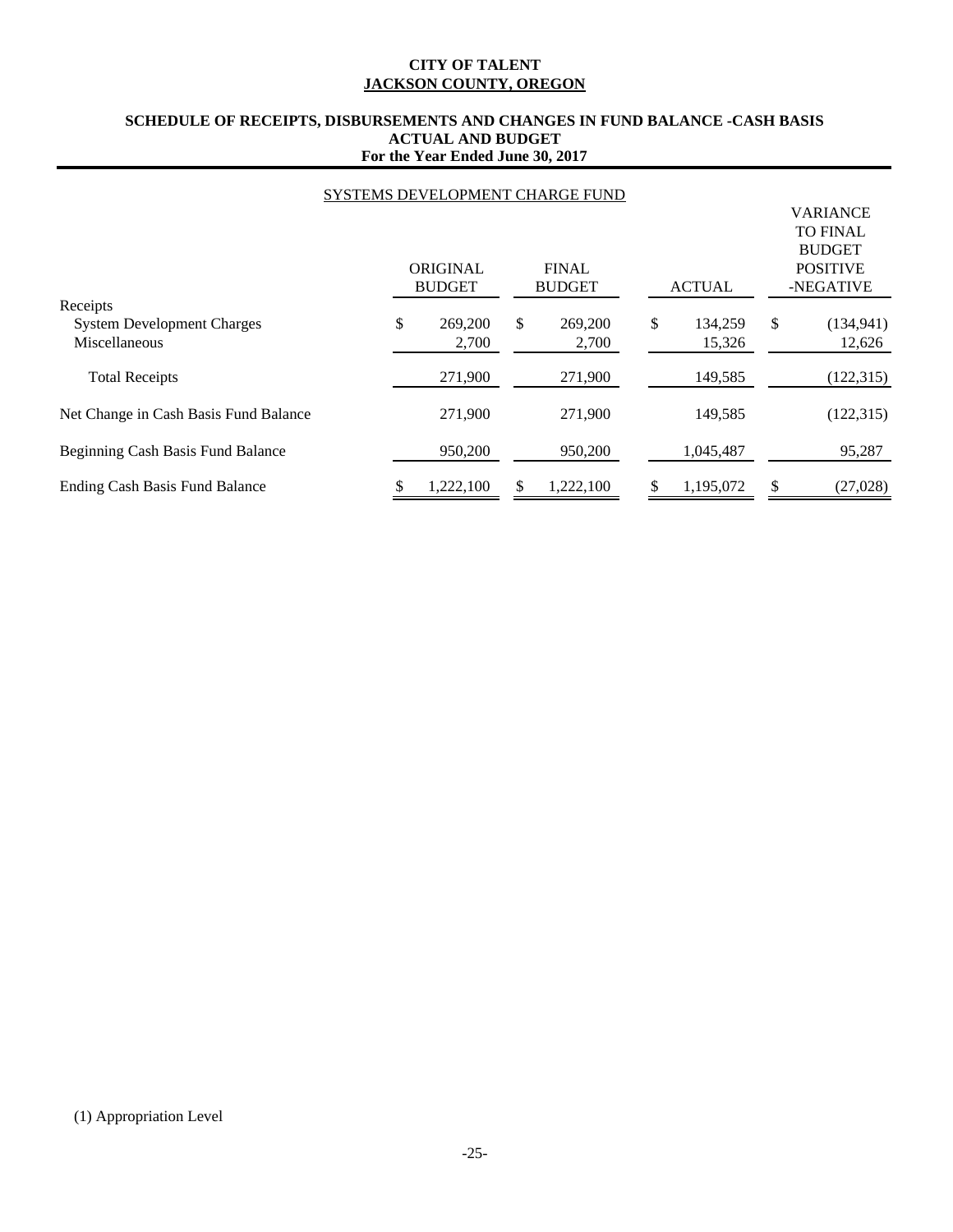#### **SCHEDULE OF RECEIPTS, DISBURSEMENTS AND CHANGES IN FUND BALANCE -CASH BASIS ACTUAL AND BUDGET For the Year Ended June 30, 2017**

#### STREET FUND

|                                                       | ORIGINAL<br><b>BUDGET</b> | <b>FINAL</b><br><b>BUDGET</b> |     | <b>ACTUAL</b> | <b>VARIANCE</b><br><b>TO FINAL</b><br><b>BUDGET</b><br><b>POSITIVE</b><br>-NEGATIVE |
|-------------------------------------------------------|---------------------------|-------------------------------|-----|---------------|-------------------------------------------------------------------------------------|
| Receipts                                              |                           |                               |     |               |                                                                                     |
| Licenses, Permits and Fees                            | \$<br>1,000               | \$<br>1,000                   | \$  | 920           | \$<br>(80)                                                                          |
| Intergovernmental                                     | 350,000                   | 350,000                       |     | 372,948       | 22,948                                                                              |
| <b>Charges for Services</b>                           | 210,000                   | 210,000                       |     | 210,336       | 336                                                                                 |
| Interest                                              |                           |                               |     | 3,334         | 3,334                                                                               |
| Miscellaneous                                         | 500                       | 500                           |     | 1,002         | 502                                                                                 |
| <b>Total Receipts</b>                                 | 561,500                   | 561,500                       |     | 588,540       | 27,040                                                                              |
| Disbursements<br><b>Street Maintenance and Repair</b> |                           |                               |     |               |                                                                                     |
| <b>Personal Services</b>                              | 287,000                   | 287,000                       | (1) | 278,131       | 8,869                                                                               |
| Materials and Services                                | 250,850                   | 250,850                       | (1) | 172,652       | 78,198                                                                              |
| Debt Service                                          | 51,425                    | 51,425                        | (1) | 51,425        |                                                                                     |
| Capital Outlay                                        | 3,550                     | $3,550$ (1)                   |     | 2,977         | 573                                                                                 |
| Total Street Maintenance and Repair                   | 592,825                   | 592,825                       |     | 505,185       | 87,640                                                                              |
| Contingency                                           | 135,350                   | $135,350$ (1)                 |     |               | 135,350                                                                             |
| <b>Total Disbursements</b>                            | 728,175                   | 728,175                       |     | 505,185       | 222,990                                                                             |
| Excess of Receipts Over                               |                           |                               |     |               |                                                                                     |
| -Under Disbursements                                  | (166, 675)                | (166, 675)                    |     | 83,355        | 250,030                                                                             |
| OTHER FINANCING SOURCES                               |                           |                               |     |               |                                                                                     |
| <b>Transfers Out</b>                                  | (58,000)                  | $(58,000)$ (1)                |     | (58,000)      |                                                                                     |
| Net Change in Cash Basis Fund Balance                 | (224, 675)                | (224, 675)                    |     | 25,355        | 250,030                                                                             |
| Beginning Cash Basis Fund Balance                     | 310,000                   | 310,000                       |     | 366,205       | 56,205                                                                              |
| <b>Ending Cash Basis Fund Balance</b>                 | \$<br>85,325              | 85,325<br>\$                  | \$  | 391,560       | \$<br>306,235                                                                       |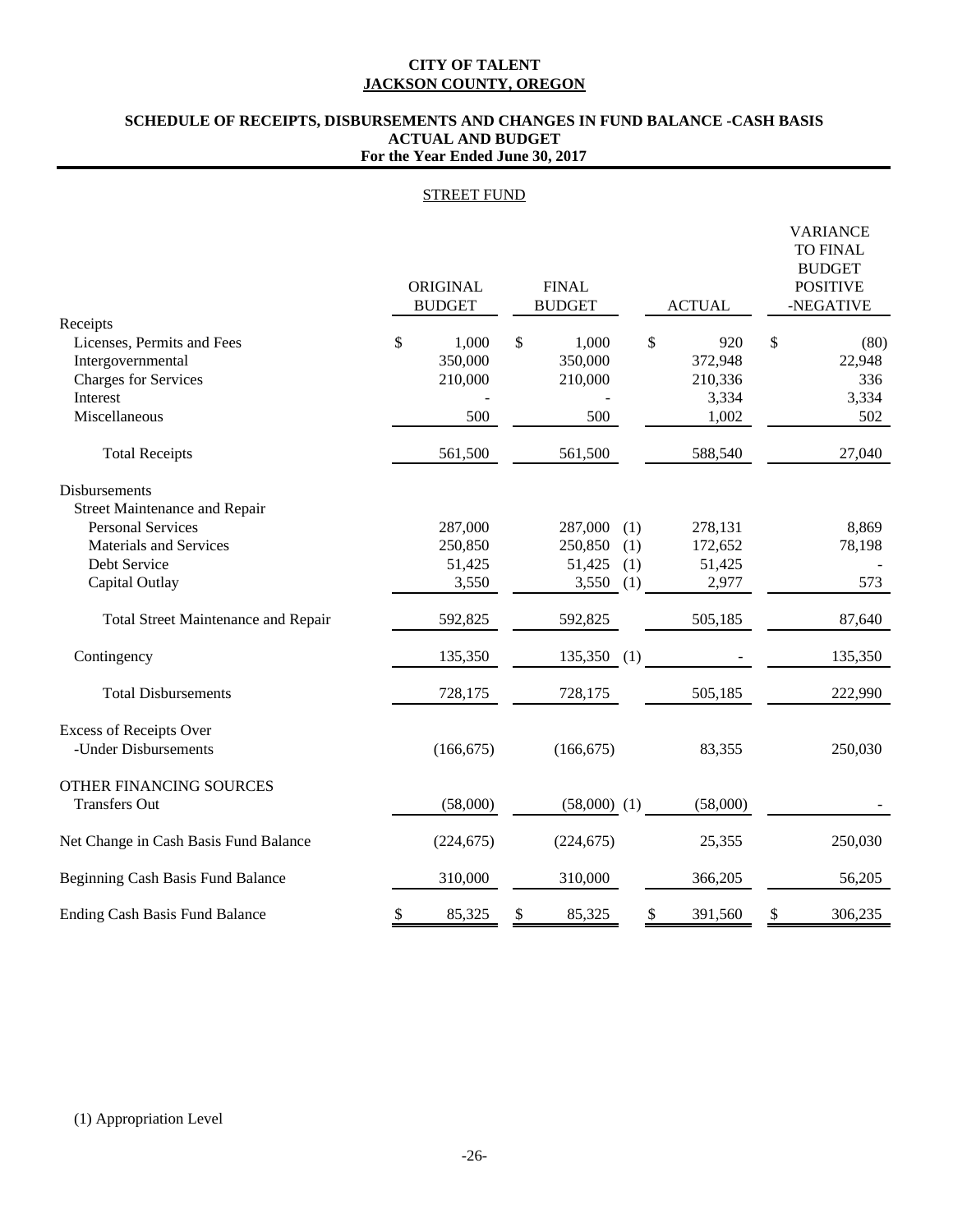#### **SCHEDULE OF RECEIPTS, DISBURSEMENTS AND CHANGES IN FUND BALANCE -CASH BASIS ACTUAL AND BUDGET For the Year Ended June 30, 2017**

#### CAPITAL IMPROVEMENTS FUND

|                                                        | ORIGINAL<br><b>BUDGET</b> | <b>FINAL</b><br><b>BUDGET</b> |     | <b>ACTUAL</b> | <b>VARIANCE</b><br><b>TO FINAL</b><br><b>BUDGET</b><br><b>POSITIVE</b><br>-NEGATIVE |
|--------------------------------------------------------|---------------------------|-------------------------------|-----|---------------|-------------------------------------------------------------------------------------|
| Receipts<br>Interest                                   | \$<br>÷.                  | \$                            | \$  | 13,688        | \$<br>13,688                                                                        |
| Miscellaneous                                          |                           | 59,186                        |     |               | (59, 186)                                                                           |
| <b>Total Receipts</b>                                  |                           | 59,186                        |     | 13,688        | (45, 498)                                                                           |
| Disbursements                                          |                           |                               |     |               |                                                                                     |
| <b>General Government</b><br>Capital Outlay            | 189,480                   | 248,666                       |     | 133,003       | 115,663                                                                             |
| Parks                                                  |                           |                               |     |               |                                                                                     |
| Capital Outlay                                         | 54,400                    | 54,400                        |     | 6,287         | 48,113                                                                              |
| <b>Streets</b><br>Capital Outlay                       | 1,118,415                 | 1,118,415                     |     | 397,968       | 720,447                                                                             |
|                                                        |                           |                               |     |               |                                                                                     |
| Stormwater<br>Capital Outlay                           | 120,020                   | 120,020                       |     | 78,006        | 42,014                                                                              |
| Water<br>Capital Outlay                                | 314,425                   | 314,425                       |     | 198,773       | 115,652                                                                             |
| Equipment<br>Capital Outlay                            | 94,855                    | 94,855                        |     | 61,178        | 33,677                                                                              |
| <b>Total Disbursements</b>                             | 1,891,595                 | 1,950,781                     | (1) | 875,215       | 1,075,566                                                                           |
| <b>Excess of Receipts Over</b><br>-Under Disbursements | (1,891,595)               | (1,891,595)                   |     | (861, 527)    | 1,030,068                                                                           |
| OTHER FINANCING SOURCES<br><b>Transfers</b> In         | 312,000                   | 312,000                       |     | 312,000       |                                                                                     |
| Net Change in Cash Basis Fund Balance                  | (1,579,595)               | (1,579,595)                   |     | (549, 527)    | 1,030,068                                                                           |
| Beginning Cash Basis Fund Balance                      | 1,852,645                 | 1,852,645                     |     | 1,826,313     | (26, 332)                                                                           |
| <b>Ending Cash Basis Fund Balance</b>                  | \$<br>273,050             | 273,050<br>\$                 | \$  | 1,276,786     | \$<br>1,003,736                                                                     |
|                                                        |                           |                               |     |               |                                                                                     |

(1) Appropriation Level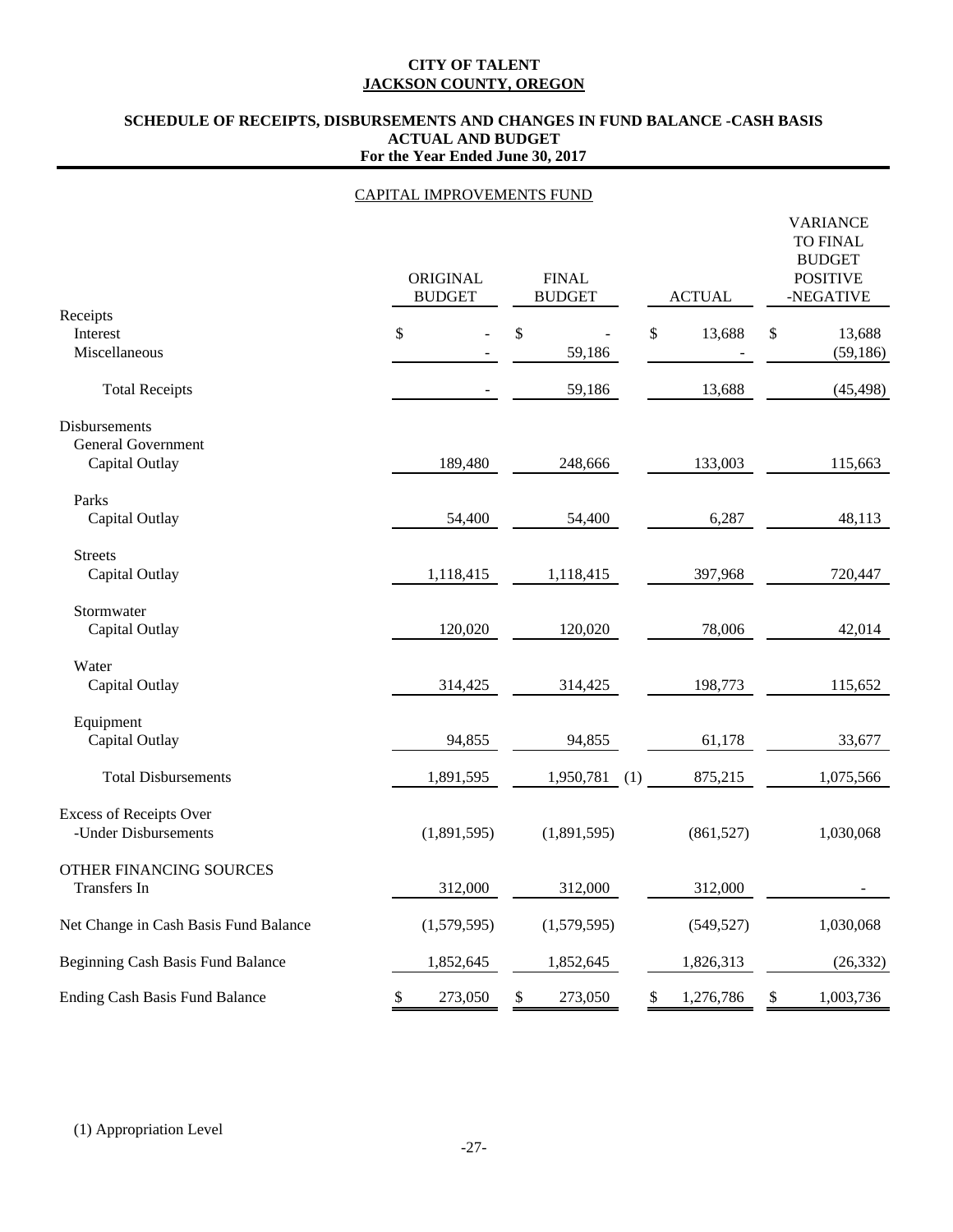# **COMBINING BALANCE SHEET - NON MAJOR GOVERNMENTAL FUND - CASH BASIS**

|                                             |                      | June 30, 2017 |                                                  |               |                                                                                      |              |
|---------------------------------------------|----------------------|---------------|--------------------------------------------------|---------------|--------------------------------------------------------------------------------------|--------------|
|                                             | <b>PARKS</b>         |               | <b>WEST VALLEY</b><br><b>VIEW</b><br><b>DEBT</b> |               | <b>GENERAL</b><br><b>OBLIGATION</b><br><b>BOND</b><br><b>DEBT</b><br><b>SERVICES</b> | Totals       |
| <b>ASSETS</b>                               |                      |               |                                                  |               |                                                                                      |              |
| Cash and Investments                        | \$<br>60,829         | \$            | 20,921                                           | \$            | 4,898                                                                                | \$<br>86,648 |
| <b>Total Assets</b>                         | 60,829               | \$            | 20,921                                           | \$            | 4,898                                                                                | \$<br>86,648 |
| CASH BASIS FUND BALANCES                    |                      |               |                                                  |               |                                                                                      |              |
| <b>Restricted - Debt Payments</b>           | \$<br>$\blacksquare$ | \$            | 20,921                                           | $\mathcal{S}$ | 4,898                                                                                | \$<br>25,819 |
| Committed for -<br><b>Parks Maintenance</b> | 60,829               |               |                                                  |               |                                                                                      | 60,829       |
| <b>Total Cash Basis Fund Balances</b>       | \$<br>60,829         | \$            | 20,921                                           | \$            | 4,898                                                                                | \$<br>86,648 |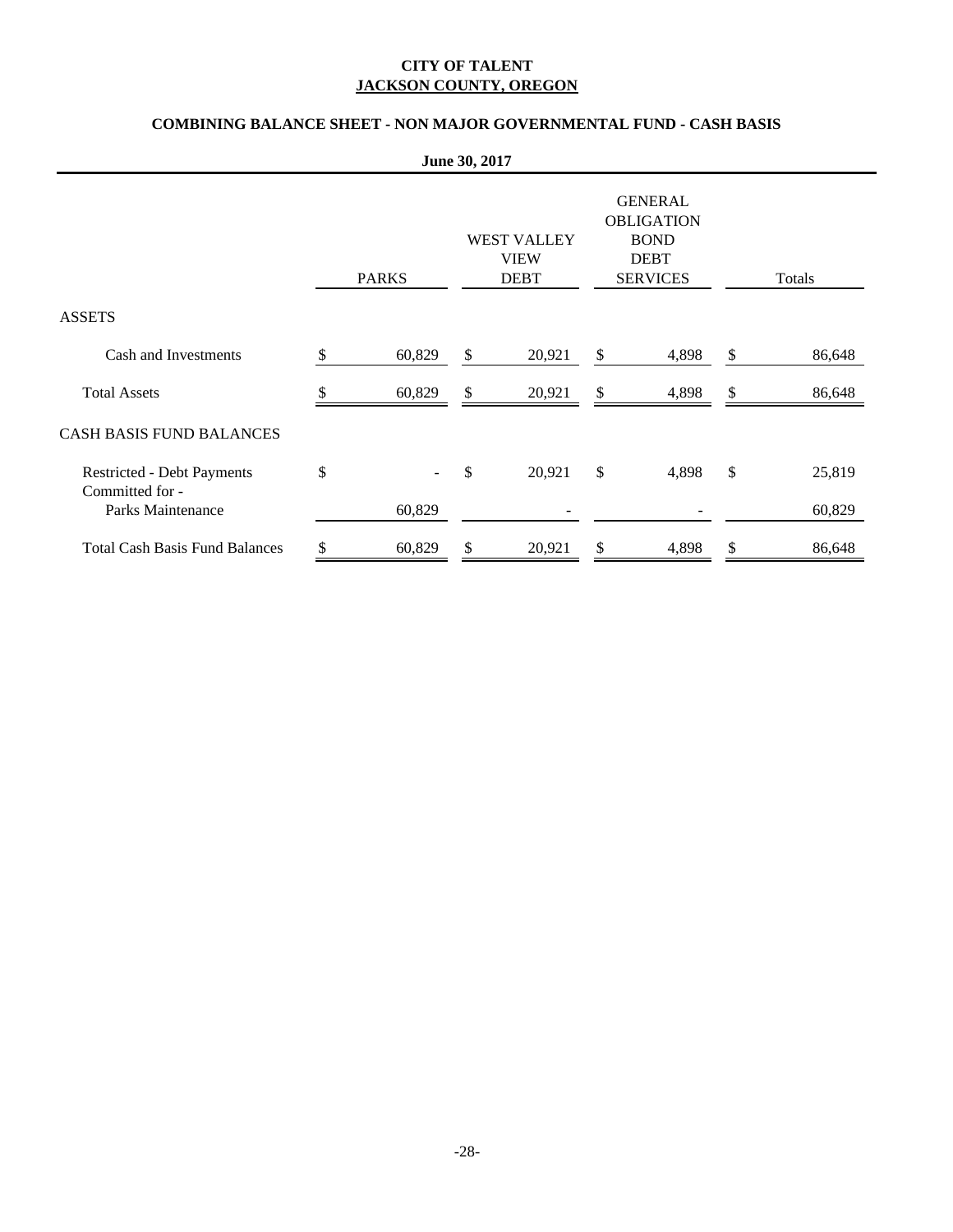#### **COMBINING SCHEDULE OF RECEIPTS, DISBURSEMENTS AND CHANGES IN FUND BALANCE - CASH BASIS NON MAJOR GOVERNMENTAL FUND For the Year Ended June 30, 2017**

|                                               | <b>PARKS</b> | <b>WEST VALLEY</b><br><b>VIEW</b><br><b>DEBT</b> | <b>GENERAL</b><br><b>OBLIGATION</b><br><b>BOND</b><br><b>DEBT</b><br><b>SEVICES</b> | Totals       |
|-----------------------------------------------|--------------|--------------------------------------------------|-------------------------------------------------------------------------------------|--------------|
| Receipts                                      |              |                                                  |                                                                                     |              |
| Taxes                                         | \$           | \$                                               | \$<br>81,491                                                                        | \$<br>81,491 |
| <b>Licenses and Permits</b>                   | 18,266       |                                                  |                                                                                     | 18,266       |
| <b>Intergovernmental Receipts</b>             | 3,767        |                                                  |                                                                                     | 3,767        |
| <b>Charges for Services</b>                   | 110,594      |                                                  |                                                                                     | 110,594      |
| Assessments                                   |              | 18,822                                           |                                                                                     | 18,822       |
| Interest                                      | 472          | 240                                              | 138                                                                                 | 850          |
| Miscellaneous                                 | 112          |                                                  |                                                                                     | 112          |
| <b>Total Receipts</b>                         | 133,211      | 19,062                                           | 81,629                                                                              | 233,902      |
| Disbursements                                 |              |                                                  |                                                                                     |              |
| <b>Personal Services</b>                      | 79,475       |                                                  |                                                                                     | 79,475       |
| Materials & Services                          | 38,516       |                                                  |                                                                                     | 38,516       |
| Debt Service                                  |              | 27,875                                           | 81,968                                                                              | 109,843      |
| Capital Outlay                                | 1,315        |                                                  |                                                                                     | 1,315        |
| <b>Total Disbursements</b>                    | 119,306      | 27,875                                           | 81,968                                                                              | 229,149      |
| Excess of Receipts Over, -Under Disbursements | 13,905       | (8, 813)                                         | (339)                                                                               | 4,753        |
| Other Financing Sources, -Uses                |              |                                                  |                                                                                     |              |
| Transfers In                                  |              | 5,500                                            |                                                                                     | 5,500        |
| Total Other Financing Sources, -Uses          |              | 5,500                                            |                                                                                     | 5,500        |
| Net Change in Cash Basis Fund Balance         | 13,905       | (3,313)                                          | (339)                                                                               | 10,253       |
| Beginning Cash Basis Fund Balance             | 46,924       | 24,234                                           | 5,237                                                                               | 76,395       |
| <b>Ending Cash Basis Fund Balance</b>         | \$<br>60,829 | 20,921<br>\$                                     | 4,898<br>\$                                                                         | 86,648<br>\$ |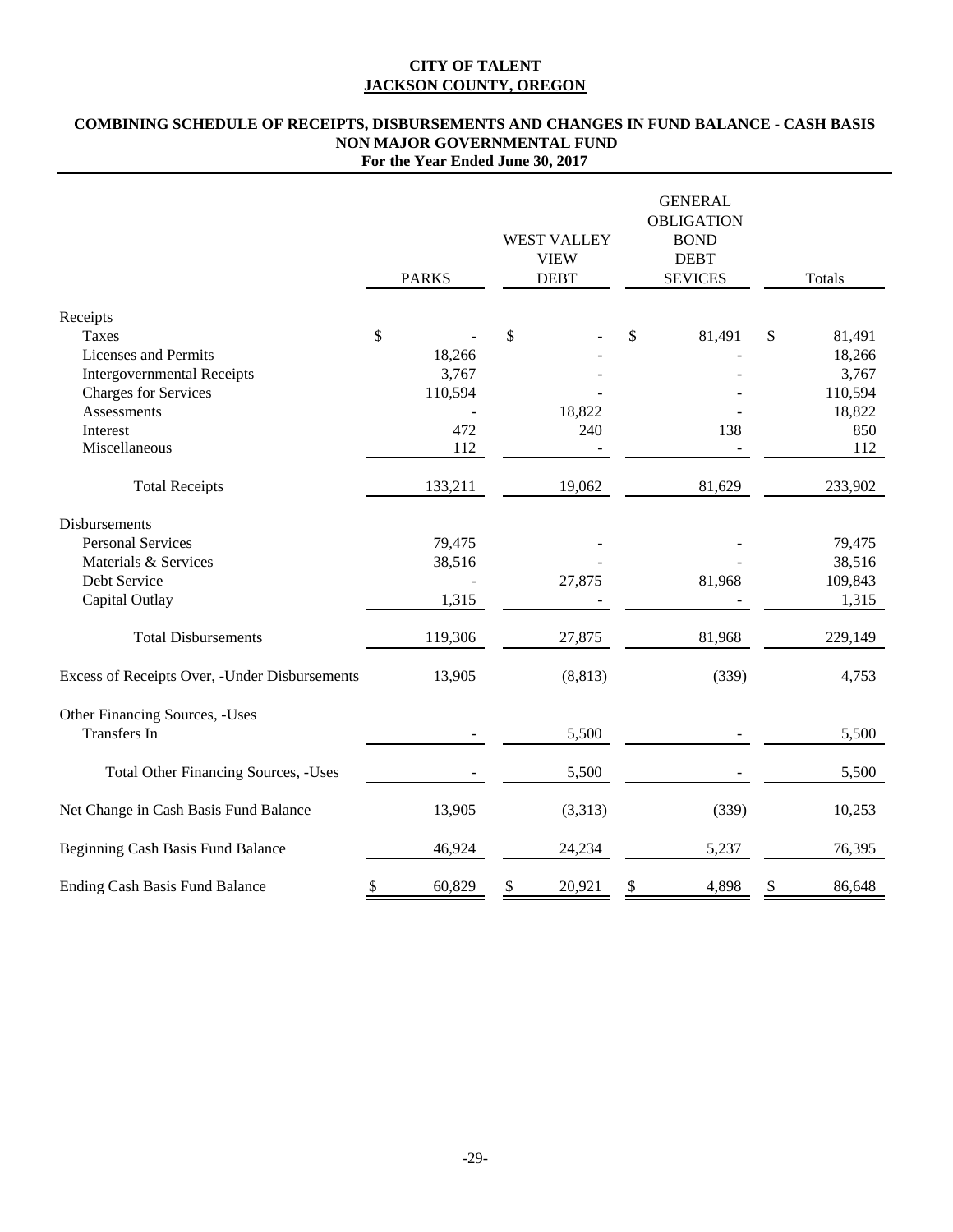#### **SCHEDULE OF RECEIPTS, DISBURSEMENTS AND CHANGES IN FUND BALANCE - CASH BASIS ACTUAL AND BUDGET For the Year Ended June 30, 2017**

#### PARKS FUND

|                                       |                           |    |                               |     |               |         |              | <b>VARIANCE</b><br><b>TO FINAL</b>            |
|---------------------------------------|---------------------------|----|-------------------------------|-----|---------------|---------|--------------|-----------------------------------------------|
|                                       | ORIGINAL<br><b>BUDGET</b> |    | <b>FINAL</b><br><b>BUDGET</b> |     | <b>ACTUAL</b> |         |              | <b>BUDGET</b><br><b>POSITIVE</b><br>-NEGATIVE |
| Receipts                              |                           |    |                               |     |               |         |              |                                               |
| Licenses, Permits and Fees            | \$<br>7,500               | \$ | 7,500                         |     | \$            | 18,266  | $\mathbb{S}$ | 10,766                                        |
| Intergovernmental                     | 3,500                     |    | 3,500                         |     |               | 3,767   |              | 267                                           |
| <b>Charges for Services</b>           | 108,000                   |    | 108,000                       |     |               | 110,594 |              | 2,594                                         |
| Interest                              |                           |    |                               |     |               | 472     |              | 472                                           |
| Miscellaneous                         |                           |    |                               |     |               | 112     |              | 112                                           |
| <b>Total Receipts</b>                 | 119,000                   |    | 119,000                       |     |               | 133,211 |              | 14,211                                        |
| <b>Disbursements</b>                  |                           |    |                               |     |               |         |              |                                               |
| Parks Maintenance                     |                           |    |                               |     |               |         |              |                                               |
| <b>Personal Services</b>              | 83,500                    |    | 83,500                        | (1) |               | 79,475  |              | 4,025                                         |
| Materials and Services                | 51,600                    |    | $51,600$ (1)                  |     |               | 38,516  |              | 13,084                                        |
| <b>Total Parks Maintenance</b>        | 135,100                   |    | 135,100                       |     |               | 117,991 |              | 17,109                                        |
| Capital Construction                  |                           |    |                               |     |               |         |              |                                               |
| Capital Outlay                        | 1,700                     |    | $1,700$ (1)                   |     |               | 1,315   |              | 385                                           |
| Contingency                           | 31,200                    |    | 31,200                        | (1) |               |         |              | 31,200                                        |
| <b>Total Disbursements</b>            | 168,000                   |    | 168,000                       |     |               | 119,306 |              | 48,694                                        |
| Net Change in Cash Basis Fund Balance | (49,000)                  |    | (49,000)                      |     |               | 13,905  |              | 62,905                                        |
| Beginning Cash Basis Fund Balance     | 49,000                    |    | 49,000                        |     |               | 46,924  |              | (2,076)                                       |
| <b>Ending Cash Basis Fund Balance</b> | \$                        | \$ |                               |     | \$            | 60,829  | \$           | 60,829                                        |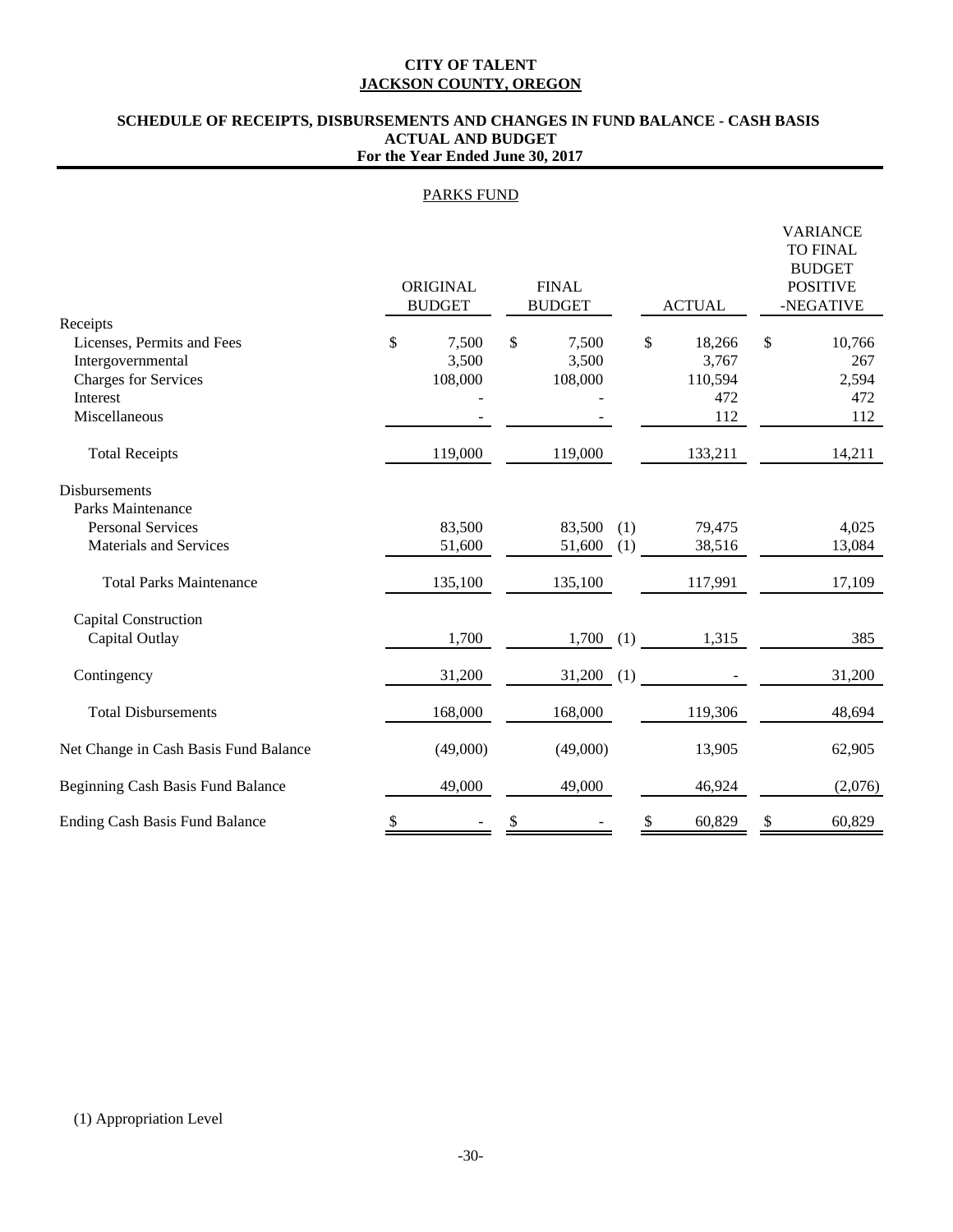#### **SCHEDULE OF RECEIPTS, DISBURSEMENTS AND CHANGES IN FUND BALANCE - CASH BASIS ACTUAL AND BUDGET For the Year Ended June 30, 2017**

# WEST VALLEY VIEW DEBT FUND

|                                       | ORIGINAL<br><b>BUDGET</b> | <b>FINAL</b><br><b>BUDGET</b> |    | <b>ACTUAL</b> | <b>VARIANCE</b><br><b>TO FINAL</b><br><b>BUDGET</b><br><b>POSITIVE</b><br>-NEGATIVE |
|---------------------------------------|---------------------------|-------------------------------|----|---------------|-------------------------------------------------------------------------------------|
| Receipts                              |                           |                               |    |               |                                                                                     |
| Assessments                           | \$<br>9,570               | \$<br>9,570                   | \$ | 18,822        | \$<br>9,252                                                                         |
| Interest                              | 50                        | 50                            |    | 240           | 190                                                                                 |
| <b>Total Receipts</b>                 | 9,620                     | 9,620                         |    | 19,062        | 9,442                                                                               |
| <b>Disbursements</b><br>Debt Service  |                           |                               |    |               |                                                                                     |
| Principal                             | 25,000                    | 25,000                        |    | 25,000        |                                                                                     |
| Interest                              | 2,875                     | 2,875                         |    | 2,875         |                                                                                     |
|                                       |                           |                               |    |               |                                                                                     |
| <b>Total Disbursements</b>            | 27,875                    | 27,875 (1)                    |    | 27,875        |                                                                                     |
| <b>Excess of Receipts Over</b>        |                           |                               |    |               |                                                                                     |
| -Under Disbursements                  | (18,255)                  | (18,255)                      |    | (8, 813)      | 9,442                                                                               |
| OTHER FINANCING SOURCES               |                           |                               |    |               |                                                                                     |
| Transfers In                          | 5,500                     | 5,500                         |    | 5,500         |                                                                                     |
| Net Change in Cash Basis Fund Balance | (12,755)                  | (12,755)                      |    | (3,313)       | 9,442                                                                               |
| Beginning Cash Basis Fund Balance     | 24,200                    | 24,200                        |    | 24,234        | 34                                                                                  |
| <b>Ending Cash Basis Fund Balance</b> | \$<br>11,445              | \$<br>11,445                  | \$ | 20,921        | \$<br>9,476                                                                         |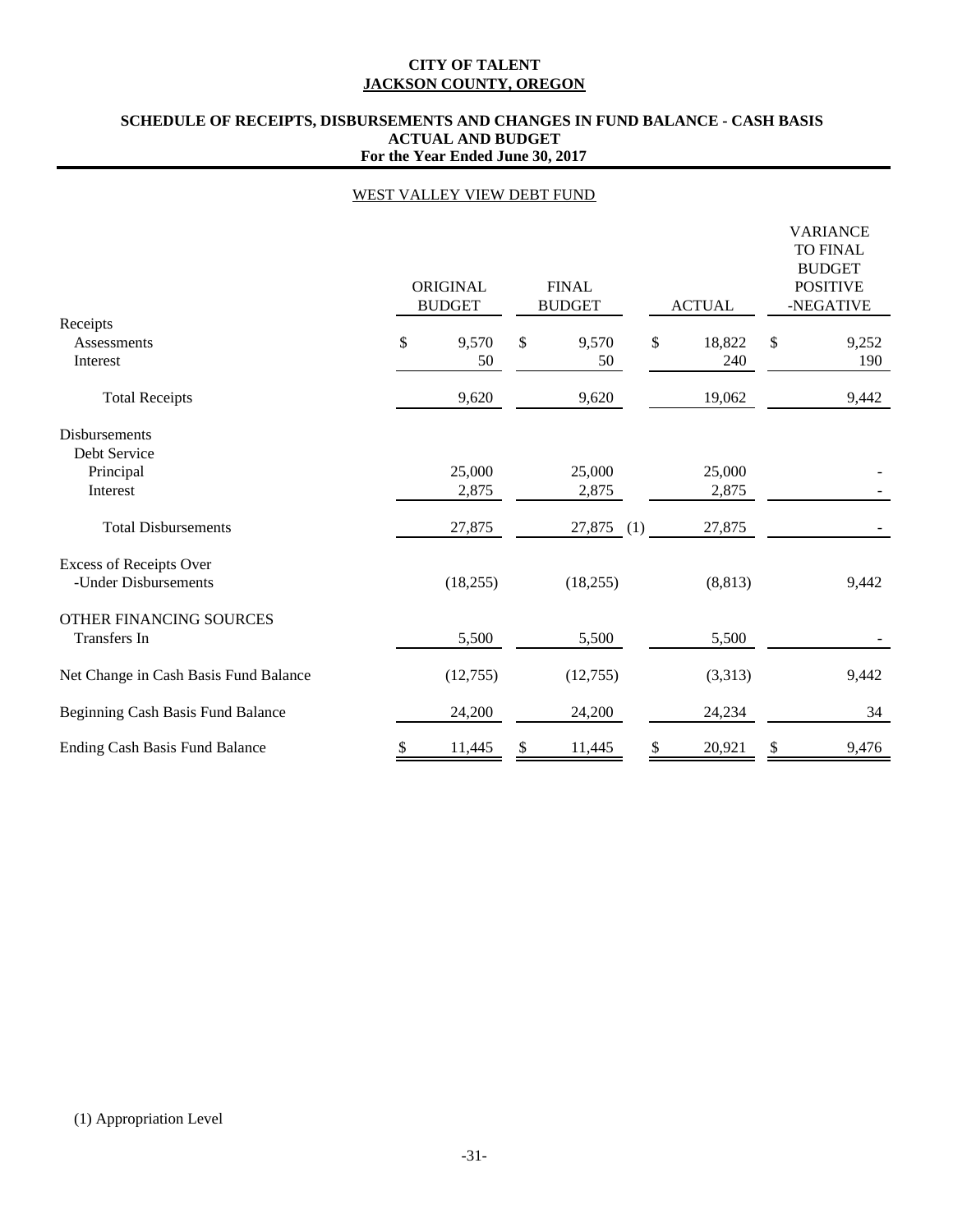#### **SCHEDULE OF RECEIPTS, DISBURSEMENTS AND CHANGES IN FUND BALANCE - CASH BASIS ACTUAL AND BUDGET For the Year Ended June 30, 2017**

#### GENERAL OBLIGATION BOND- DEBT SERVICE FUND

|                                       | ORIGINAL<br><b>BUDGET</b> | <b>FINAL</b><br><b>BUDGET</b> | <b>ACTUAL</b>       | <b>VARIANCE</b><br><b>TO FINAL</b><br><b>BUDGET</b><br><b>POSITIVE</b><br>-NEGATIVE |
|---------------------------------------|---------------------------|-------------------------------|---------------------|-------------------------------------------------------------------------------------|
| Receipts                              |                           |                               |                     |                                                                                     |
| Property Tax-PD Bond<br>Interest      | \$<br>79,270              | \$<br>79,270                  | \$<br>81,491<br>138 | \$<br>2,221<br>138                                                                  |
| <b>Total Receipts</b>                 | 79,270                    | 79,270                        | 81,629              | 2,359                                                                               |
| <b>Disbursements</b>                  |                           |                               |                     |                                                                                     |
| Debt Service                          |                           |                               |                     |                                                                                     |
| Principal                             | 60,000                    | 60,000                        | 60,000              |                                                                                     |
| Interest                              | 21,970                    | 21,970                        | 21,968              | 2                                                                                   |
| <b>Total Disbursements</b>            | 81,970                    | 81,970 (1)                    | 81,968              | 2                                                                                   |
| Net Change in Cash Basis Fund Balance | (2,700)                   | (2,700)                       | (339)               | 2,361                                                                               |
| Beginning Cash Basis Fund Balance     | 2,700                     | 2,700                         | 5,237               | 2,537                                                                               |
| <b>Ending Cash Basis Fund Balance</b> | \$                        | \$                            | \$<br>4,898         | \$<br>4,898                                                                         |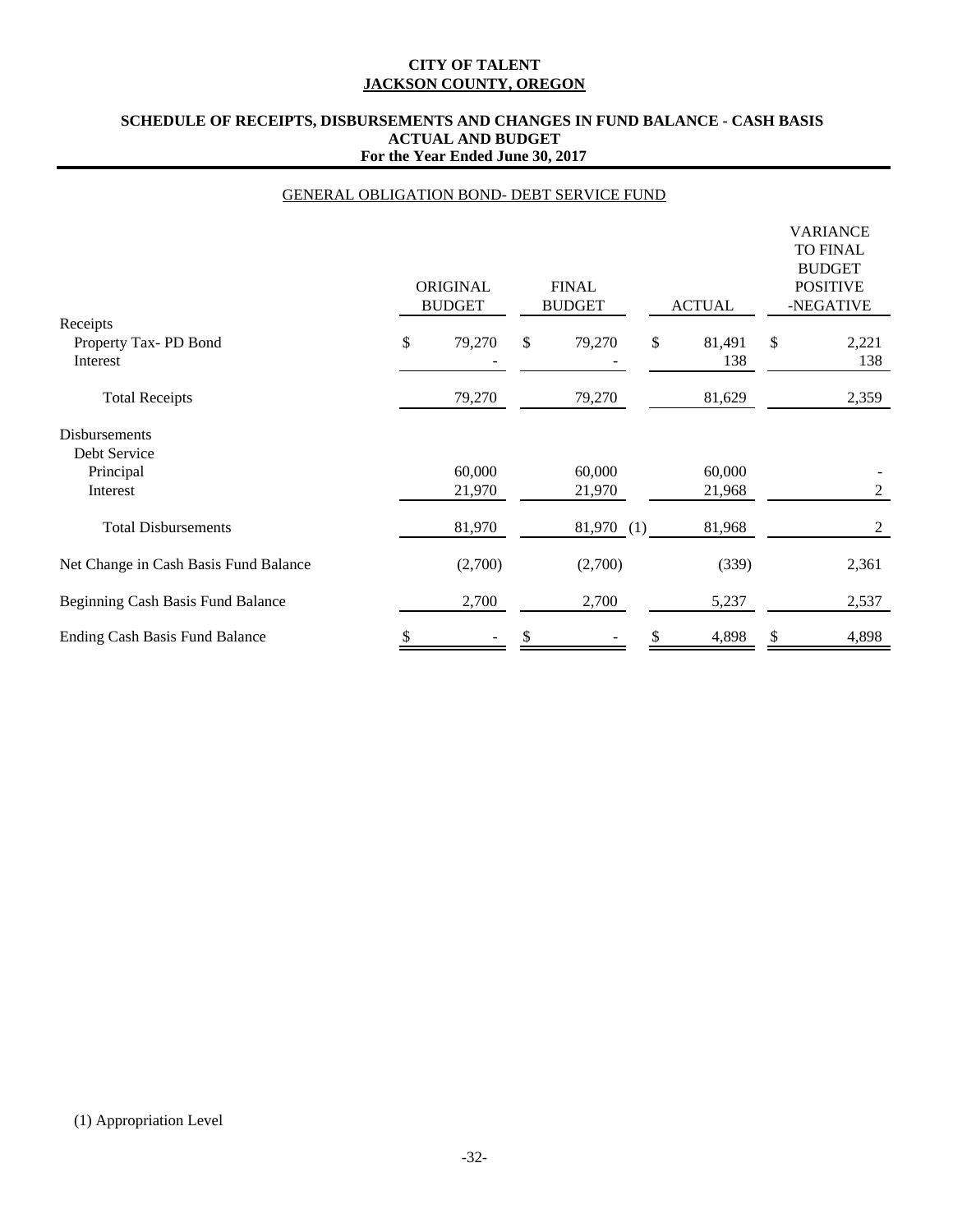#### **SCHEDULE OF RECEIPTS, DISBURSEMENTS AND CHANGES IN FUND BALANCE - CASH BASIS ACTUAL AND BUDGET - BUDGETARY BASIS For the Year Ended June 30, 2017**

#### WATER UTILITY FUND

|                                                        | ORIGINAL<br><b>BUDGET</b> | <b>FINAL</b><br><b>BUDGET</b> |     | <b>ACTUAL</b> | <b>VARIANCE</b><br><b>TO FINAL</b><br><b>BUDGET</b><br><b>POSITIVE</b><br>-NEGATIVE |
|--------------------------------------------------------|---------------------------|-------------------------------|-----|---------------|-------------------------------------------------------------------------------------|
| Receipts                                               |                           |                               |     |               |                                                                                     |
| <b>Water Service</b><br>New Connections                | 1,375,000<br>\$<br>4,000  | 1,375,000<br>\$<br>4,000      | \$  | 1,344,960     | \$<br>(30,040)<br>16,150                                                            |
| <b>Water Sales</b>                                     |                           |                               |     | 20,150<br>206 | 206                                                                                 |
| Interest                                               | 1,000                     | 1,000                         |     | 5,538         | 4,538                                                                               |
| Miscellaneous                                          |                           |                               |     | 807           | 807                                                                                 |
| <b>Total Receipts</b>                                  | 1,380,000                 | 1,380,000                     |     | 1,371,661     | (8, 339)                                                                            |
| <b>Disbursements</b>                                   |                           |                               |     |               |                                                                                     |
| <b>Personal Services</b>                               | 447,500                   | 447,500                       | (1) | 423,358       | 24,142                                                                              |
| <b>Materials and Services</b>                          | 615,200                   | 615,200                       | (1) | 504,671       | 110,529                                                                             |
| Capital Outlay                                         | 5,600                     | 5,600                         | (1) | 3,157         | 2,443                                                                               |
| Debt Service                                           | 309,000                   | 309,000                       | (1) | 308,886       | 114                                                                                 |
| Contingency                                            | 267,100                   | 267,100                       | (1) |               | 267,100                                                                             |
| <b>Total Disbursements</b>                             | 1,644,400                 | 1,644,400                     |     | 1,240,072     | 404,328                                                                             |
| Excess of Receipts Over, -Under Disbursements          | (264, 400)                | (264, 400)                    |     | 131,589       | 395,989                                                                             |
| OTHER FINANCING SOURCES, -USES<br><b>Transfers Out</b> | (200,000)                 | $(200,000)$ $(1)$             |     | (200,000)     |                                                                                     |
| Total Other Financing Sources, -Uses                   | (200,000)                 | (200,000)                     |     | (200,000)     |                                                                                     |
| Net Change in Cash Basis Fund Balance                  | (464, 400)                | (464, 400)                    |     | (68, 411)     | 395,989                                                                             |
| Beginning Cash Basis Fund Balance                      | 700,000                   | 700,000                       |     | 718,783       | 18,783                                                                              |
| <b>Ending Cash Basis Fund Balance</b>                  | \$<br>235,600             | \$<br>235,600                 | \$  | 650,372       | \$<br>414,772                                                                       |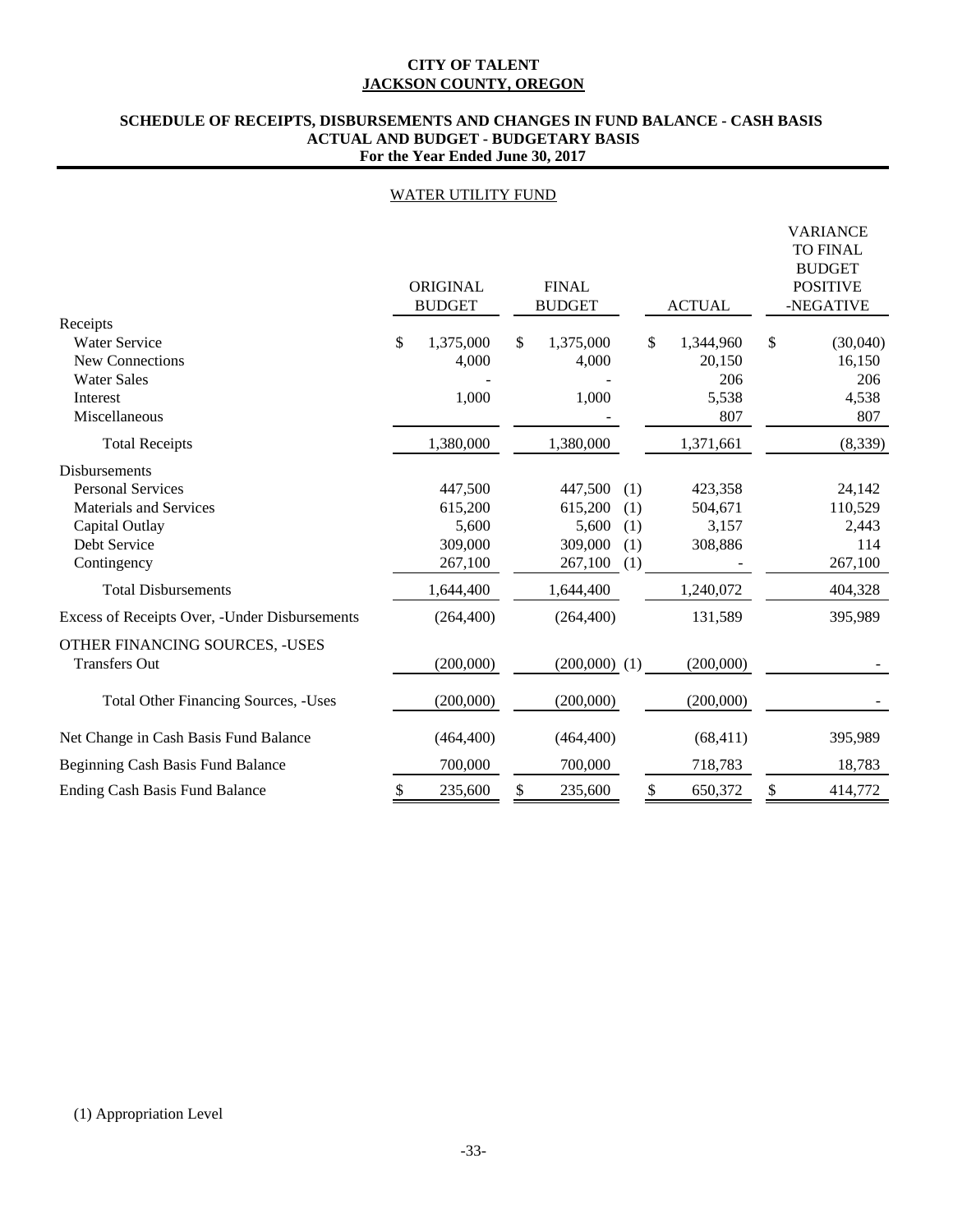#### **SCHEDULE OF PROPERTY TAX TRANSACTIONS AND BALANCES OF TAXES UNCOLLECTED For the Year Ended June 30, 2017**

| <b>TAX</b><br><b>YEAR</b>                                                                                |              | <b>IMPOSED</b><br><b>LEVY OR</b><br><b>UNCOLLECTED</b><br>AT 7-1-16 | <b>DEDUCT</b><br><b>DISCOUNTS</b> |            | <b>ADJUSTMENTS</b><br><b>TO</b><br><b>ROLLS</b>          | <b>ADD</b><br><b>INTEREST</b>            | <b>CASH</b><br><b>COLLECTIONS</b><br><b>BY COUNTY</b><br><b>TREASURER</b> | <b>BALANCE</b><br><b>UNCOLLECTED</b><br><b>OR</b><br><b>UNSEGREGATED</b><br>AT 6-30-17 |
|----------------------------------------------------------------------------------------------------------|--------------|---------------------------------------------------------------------|-----------------------------------|------------|----------------------------------------------------------|------------------------------------------|---------------------------------------------------------------------------|----------------------------------------------------------------------------------------|
| <b>CURRENT:</b>                                                                                          |              |                                                                     |                                   |            |                                                          |                                          |                                                                           |                                                                                        |
| 2016-2017                                                                                                | $\mathbb{S}$ | 1,070,325                                                           | \$<br>27,155                      | \$         | (1,783)                                                  | \$<br>360                                | \$<br>1,015,330                                                           | \$<br>26,417                                                                           |
| <b>PRIOR YEARS:</b><br>2015-2016<br>2014-2015<br>2013-2014<br>2012-2013<br>Prior<br><b>TOTAL PRIOR</b>   |              | 34,571<br>16,929<br>11,020<br>(92)<br>6,861<br>69,289               | (1)<br>(1)                        |            | (6,614)<br>(794)<br>(659)<br>(1,093)<br>(501)<br>(9,661) | 656<br>761<br>983<br>470<br>363<br>3,233 | 12,368<br>6,173<br>5,377<br>2,184<br>1,129<br>27,231                      | 16,246<br>10,723<br>5,967<br>(2,899)<br>5,594<br>35,631                                |
|                                                                                                          |              |                                                                     |                                   |            |                                                          |                                          |                                                                           |                                                                                        |
| <b>TOTAL TAXES \$</b>                                                                                    |              | 1,139,614                                                           | \$<br>27,154                      | $\sqrt{3}$ | (11, 444)                                                | \$<br>3,593                              | \$<br>1,042,561                                                           | \$<br>62,048                                                                           |
| RECONCILIATION OF REVENUE                                                                                |              |                                                                     |                                   |            |                                                          |                                          |                                                                           |                                                                                        |
| <b>General Fund Tax Revenue</b><br><b>General Obligation Tax Revenue</b><br>Cash Basis Timing Difference |              |                                                                     |                                   |            |                                                          |                                          | \$<br>961,976<br>81,491<br>(906)                                          |                                                                                        |
|                                                                                                          |              | <b>Total Taxes Collected</b>                                        |                                   |            |                                                          |                                          | \$<br>1,042,561                                                           |                                                                                        |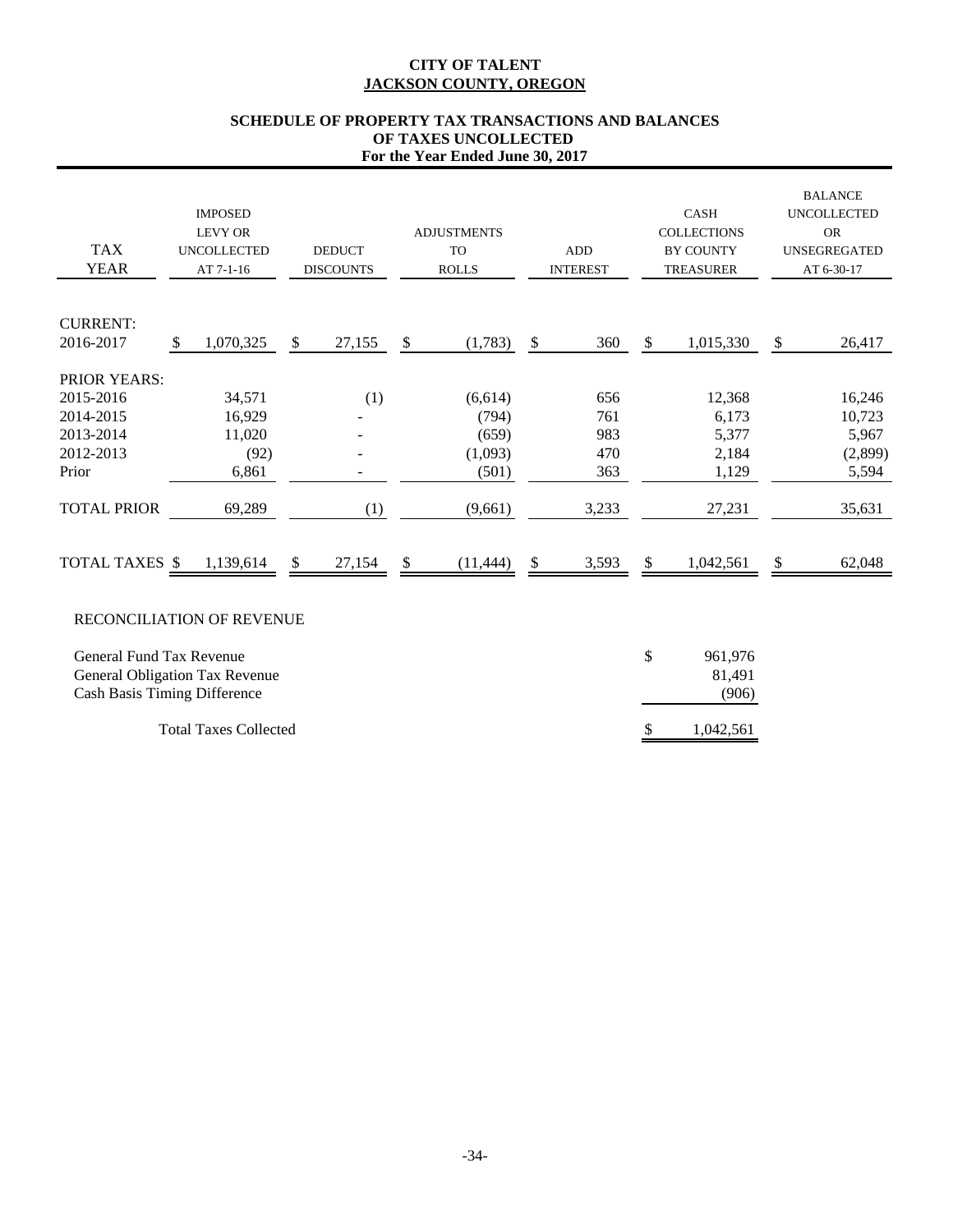### **SUPPLEMENTARY INFORMATION For the fiscal year ended June 30, 2017**

#### SCHEDULE OF THE PROPORTIONATE SHARE OF THE NET PENSION LIABILITY

|          | (a)             |               | (b)                 |              |           | (b/c)      | Plan fiduciary    |
|----------|-----------------|---------------|---------------------|--------------|-----------|------------|-------------------|
|          | Employer's      |               | Employer's          |              | (c)       | NPL as a   | net position as   |
| Year     | proportion of   |               | proportionate share |              | Talent's  | percentage | a percentage of   |
| Ended    | the net pension |               | of the net pension  |              | covered   | of covered | the total pension |
| June 30, | liability (NPL) |               | liability (NPL)     |              | payroll   | payroll    | liability         |
|          |                 |               |                     |              |           |            |                   |
| 2017     | \$<br>$0.01\%$  | <sup>\$</sup> | 1,987,393           | $\mathbb{S}$ | 1,387,341 | 143.3 %    | 80.5 %            |
| 2016     | 0.01            |               | 716,062             |              | 1,162,427 | 61.6       | 91.9              |
| 2015     | 0.01            |               | (244, 937)          |              | 1,137,383 | (21.5)     | 103.6             |
| 2014     | 0.01            |               | 551,437             |              | 1,112,500 | 49.6       | 92.0              |

The amounts presented for each fiscal year were actuarial determined at 12/31 and rolled forward to the measurement date.

These schedules are presented to illustrate the requirements to show information for 10 years. However, until a full 10-year trend has been compiled, information is presented only for the years for which the required supplementary information is available.

#### SCHEDULE OF CONTRIBUTIONS

|      | Statutorily<br>required<br>contribution | Contributions in<br>relation to the<br>statutorily required<br>contribution |   | Contribution<br>deficiency<br>(excess) | Employer's<br>covered<br>payroll | Contributions<br>as a percent<br>of covered<br>payroll |
|------|-----------------------------------------|-----------------------------------------------------------------------------|---|----------------------------------------|----------------------------------|--------------------------------------------------------|
| 2017 | \$<br>123.192                           | \$<br>123,192                                                               | S | $\overline{\phantom{a}}$               | \$<br>1,434,891                  | 8.6 %                                                  |
| 2016 | 122,921                                 | 122,921                                                                     |   | $\overline{\phantom{a}}$               | 1,387,341                        | 8.9                                                    |
| 2015 | 86,344                                  | 86,344                                                                      |   | $\overline{\phantom{0}}$               | 1,162,427                        | 7.4                                                    |
| 2014 | 84,203                                  | 84,203                                                                      |   | $\overline{\phantom{0}}$               | 1,137,383                        | 7.4                                                    |

The amounts presented for each fiscal year were actuarial determined at 12/31 and rolled forward to the measurement date.

These schedules are presented to illustrate the requirements to show information for 10 years. However, until a full 10-year trend has been compiled, information is presented only for the years for which the required supplementary information is available.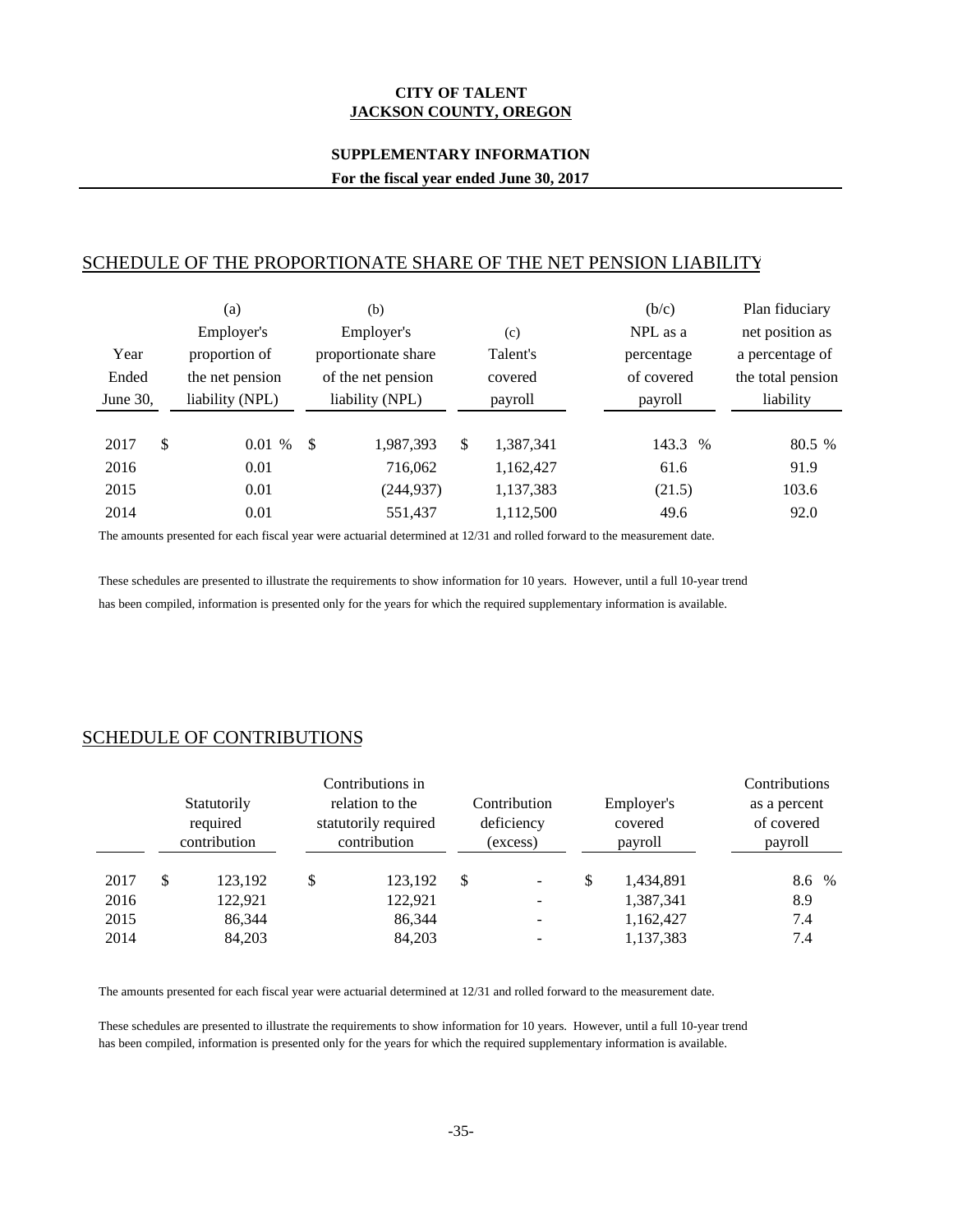

PAULY, ROGERS AND CO., P.C. 12700 SW 72<sup>nd</sup> Ave. + Tigard, OR 97223 (503) 620-2632 ♦ (503) 684-7523 FAX www.paulyrogersandcocpas.com

September 21, 2017

#### **Independent Auditors' Report Required by Oregon State Regulations**

We have audited the basic financial statements of the City of Talent as of and for the year ended June 30, 2017, and have issued our report thereon dated September 21, 2017. We conducted our audit in accordance with auditing standards generally accepted in the United States of America.

#### **Compliance**

As part of obtaining reasonable assurance about whether the City of Talent's financial statements are free of material misstatement, we performed tests of its compliance with certain provisions of laws, regulations, contracts, and grants, including the provisions of Oregon Revised Statues as specified in Oregon Administrative Rules 162-10-000 through 162-10-320 of the Minimum Standards for Audits of Oregon Municipal Corporations, noncompliance with which could have a direct and material effect on the determination of financial statements amounts. However, providing an opinion on compliance with those provisions was not an objective of our audit, and accordingly, we do not express such an opinion.

We performed procedures to the extent we considered necessary to address the required comments and disclosures which included, but were not limited to the following:

- **Deposit of public funds with financial institutions (ORS Chapter 295)**
- **Indebtedness limitations, restrictions and repayment.**
- **Budgets legally required (ORS Chapter 294).**
- **Insurance and fidelity bonds in force or required by law.**
- **Programs funded from outside sources.**
- **Highway revenues used for public highways, roads, and streets.**
- **Authorized investment of surplus funds (ORS Chapter 294).**
- **Public contracts and purchasing (ORS Chapters 279A, 279B, 279C).**

In connection with our testing nothing came to our attention that caused us to believe the City of Talent was not in substantial compliance with certain provisions of laws, regulations, contracts, and grants, including the provisions of Oregon Revised Statutes as specified in Oregon Administrative Rules 162-10-000 through 162-10-320 of the Minimum Standards for Audits of Oregon Municipal Corporations.

#### **OAR 162-10-0230 Internal Control**

In planning and performing our audit, we considered the internal controls over financial reporting as a basis for designing our auditing procedures for the purpose of expressing our opinions on the financial statements, but not for the purpose of expressing an opinion on the effectiveness of the internal control over financial reporting. Accordingly, we do not express an opinion on the effectiveness of the internal controls over financial reporting.

This report is intended solely for the information and use of the council members and management and the Oregon Secretary of State and is not intended to be and should not be used by anyone other than these parties.

nd,

Kenneth Allen, CPA Municipal Auditor **PAULY, ROGERS AND CO., P.C.**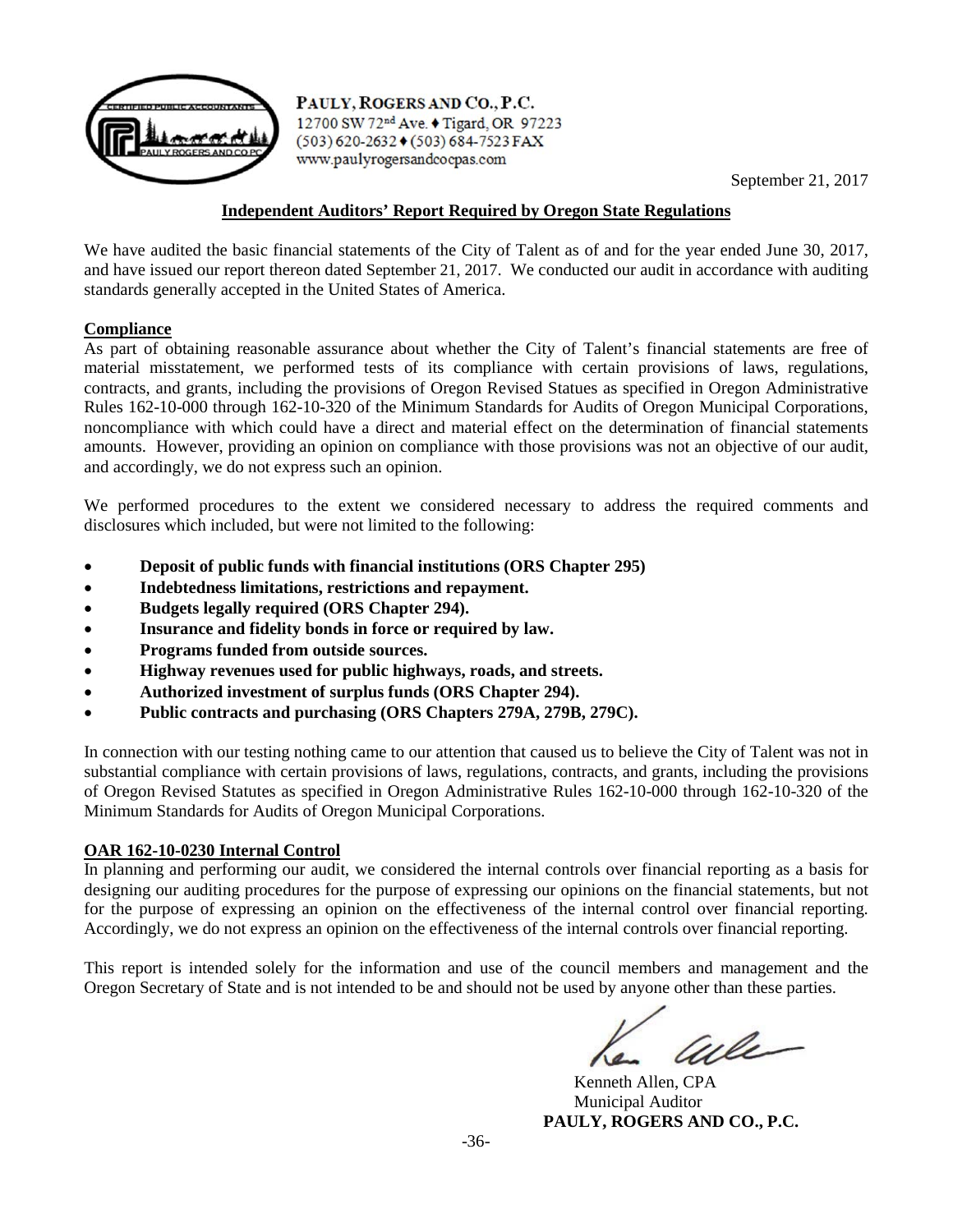## **OTHER INFORMATION**

#### **Tax Rate History and Tax Collection Record**

| <b>Fiscal Year</b> |              |                         |               |                       |
|--------------------|--------------|-------------------------|---------------|-----------------------|
| Ended, June        | M5 Real      | <b>Taxable Assessed</b> | Urban Renewal |                       |
| 30                 | Market Value | Value                   | Excess        | <b>Assessed Value</b> |
| 2013               | 385,456,131  | 324,594,962             | 46,155,654    | 278,439,308           |
| 2014               | 393,432,899  | 337,982,881             | 50,996,702    | 286,986,179           |
| 2015               | 430,928,644  | 355, 421, 757           | 55,383,757    | 300,038,000           |
| 2016               | 457,953,342  | 365,116,826             | 59,456,205    | 305,660,621           |
| 2017               | 483,006,000  | 377,662,039             | 63,256,808    | 314,405,231           |

| <b>Fiscal Year</b> |           |                     |                  |                         |             |
|--------------------|-----------|---------------------|------------------|-------------------------|-------------|
| Ended, June        | Permanent | <b>Local Option</b> |                  | <b>Additional Taxes</b> | Total to be |
| 30                 | Levy      | Levy                | <b>Bond Levy</b> | & Penalties             | Received    |
| 2012               | 893,708   |                     | 65,305           | (9,218)                 | 949,795     |
| 2013               | 899,810   |                     | 63,426           | (20, 335)               | 942,901     |
| 2014               | 927,425   |                     | 67,394           | (22, 358)               | 972,461     |
| 2015               | 969,603   |                     | 75,100           | (30, 643)               | 1,014,060   |
| 2016               | 987,773   |                     | 81,894           | (25, 140)               | 1,044,527   |
| 2017               | 1,016,032 |                     | 82,573           | (28, 399)               | 1,070,206   |

| <b>Fiscal Year</b> |                     |                          |                       |                   | Percent      |                   |
|--------------------|---------------------|--------------------------|-----------------------|-------------------|--------------|-------------------|
| Ended, June        |                     | Local Option             |                       | Percent Collected | Collected as | Collected as of I |
| 30                 | <b>Billing Rate</b> | Levy Rate                | <b>Bond Levy Rate</b> | Year of Levy      | of $6/30$    | 6/30              |
| 2012               | 2.7781              |                          | 0.2030                | 92.4%             | 95.6%        | 908,463           |
| 2013               | 2.7721              |                          | 0.1954                | 93.5%             | 96.1%        | 906,494           |
| 2014               | 2.7440              | $\overline{\phantom{0}}$ | 0.1994                | 93.4%             | 95.0%        | 923,861           |
| 2015               | 2.7281              |                          | 0.2113                | 93.8%             | 93.8%        | 951,183           |
| 2016               | 2.7054              |                          | 0.2232                | 93.1%             | 94.0%        | 981,346           |
| 2017               | 2.6904              |                          | 0.2186                | 93.7%             | 94.8%        | 1,014,579         |

(1) The Real Market Value is commonly referred to as the "Measure 5 Real Market Value" by county assessors. It represents the value of taxable properties, including the reduction of specially assessed properties, such as farm and forestland and excludes non-taxable properties.

(2) Value represents the value of taxable property, excluding urban renewal and other offsets, that the ad valorem tax rates for operations and voter-approved general obligation bonds and are applied to derive property taxes.

(3) Participants may generally file three tax levies for which rates are imposed: operating levy covered by the permanent rate, a local option levy and a bond levy. The city does not currently have a local option levy.